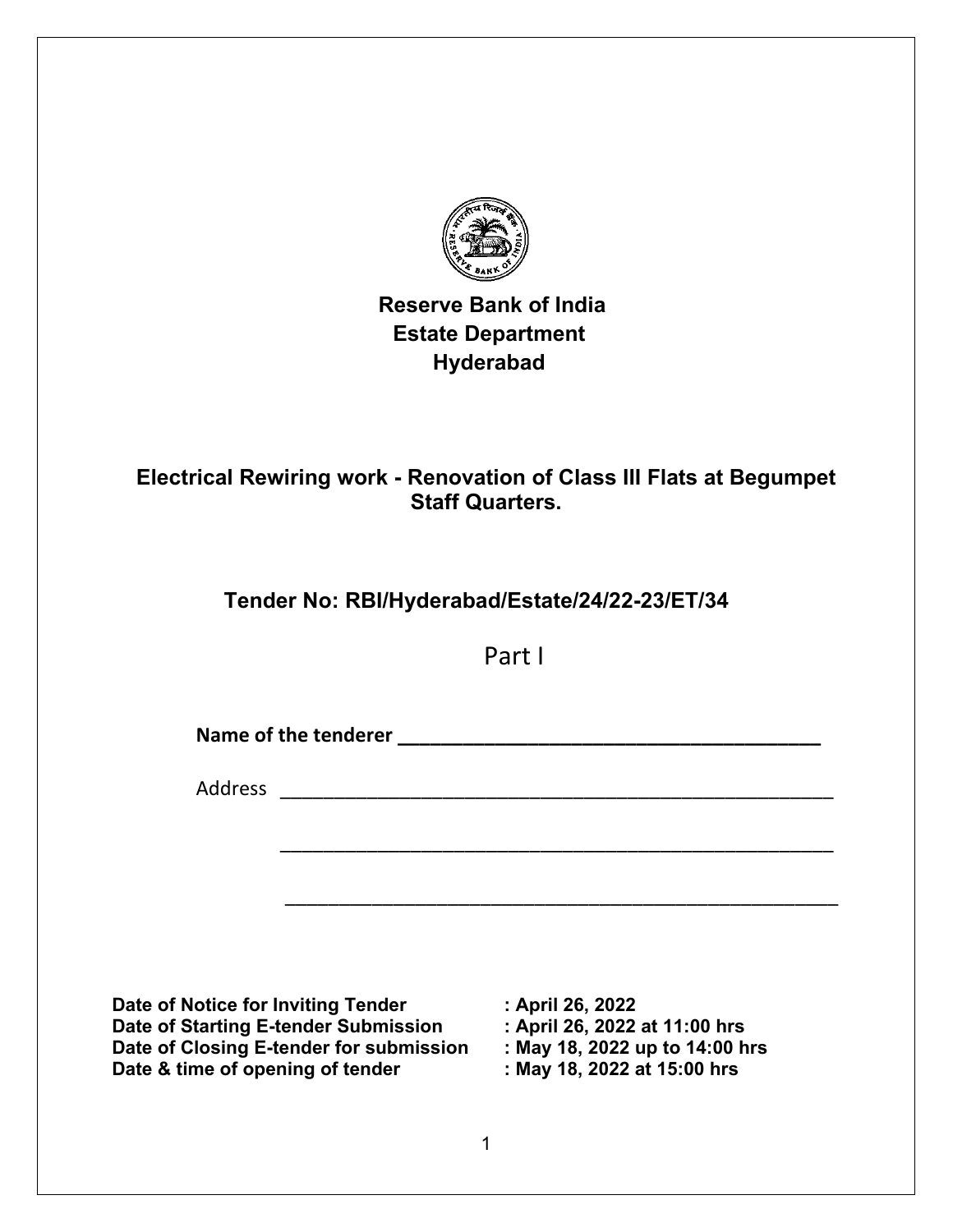## **IMPORTANT INSTRUCTIONS FOR E – TENDER**

Bidders are requested to read the terms & conditions of this tender before submitting their online tender.

### **Process of E-tender:**

**A) Registration:** The process involves vendor's registration with MSTC e-procurement portal which is free of cost. Only after registration, the vendor(s) can submit his/their bids electronically. Electronic Bidding for submission of Technical Bid as well as Commercial Bid will be done over the internet. The Vendor should possess Class III signing type digital certificate. Vendors are to make their own arrangement for bidding from a PC connected with Internet. MSTC is not responsible for making such arrangement. (Bids will not be recorded without Digital Signature).

SPECIAL NOTE: THE TECHNICAL BID AND THE COMMERCIAL BID HAVE TO BE SUBMITTED ON-LINE AT [www.mstcecommerce.com/eprochome/rbi](https://www.mstcecommerce.com/eprochome/rbi)

1).Vendors are required to register themselves online with *[www.mstcecommerce.com](https://www.mstcecommerce.com/)→ e-Procurement →PSU/Govtdepts→ Select RBI Logo>Register as Vendor -- Filling up details and creating own user id and password→ Submit.*

2). Vendors will receive a system generated mail confirming their registration in their email which has been provided during filling the registration form. In case of any clarification, vendors may contact RBI/MSTC, (before the scheduled time of the e- tender).

## **Contact person (RBI) for tender related:**

- 1. Ravi Kumar U (Manager-Tech): 040-23267116 [\(uravikumar@rbi.org.in\)](mailto:uravikumar@rbi.org.in))
- 2. K P Chaithanya Ram (JE-Elec) 040-23267117 [\(chaithanyaramkp@rbi.org.in\)](mailto:chaithanyaramkp@rbi.org.in)
- 3. Suresh C Behera  $(AM)$  040-23267118 [\(scbehera@rbi.org.in\)](mailto:scbehera@rbi.org.in)
- 4. Amruta Terdal (AM) 040-23267113 [\(aterdal@rbi.org.in\)](mailto:aterdal@rbi.org.in)
- 5. Estate Department, 040-23267170 [\(estatehyderabad@rbi.org.in\)](mailto:estatehyderabad@rbi.org.in)

## **Contact person (MSTC Ltd):**

- 1. Renu Purushotttam, Branch Manager – [rpurushottam@mstcindia.co.in](mailto:rpurushottam@mstcindia.co.in)  Mobile: 08884406412
- 2. Suraiya R Shaik, Dy. Manager – [srshaik@mstcindia.co.in](mailto:srshaik@mstcindia.co.in) Mobile- 7404547869
- 3. B Teja, JCA- [bteja@mstcindia.co.in](mailto:bteja@mstcindia.co.in) Mobile- 06281048513
- 4. Krishna Kanth, Technical Analyst- krishna366377@mstcindia.co.in Ph- 8333036366
- 5. Raksekhar, DEO, [rajmstc@mstcindia.co.in](mailto:rajmstc@mstcindia.co.in) Ph-8464073640

Google hangout ID- (for text chat)- [mstceproc@gmail.com](mailto:mstceproc@gmail.com)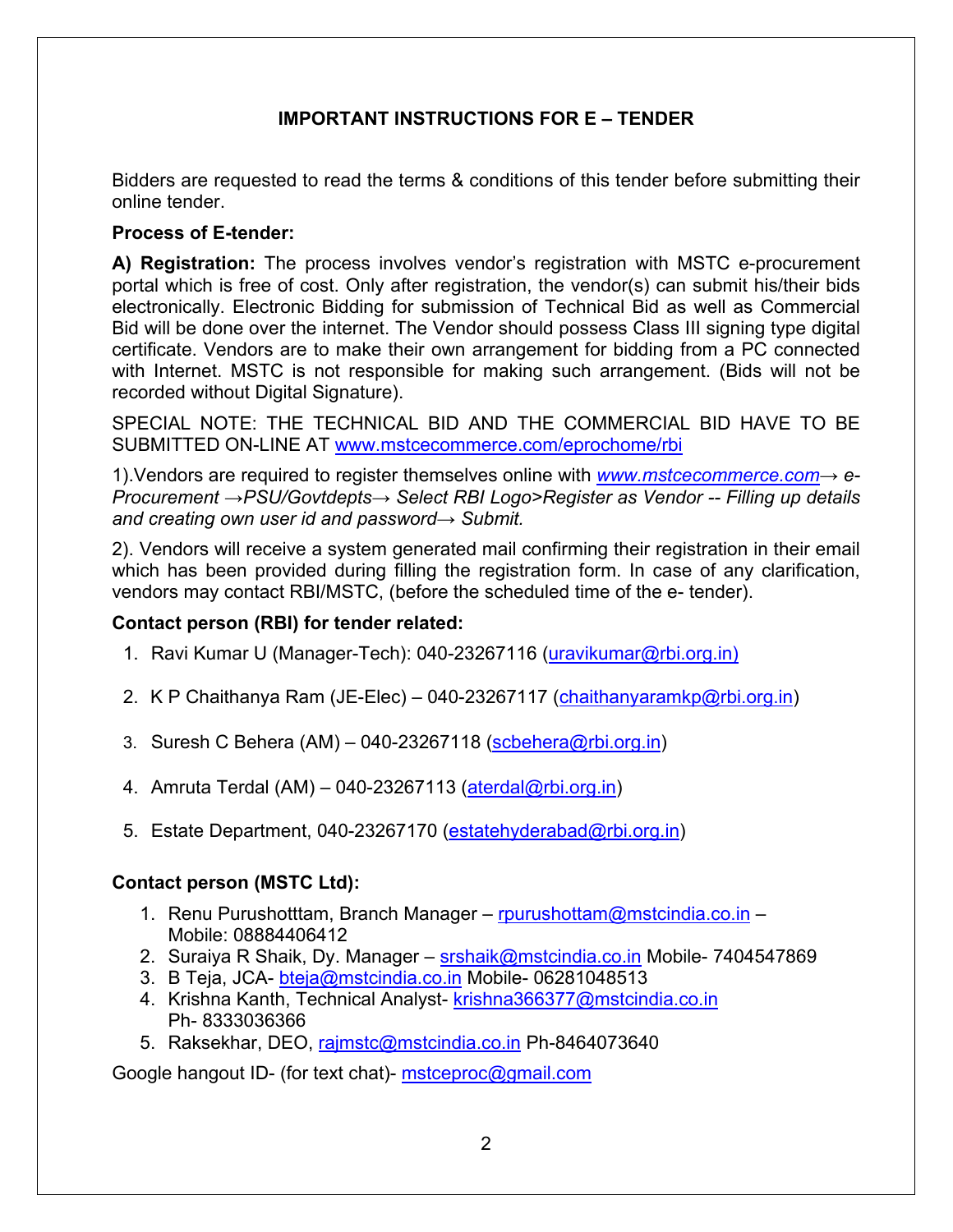## **B) System Requirements:**

i) Windows 7 or above Operating System

ii) IE-7 and above Internet browser

iii) Signing type digital signature

Latest updated JRE 8 (x86 Offline) software to be downloaded and installed in the system.

To disable "Protected Mode" for DSC to appear in the signer box following settings may be applied.

## **Other Settings**

□ Tools => Internet Options => General => Click on Settings under "browsing history/ Delete Browsing History" => Temporary Internet Files => Activate "Every time I Visit the Webpage".

To enable ALL active X controls and disable 'use pop up blocker' under Tools→Internet Options→ custom level (Please run IE settings from the page [www.mstcecommerce.com](https://www.mstcecommerce.com/) once).

The Techno-commercial Bid and the Price Bid shall have to be submitted online at [www.mstcecommerce.com/eprochome/rbi.](https://www.mstcecommerce.com/eprochome/rbi/) Tenders will be opened electronically on specified date and time as given in the Tender.

All entries in the tender should be entered in online Technical & Commercial Formats without any ambiguity.

### **Special Note towards Transaction fee:**

The vendors shall pay the transaction fee using **"Transaction Fee Payment"** Link under "My Menu" in the vendor login. The vendors have to select the particular tender from the event dropdown box. The vendor shall have the facility of making the payment either through NEFT or Online Payment. On selecting NEFT, the vendor shall generate a challan by filling up a form. The vendor shall remit the transaction fee amount as per the details printed on the challan without making change in the same. On selecting Online Payment, the vendor shall have the provision of making payment using its Credit/ Debit Card/ Net Banking. Once the payment gets credited to MSTC's designated bank account, the transaction fee shall be auto authorized and the vendor shall be receiving a system generated mail.

**Transaction fee is non-refundable.** A vendor will not have the access to online e-tender without making the payment towards transaction fee.

**NOTE :** Bidders are advised to remit the transaction fee well in advance before the closing time of the event so as to give themselves sufficient time to submit the bid.

Information about tenders /corrigendum uploaded shall be sent by email only during the process till finalization of tender.

Hence the vendors are required to ensure that their Email ID provided is valid and updated at the time of registration of vendor with MSTC.

Vendors are also requested to ensure validity of their DSC (Digital Signature Certificate).

**E-tender cannot be accessed after the due date and time mentioned in NIT.**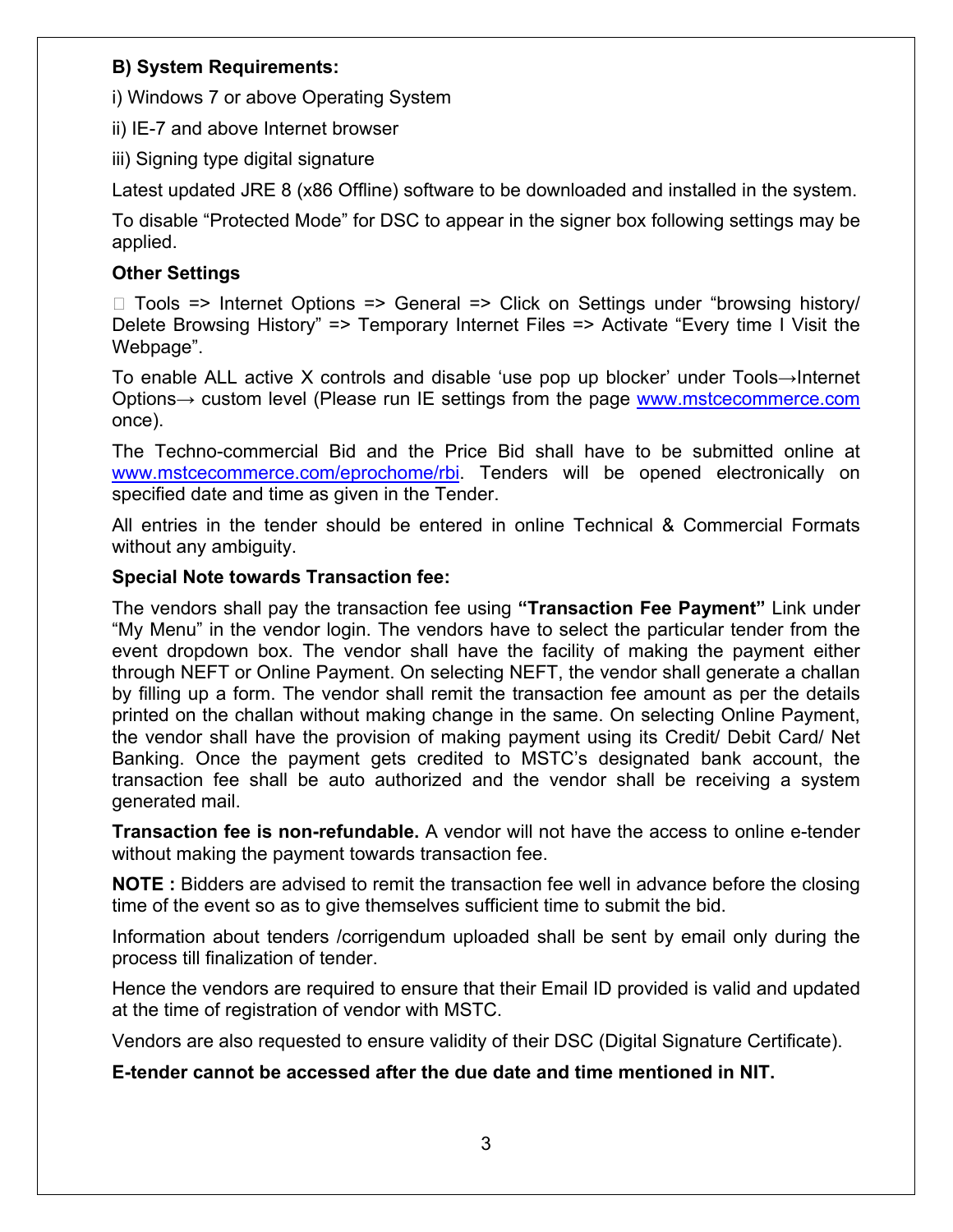### **Bidding in e-tender:**

a) The process involves Electronic Bidding for submission of Technical and Commercial Bid.

b) The vendor(s) who have submitted transaction fee can only submit their Technical Bid and Commercial Bid through internet in MSTC website *[www.mstcecommerce.com](https://www.mstcecommerce.com/) → eprocurement →PSU/Govtdepts→ Login under RBI→My menu→ Auction Floor Manager→ live event →Selection of the live event.*

c) The vendor should have running JAVA application. This exercise has to be done immediately after opening of Bid floor. Then they have to fill up Common terms/Commercial specification and save the same. After that, they should click on the Technical bid. If this JAVA application does not run, then the vendor will not be able to save/submit his Technical bid.

d) After filling the Technical Bid, vendors have to click 'save' for recording the same. Once the Commercial Bid link becomes active and the details are filled up, vendors have to click on "save" to record the Commercial bid. After both the Technical bid & Commercial bid have been saved, vendor has to click on the "Final submission" button to register the bids.

e) Vendors are instructed to use *Attach Doc button* to upload documents related to eligibility. Multiple documents can be uploaded.

f) In all cases, vendors are advised to use their own ID and Password along with Digital Signature at the time of submission of their bids.

g) During the entire e-tender process, the vendors will remain completely anonymous to one another and also to everybody else.

h) The e-tender floor shall remain open from the pre-announced date & time and for as much duration as mentioned above.

i) All electronic bids submitted during the e-tender process shall be legally binding on the vendor. Any bid will be considered as the valid bid offered by that vendor and acceptance of the same by the Buyer will form a binding contract between Buyer and the Vendor for execution of supply.

j) It is mandatory that all the bids are submitted with digital signature certificate otherwise the same will not be accepted by the system.

k) Buyer reserves the right to cancel or reject or accept or withdraw or extend the tender in full or part as the case may be without assigning any reason thereof.

**l. No deviation of the terms and conditions of the tender document is acceptable.**  Submission of bid in the e-tender floor by any vendor confirms his acceptance of terms & conditions for the tender.

Any order resulting from this tender shall be governed by the terms and conditions mentioned therein.

The tender inviting authority has the right to cancel this e-tender or extend the due date of receipt of bid(s) without assigning any reasons thereof.

Vendors are requested to read the vendor guide and see the video in the page <https://www.mstcecommerce.com/eprochome/rbi> to familiarize them with the system before bidding.

**Vendors quoted rates should be inclusive of GST**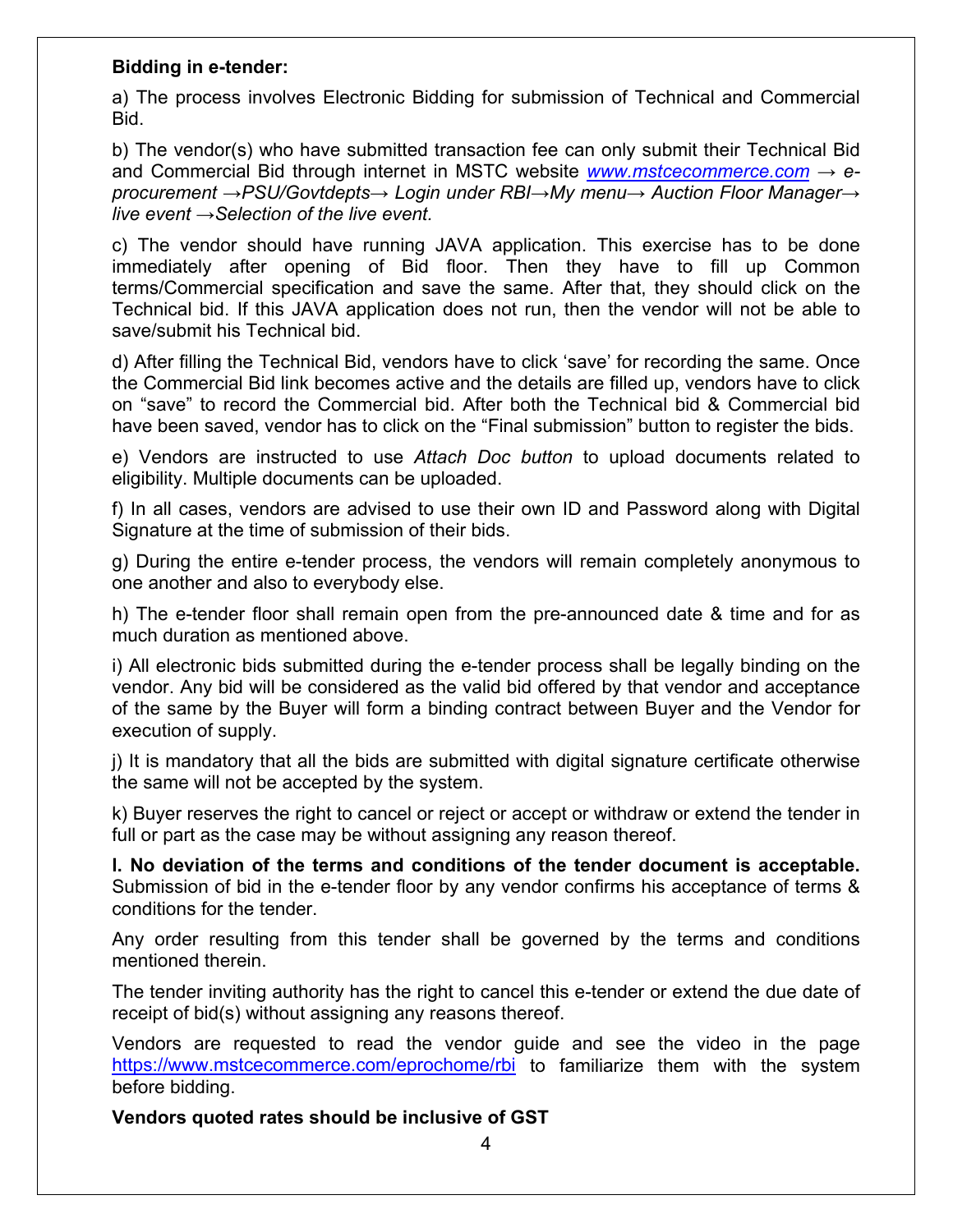#### **Important Note**

**The rates are to be quoted Online. In the online price bid, due to number of words limitation of 1000 characters, complete description could not be accommodated and description given thereof is brief. Before quoting rates online, all the contractors must read the complete details of each items given in Part-II of the tender document. For execution and rate purpose, the details given in in Part-II of the tender document will be implemented.**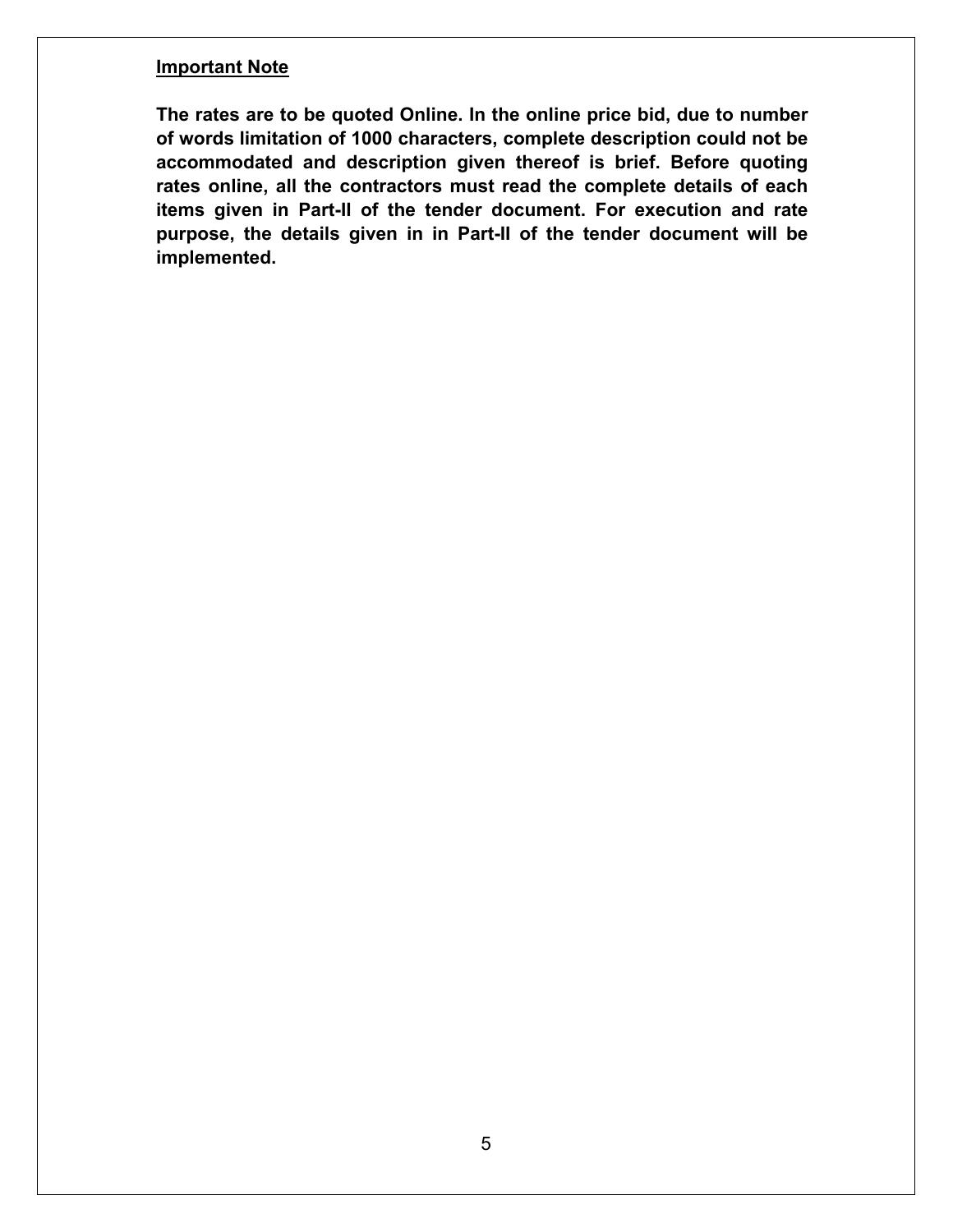## **Form of Tender**

**Place:** The contract of the contract of the contract of the Place: discussion of the contract of the contract of the contract of the Date:

Smt. K. Nikhila Regional Director Reserve Bank of India Estate Department 6-1-56, Secretariat Road Saifabad Hyderabad-500004

Dear Sir,

Having examined the specifications, drawings, designs and Schedule of Quantities relating to the works specified in memorandum hereinafter set out and having visited and examined the site of the works specified in the said memorandum having acquired the requisite information relating there to as affecting the tender, we hereby offer to supply and execute the works specified in the said memorandum, within the time specified in the said memorandum, at the rates mentioned in the attached schedule of quantities and in all respects with the specifications, designs, drawings and instructions in writing referred to in conditions of tender, the Articles of 'Agreement, Special Conditions, Schedule of Quantities and Conditions of Contract and with such materials as are provided for by, and in all other respects in accordance with such conditions so far as they may be applicable.

| (a) | Name of work                                                          |    | Electrical Rewiring work - Renovation of<br><b>Class III Flats at Begumpet Staff Quarters.</b>                                                                                                                                                                                                                                           |
|-----|-----------------------------------------------------------------------|----|------------------------------------------------------------------------------------------------------------------------------------------------------------------------------------------------------------------------------------------------------------------------------------------------------------------------------------------|
| (b) | Estimated cost of the work                                            | ÷. | ₹ 9.95 lakh                                                                                                                                                                                                                                                                                                                              |
| (c) | Deposit<br>Earnest<br>Money<br>(EMD)                                  |    | Successful tenderer shall deposit Earnest<br>Money Deposit (EMD) equal to 2% of the total<br>quoted amount by a Demand Draft/NEFT in<br>favor of Reserve Bank of India, Hyderabad<br>before placing the work order for due fulfillment<br>of the contract                                                                                |
| (d) | <b>Performance Security</b>                                           |    | Further, successful tenderer shall<br>submit<br>Performance Security in the form of Bank<br>Guarantee for a value equal to 10% of the total<br>quoted amount in the prescribed format after<br>receipt of Work Order in case Contract value is<br>more than Rs.10 Lakh, which shall be valid till<br>end of the Defect Liability Period. |
| (e) | Retention<br>Money<br>Percentage to be deducted<br>from each RA bills |    | 5%                                                                                                                                                                                                                                                                                                                                       |
| (f) | Time allowed for completion<br>of the work from tenth day of          |    | 4 months.                                                                                                                                                                                                                                                                                                                                |

### **MEMORANDUM**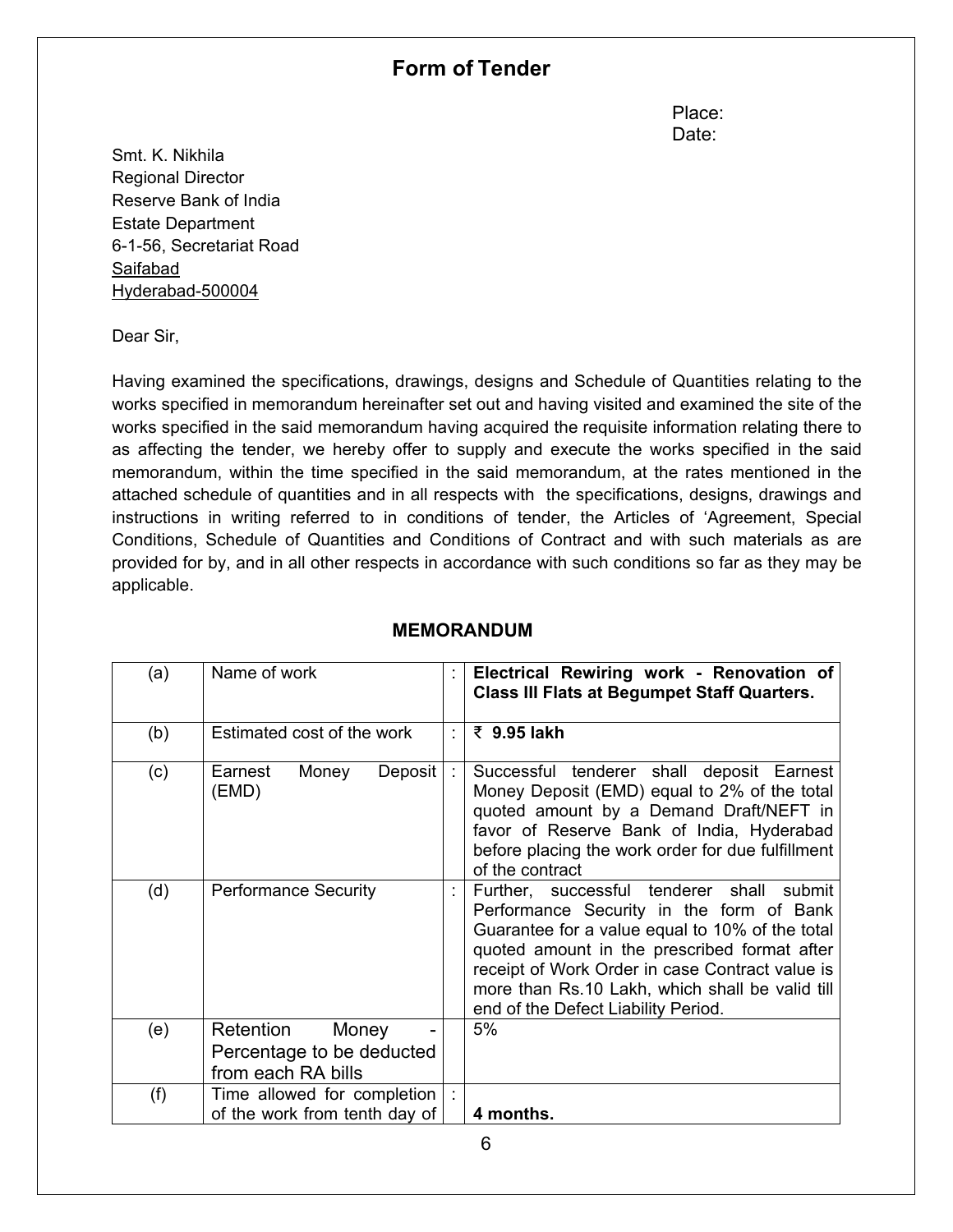|     | written order to commence<br>work |                                                                                                                                                                                                                                                                                                                                                                                  |
|-----|-----------------------------------|----------------------------------------------------------------------------------------------------------------------------------------------------------------------------------------------------------------------------------------------------------------------------------------------------------------------------------------------------------------------------------|
| (g) | Terms of Payment                  | (a) 65% of the quoted rate on pro rata basis<br>against delivery of materials and installation at<br>site.<br>(b) Balance 30% on (i) completion of testing,<br>commissioning and handing over the project.<br>Note: The Retention money of 5% recovered<br>from the payments made above will be<br>released after 1 year of DLP or against<br>submission of Bank Guarantee (BG). |

- 2. Should this tender be accepted, I/We hereby agree to abide by and fulfill the terms and provisions of the said Condition of Contract annexed hereto so far as they may be applicable.
- 3. Our Bankers are:

i) \_\_\_\_\_\_\_\_\_\_\_\_\_\_\_\_\_\_\_\_\_\_\_\_\_\_\_\_\_\_\_\_\_\_\_\_\_\_\_\_\_\_\_\_\_\_\_\_\_\_\_\_\_\_\_\_\_\_\_\_\_\_\_\_\_\_\_\_\_ \_\_\_\_\_\_\_\_\_\_\_\_\_\_\_\_\_\_\_\_\_\_\_\_\_\_\_\_\_\_\_\_\_\_\_\_\_\_\_\_\_\_\_\_\_\_\_\_\_\_\_\_\_\_\_\_\_\_\_\_\_\_\_\_\_\_\_\_\_\_

\_\_\_\_\_\_\_\_\_\_\_\_\_\_\_\_\_\_\_\_\_\_\_\_\_\_\_\_\_\_\_\_\_\_\_\_\_\_\_\_\_\_\_\_\_\_\_\_\_\_\_\_\_\_\_\_\_\_\_\_\_\_\_\_\_\_\_\_\_\_

\_\_\_\_\_\_\_\_\_\_\_\_\_\_\_\_\_\_\_\_\_\_\_\_\_\_\_\_\_\_\_\_\_\_\_\_\_\_\_\_\_\_\_\_\_\_\_\_\_\_\_\_\_\_\_\_\_\_\_\_\_\_\_\_\_\_\_\_\_\_

\_\_\_\_\_\_\_\_\_\_\_\_\_\_\_\_\_\_\_\_\_\_\_\_\_\_\_\_\_\_\_\_\_\_\_\_\_\_\_\_\_\_\_\_\_\_\_\_\_\_\_\_\_\_\_\_\_\_\_\_\_\_\_\_\_\_\_\_\_\_

ii)

5. The names of proprietary /partners of our firm are:

 $i)$   $\overline{\phantom{a}}$  $\overline{\text{ii}}$ )

Name of the partner of the firm authorized to sign.

OR

Name of person having Power of

Attorney to sign the Contract

- (Certified copy of the Power
- of Attorney should be attached).  $\Box$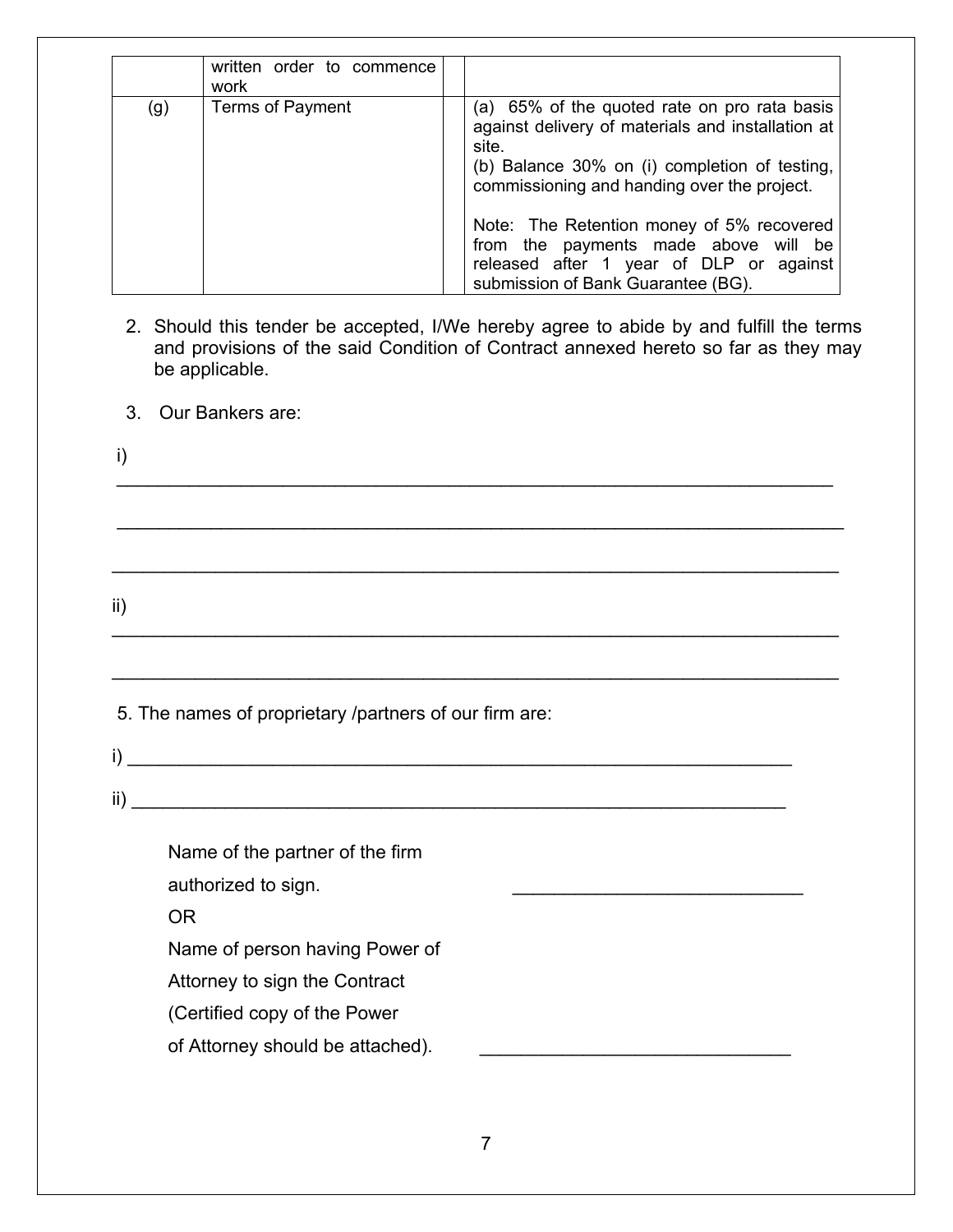Yours faithfully,

Signature of Contractor.

**\_\_\_\_\_\_\_\_\_\_\_\_\_\_\_\_\_\_**

[Note: If the party is a proprietary firm or an individual it should be signed by the proprietor or the individual. If the party is a partnership firm it should be signed by all or on behalf of all the partners. If the party is a private limited firm/ Incorporate Company the COMMON SEAL OF the firm is to be affixed pursuant to the resolutions passed by its Board of Directors at the meeting held on (Copy of the resolution should be attached).

If the Contractor signs under common seal, the signature clause should tally with the sealing clause in the Articles of Association]

Witnesses:

 $1)$ 

(Signature)

Address \_\_\_\_\_\_\_\_\_\_\_\_\_\_\_\_\_\_\_\_\_\_\_\_\_\_\_\_\_\_\_\_

2) \_\_\_\_\_\_\_\_\_\_\_\_\_\_\_\_\_\_\_\_\_\_\_\_ (Signature)

Address \_\_\_\_\_\_\_\_\_\_\_\_\_\_\_\_\_\_\_\_\_\_\_\_\_\_\_\_\_\_\_\_\_

\_\_\_\_\_\_\_\_\_\_\_\_\_\_\_\_\_\_\_\_\_\_\_\_\_\_\_\_\_\_\_\_\_

\_\_\_\_\_\_\_\_\_\_\_\_\_\_\_\_\_\_\_\_\_\_\_\_\_\_\_\_\_\_\_\_\_

\_\_\_\_\_\_\_\_\_\_\_\_\_\_\_\_\_\_\_\_\_\_\_\_\_\_\_\_\_\_\_\_\_

 **\_\_\_\_\_\_\_\_\_\_\_\_\_\_\_\_\_\_\_\_\_\_\_\_\_\_\_\_\_\_\_\_\_**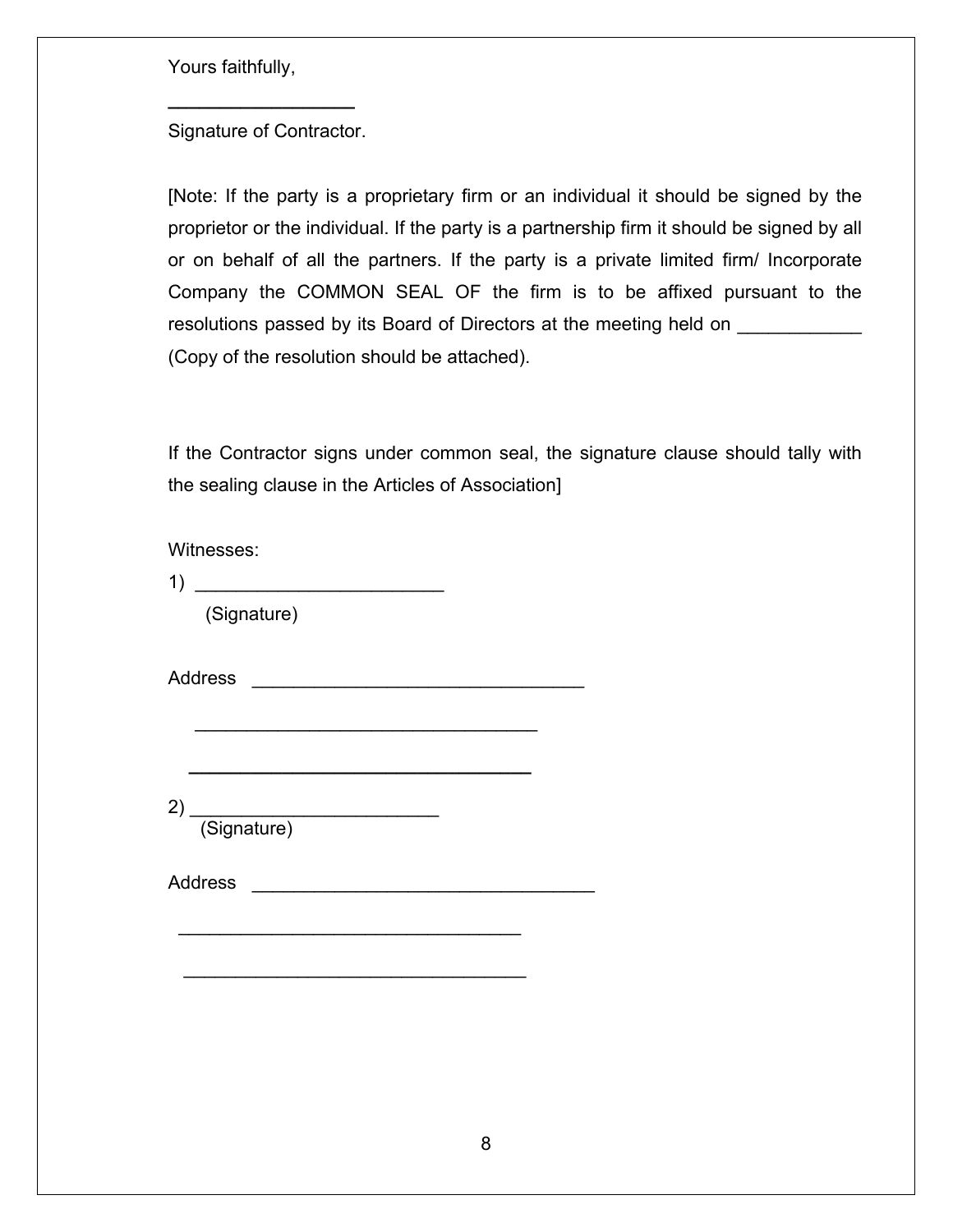### करार क� शत� / Articles of Agreement

यह करार एक ओर भारतीय रिज़र्व बैंक, हैदराबाद जिसका केंद्रीय कार्यालय मुंबई 400 001 में है (जिसे इसके बाद " नियोक्ता " कहा गया है) और दूसरी ओर से -------------------------------- कंपनी (जिसे इसके बाद " ठेके दार " कहा गया है) के बीच के--------------------�दन, वषर् ---------------------------- को �कया गया l

ARTICLES OF AGREEMENT made the \_\_\_\_\_\_\_day of \_\_\_\_\_\_\_\_\_\_\_\_\_\_\_\_, 20\_\_\_\_\_\_\_\_ between the RESERVE BANK OF INDIA, HYDERABAD having its Central Office at Mumbai - 400 001. (hereinafter called "the Employer") of the one part and \_\_\_\_\_\_\_\_\_\_\_\_\_\_\_\_\_\_\_\_\_ \_\_\_\_\_\_\_\_\_\_\_\_\_\_\_\_\_\_\_an individual / a firm / Company having its Registered Office at \_\_\_\_\_\_\_\_\_\_\_\_\_\_\_\_\_\_\_ (hereinafter called the "Contractor") of the other part. जब�क बक � ------------------------------------------------------- का कायर्................................ पर करवाने के लिए इच्छुक है तथा किए जाने वाले कार्य का वर्णन करने वाले विनिर्देशनों को भारतीय रिज़र्व बैंक द्वारा तैयार �कया है। WHEREAS the Employer is desirous of awarding the work of \_\_\_\_\_\_\_\_\_\_\_\_\_\_\_\_\_\_\_\_\_\_\_\_\_\_\_\_\_\_\_\_\_\_\_\_\_\_\_\_\_\_\_\_\_\_\_\_\_\_\_\_\_\_\_\_\_\_\_\_\_\_\_\_\_\_\_\_\_\_\_\_\_\_\_\_

**with the set of the set of the set of the set of the set of the set of the set of the set of the set of the set of the set of the set of the set of the set of the set of the set of the set of the set of the set of the set** describing the work to be done to be prepared by Reserve Bank of India.

और क्योंकि ठेकेदार शर्तों के अधीन आगे यहाँ नियत शर्तों और विशेष शर्तों में निर्धारित शर्तों और काम की मात्रा की अनुसूची और संविदा की शर्तों (जिन्हें इसके बाद सामूहिक रूप से " तथाकथित शर्तें" कहा जाएगा) के अनुसार काम को उक्त ड्राइग और/या उक्त विनिर्देशन में वर्णित है और काम की मात्रा की अनुसूची में शामिल है, पर उसमें निर्धारित संबंधित दर पर गणना की गई कुल राशि ..........................पर या ऐसी अन्य देय रा�श पर (इसके बाद इसे "तथाक�थत ठेका रा�श" कहा जाएगा) जो �क ------------------------------ से --------------------तक क� अव�ध के �लए लागू तथा कोटेशन/कार्य आदेश में दिए गए अनुसार कार्य करने के लिए सहमत है। AND WHEREAS the Contractor has agreed to execute upon the subject to the conditions set forth in the tender / quotation / herein (all of which are collectively hereinafter referred to as "the said conditions") at the respective rates therein set forth amounting to the sum of Rupees and the sum of  $\alpha$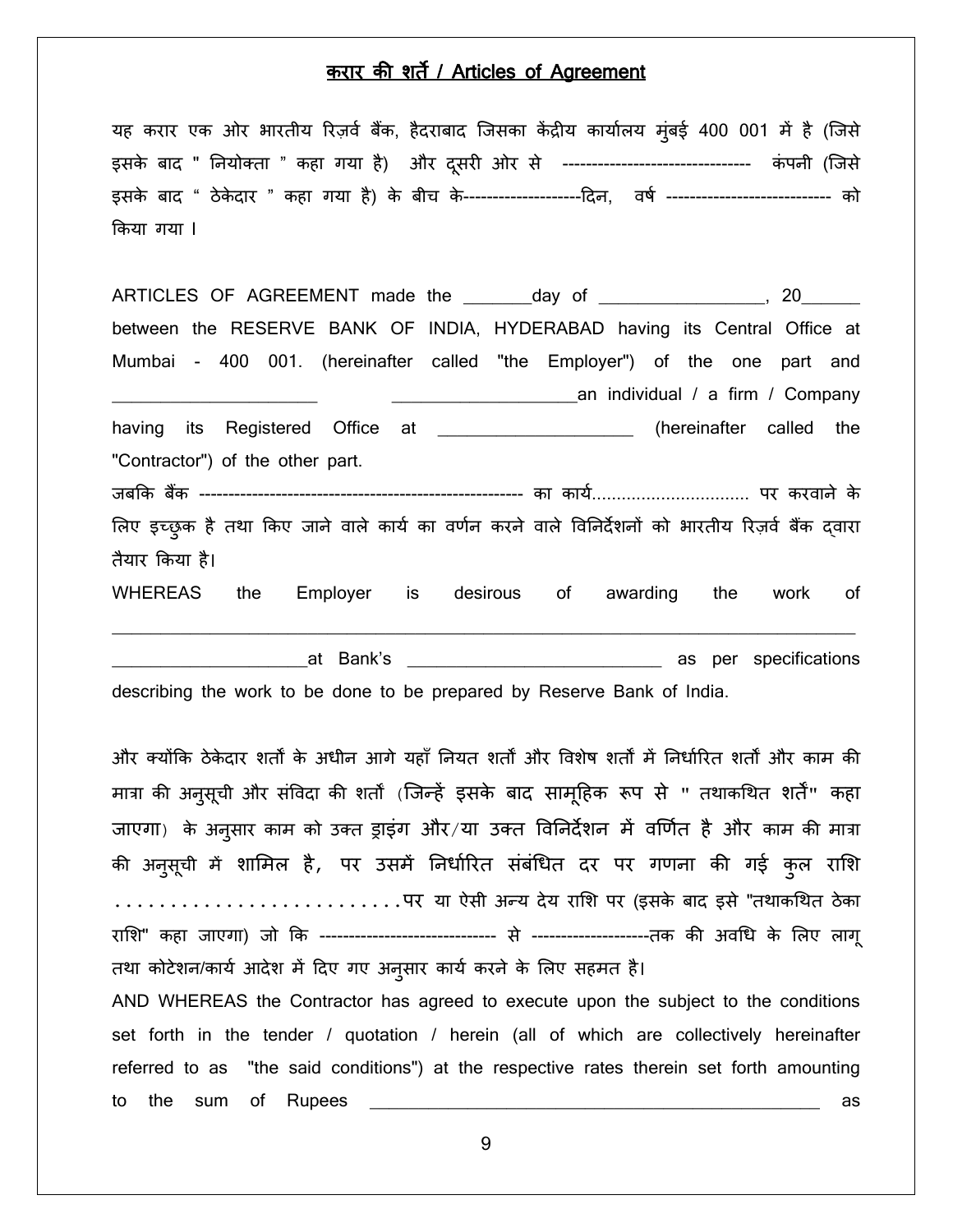applicable for the period from \_\_\_\_\_\_\_\_\_\_\_\_\_\_\_\_\_ to \_\_\_\_\_\_\_\_\_\_\_\_\_\_\_\_ at the rate

quoted in the quotation / work order / as therein arrived at of such other sum as shall become payable there under.

#### एतद् द्वारा अब निम्नानुसार सहमति हुई है / NOW IT IS HEREBY AGREED AS ु FOLLOWS**:-**

- 1. ठेकेदार तथाकथित शर्तों में उल्लिखित समय और नियत तरीके से तथाकथित ठेका राशि के भुगतान करने के मद्देनज़र, तथाकथित शर्तों के अधीन विनिर्देशनों के अनुसार नियत ड्राइंग और काम की मात्रा की अनुसूची में दशार्या गया काम पू रा करेगा। In consideration of the said Contract Amount to be paid at the times and in the manner set forth in the said conditions, the Contractor shall upon and subject to the said Conditions execute and complete the work shown and described in the said specifications.
- 2. बैंक, ठेकेदार को कथित ठेका राशि अथवा समय -समय पर देय होनेवाली अन्य राशि तथाकथित शर्तों में �व�न�दर्ष् ट तर�के से अदा करेगा। The Employer shall pay the Contractor the said Contract Amount or such other sum as shall become payable, at the times and in the manner specified in the said Conditions.
- 3. उपरोक्त वर्णित शर्तें में भारतीय रिजर्व बैंक,हैदराबाद के संपदा विभाग के सहायक महाप्रबंधक(संपदा/तकनीकी), �नयोक्ता क� ओर से कायर् कर�गे। In the said Conditions herein before mentioned, the Assistant General Manager (Estate/Technical) in charge of the Estate Department, Reserve Bank of India, Hyderabad shall act on behalf of the Employer.
- 4. तथाकथित शर्ते और साथ में दी गई परिशिष्ट इसके साथ पढ़ी जाएँगी और इस करार का हिस्सा मानी जाएँगी और संबंधित पक्ष इस करार की तथाकथित शर्तों के अधीन रहेंगे और अपनी ओर से क्रमश: तथाकथित शर्तों के अपने-अपने कर्तव्य का पालन करेंगे। The said conditions and Appendix thereto shall be read and construed as forming part of this Agreement and the parties hereto shall respectively abide by, submit themselves

to the said Conditions and perform the agreements on their part respectively in the said Conditions contained.

- 5. इसमें उल्लिखित प्लान, करार एवं दस्तावेज इस ठेके के आधारभूत घटक होंगे। The Agreement and the Documents mentioned herein shall form the basis of this Contract.
- 6. बैंक के पास इस संविदा पर प्रतिकूल प्रभाव डाले बिना काम की मात्रा और काम की प्रकृति बदलने, कोई मद जोड़ने या किए गए काम की मद को निकालने का अधिकार सुरक्षित होगा।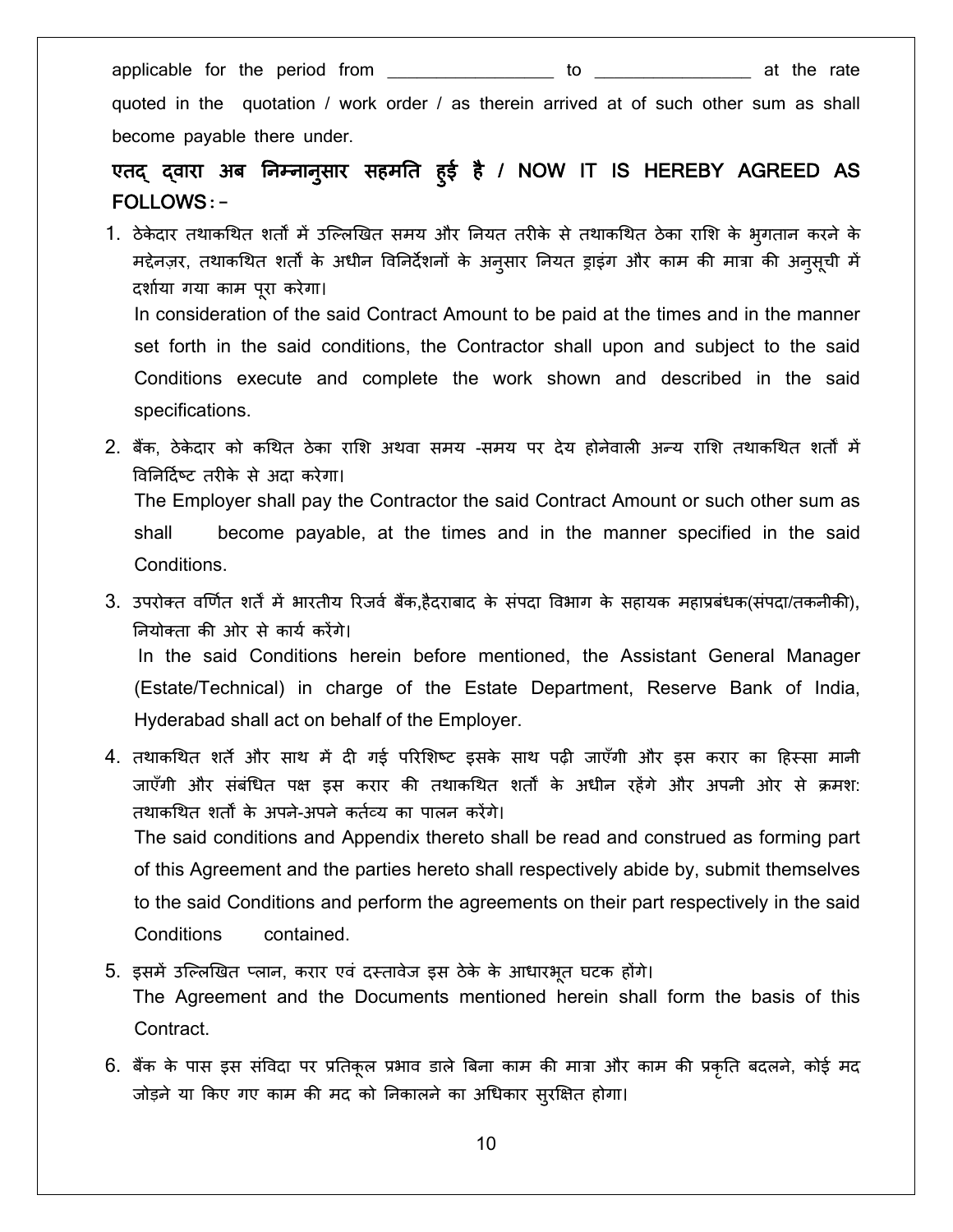The Employer reserves to itself the right of altering the nature of the work by adding to or omitting any items of work or having portions of the same carried out without prejudice to this Contract.

- 7. इस ठेके के अंतर्गत बैंक दवारा सभी भ्गतान केवल हैदराबाद में किए जाएंगे। All Payments by the Employer under this Contract will be made only at Hyderabad.
- 8. इस करार के तहत या इससे जुड़े किसी भी कारण से उत्पन्न विवाद हैदराबाद में उत्पन्न विवाद समझा जाएगा और उसके निपटान का क्षेत्राधिकार हैदराबाद में ही स्थित न्यायालयों का निर्धारित क्षेत्राधिकार होगा। All disputes arising out of or in any way connected with this agreement shall be deemed to have arisen at Hyderabad and only Courts in Hyderabad shall have jurisdiction to determine the same.
- 9. इस संविदा के अलग-अलग भागों को ठेकेदार ने पढ़ लिया है और पूरी तरह से समझ लिया है। That the several parts of this Contract have been read by the Contractor and fully understood by the Contractor.
- 10.बैंक नियमों के अनुसार भविष्य में नवीनीकरण किया जाएगा। Future renewals will be as per Bank's rules.
- The work order letter no. dated

will form part of the agreement.

12. ठेकेदार दवारा टेंडर /संविदा दर में एएमसी से संबंधित सभी नियम और शर्तों को माना जाएगा। All terms and conditions pertaining to AMC in the tender/ quotation will also be honored by the Contractor.

13.गैर-प्रकटीकरण खण्ड : ठेकेदार को प्रत्यक्ष या परोक्ष रूप से सिलसिले में अपने ठेके दायित्वों के निर्वहन के दौरान ठेकेदार को यदि कोई जानकारी, सामग्री और बैंक के ब्नियादी ढांचे / सिस्टम / उपकरण के संबंध में विवरण प्राप्त होता हो तो उसका किसी अन्य पक्ष के पास ख़ुलासा नहीं करेगा और इस समझौते के अनुसार वह उसे कड़ी गोपनीयता में ही रखेगा । ठेके के अंतर्गत जब तक आवश्यक हो इसका वहन करने के लिए आवश्यक हो या लागू नियमों का अन्पालन करना हो, ठेकदार ठेके के विवरण को निजी और गोपनीय ही रखेगा। ठेकेदार नियोक्ता के पिछले लिखित अनुमति के बिना कहीं और किसी भी व्यापार या तकनीकी पेपर में या अन्य में किसी भी ब्यौरे को प्रकाशित नहीं करेगा, प्रकाशित करने के लिए अनूमति नही देगा, या ख़ुलासा नहीं करेगा। ठेकेदार किसी भी गोपनीय जानकारी का ख़ुलासा करने के परिणाम स्वरुप नियोक्ता को ह्ए किसी भी नुकसान के लिए उसकी क्षतिपूर्ति करेगा । इसके अनुपालन में विफल होने पर के ठेकेदार की ओर से अनूबंध का उल्लंघन माना जाएगा औक नियोक्ता नुकसान का दावा करने और कानूनी उपायों को आगे बढ़ाने का हकदार होगा। ठेकेदार इस समझौते के तहत गोपनीय सूचना के गैर प्रकटीकरण के दायित्वों को पूरी तरह से संतुष्ट हैं कि यह सुनिश्चित करने के लिए अपने कर्मचारियों के संबंध में सभी उचित कार्रवाई की जाएगी।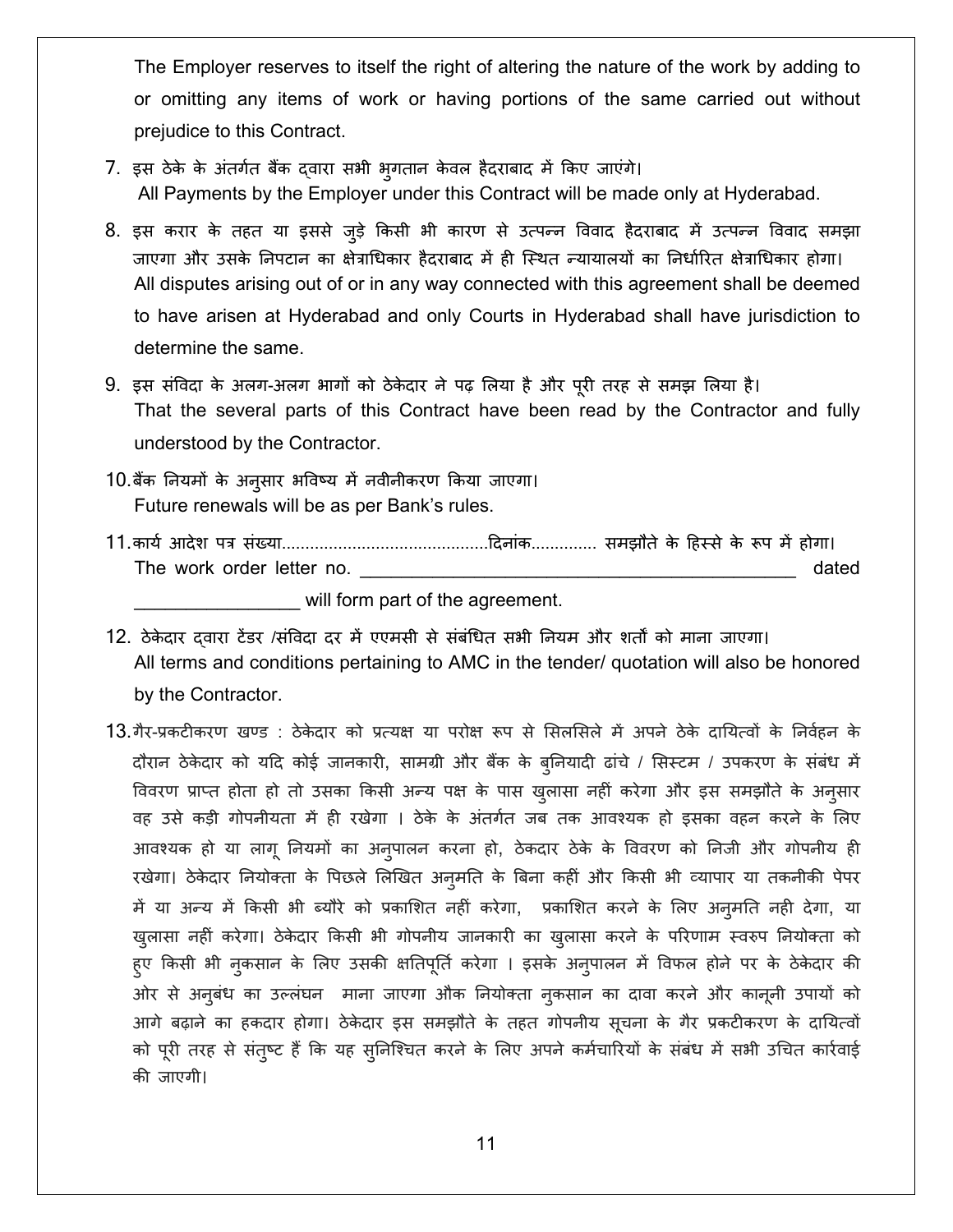इस समझौते के तहत गैर प्रकटीकरण और गोपनीयता के संबंध में ठेकेदार अपने कर्मचारियों के संबंध में आवश्यक कार्रवाई करेगा।

गैर प्रकटीकरण और गोपनीयता के संबंध में ठेकेदार दवारा दायित्वों का वहन चाहे वह किसी भी कारण के लिए हो इस समझौते की समाप्ति या समाप्ति से बचा जाना इस पर निर्भर रहेगा। Non-disclosure clause: "The contractor shall not disclose directly or indirectly any information, materials and details of the Bank's infrastructure/Systems/equipments etc., which may come to the possession or knowledge of the Contractor during the course of discharging its contractual obligations in connection with this agreement, to any third party and shall at all times hold the same in strictest confidence. The contractor shall treat the details of the contract as private and confidential, except to the extent necessary to carry out the obligations under it or to comply with applicable laws. The contractor shall not publish, permit to be published, or disclose any particulars of the works in any trade or technical paper or elsewhere without the previous written consent of the Employer. The contractor shall indemnify the Employer for any loss suffered by the Employer as a result of disclosure of any confidential information. Failure to observe the above shall be treated as breach of contract on the part of the Contractor and the Employer shall be entitled to claim damages and pursue legal remedies.

The Contractor shall take all appropriate actions with respect to its employees to ensure that the obligations of non-disclosure of confidential information under this agreement are fully satisfied.

The Contractor's obligations with respect to non-disclosure and confidentiality will survive the expiry or termination of this agreement for whatever reason."

#### 14. यौन उत्पीडन / SEXUAL HARASSMENT

"कायर् स्थान पर म�हलाओं के यौन उत्पीडन के �लए (�नवारण, रोक और �नपटान अ�ध�नयम 2013) प्रावधानों के अनुसार एजेंसी पूरी तरह से अनुपालन हेतु पूर्णतः जिम्मेदार रहेगी। बैंक परिसर में यदि एजेंसी के किसी कर्मचारी के विरुद्ध यौन उत्पीडन की शिकायत प्राप्त होती है तो एजेंसी दवारा स्थापित आंतरिक शिकायत समिति के समक्ष शिकायत दर्ज की जाएगी तथा शिकायत के संबंध में एजेंसी उक्त अधिनियम के तहत योग्य कारर्वाई करना सु�निश्चत करेगी।

The Contractor / Agency shall comply with the provisions of "the Sexual Harassment of women at work place (Prevention, Prohibition and Redressal) Act, 2013". In case of any complaint of sexual harassment against its employee within the premises of the Bank, the complaint will be filed before the Internal Complaints Committee constituted by the Contractor / Agency and the Contractor/Agency shall ensure appropriate action under the said Act in respect to the complaint.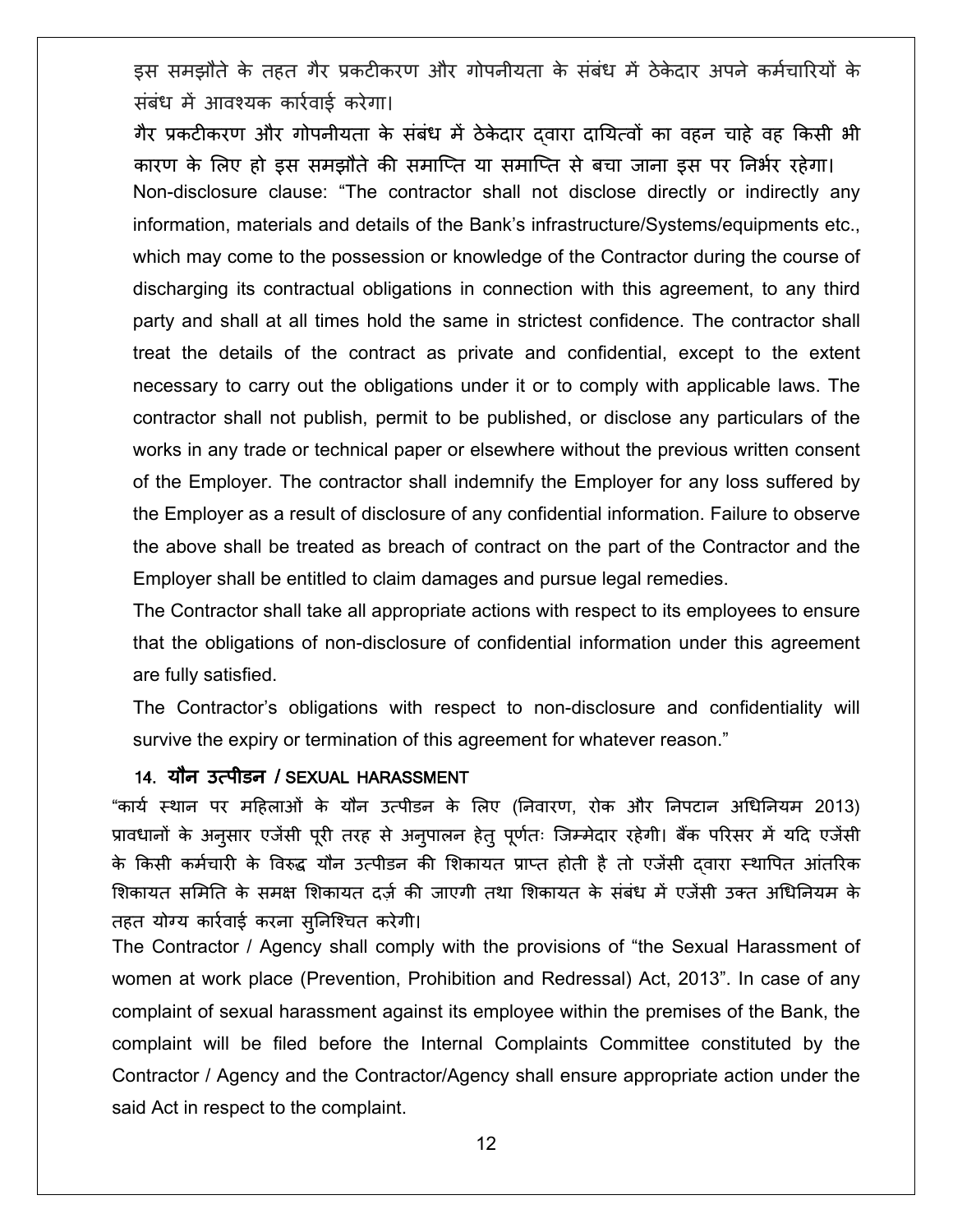बैंक की किसी भी कर्मचारी के खिलाफ ठेकेदार के किसी भी पीडित कर्मचारी से यौन उत्पीडन के किसी भी शिकायत को बैंक दवारा गठित क्षेत्रीय शिकायत समिति बैंक दवारा संज्ञान में लिया जाएगा।

Any complaint of sexual harassment from any aggrieved employee of the contractor against any employee of the Bank shall be taken cognizance of by the Regional Complaints Committee constituted by the Bank.

यदि घटना के मामले में ठेकेदार के कर्मचारी शामिल है तो ठेकेदार किसी भी मौद्रिक म्आवजे के भूगतान के लिए जिम्मेदार होगा। उदाहरण के लिए यदि ठेकेदार के कर्मचारी दवारा यौन अत्याचार साबित होता है तो बैंक के कर्मचारी को मौद्रिक राहत मिलेगा। ठेकेदार कार्यस्थल और संबंधित मुद्दों पर यौन उत्पीड़न की रोकथाम के बारे में अपने कर्मचारियों को शिक्षित करने के लिए जिम्मेदार होगा।

The contractor shall be responsible for any monetary compensation that may need to be paid in case the incident involves the employees of the contractor, for instance any monetary relief to Bank's employee, if sexual violence by the employee of the contractor is proved. The contractor shall be responsible for educating its employees about prevention of sexual harassment at work place and related issues.

**शासी भाषाः** यह करार अंग्रेजी और हिंदी दोनों भाषाओं में निष्पादित किया गया है। अगर इस करार का हिंदी अनुवाद अंग्रेजी रूपांतरण के साथ विरोधाभासी हो या उसमें अधिक शर्तें दी गई हो अथवा वह अंग्रेजी रूपांतरण से भिन्न हो तो, अंग्रेजी रूपांतरण अभिभावी माना जाएगा।

Governing Language: This Agreement has been executed in English and Hindi. If Hindi translation of this Agreement conflicts with the English version or contains terms in addition to or different from the English version, the English version shall prevail.

बैंक और ठेकेदार ने इस बारे में साक्ष्य स्वरूप अपने-अपने अधिकृत हस्ताक्षरकर्ताओं के माध्यम से निष्पादित किए और ठेकेदार ने इसकी दोनों प्रतियों पर अपनी सामान्य मुहर लगाई इसकी दो प्रतियों पर उसकी ओर से इन्हें उक्त दिन और वर्ष को निष्पादित किया गया।

IN WITNESS WHEREOF the Employer has set its hands to these presents through its duly authorized official and the Contractor has caused its common seal to be affixed hereunto and the said two duplicates/ has caused these presents and the said two duplicates hereof to be executed on its behalf, the day and year first herein above written.

### हस्ताक्षर खंड

भारतीय रिज़र्व बैंक, हैदराबाद की ओर से हस्ताक्षरित एवं सुपूर्द

श्री -------(नाम एवं पदनाम)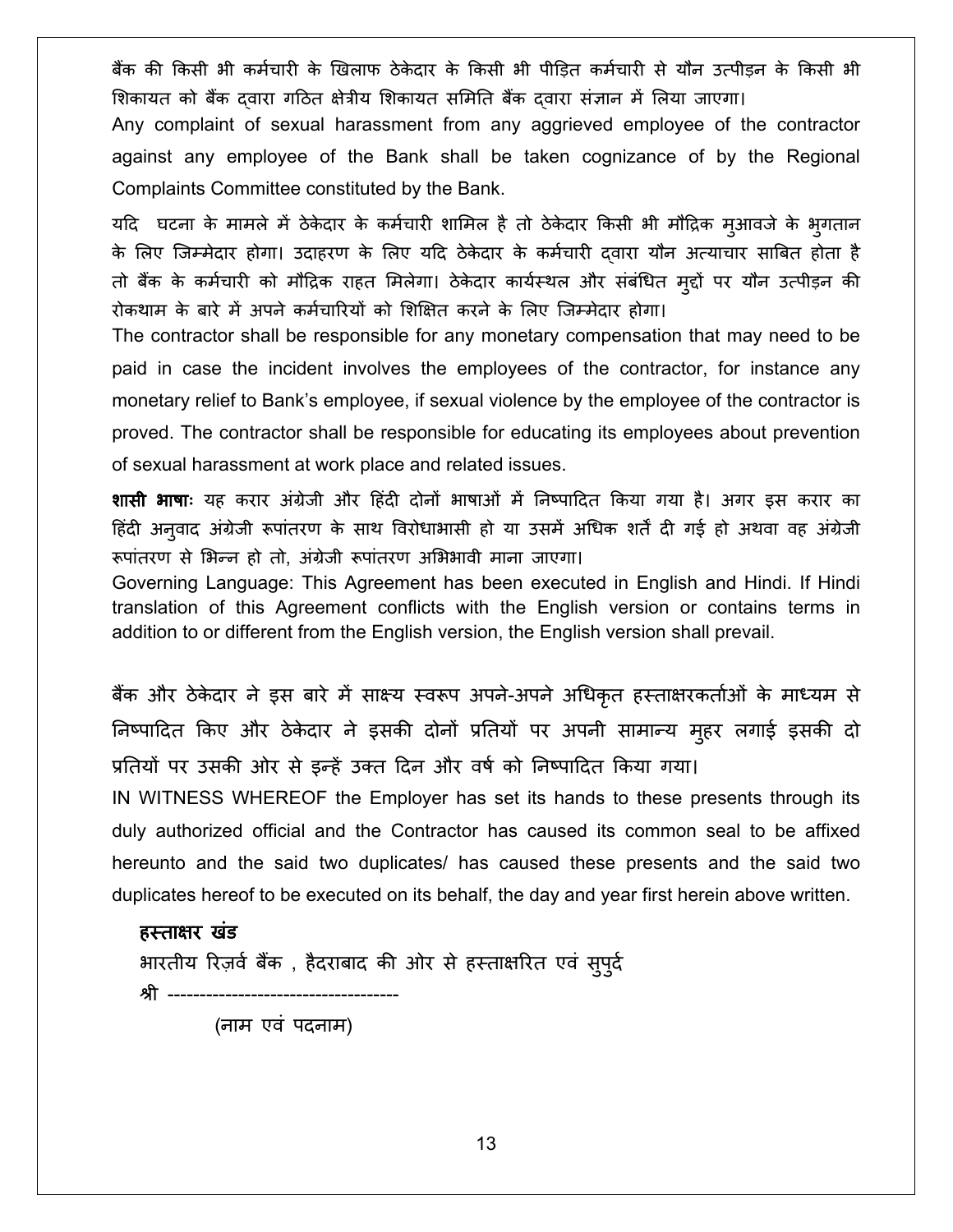| इनकी उपस्थिति में हस्ताक्षर किये गए               |          |
|---------------------------------------------------|----------|
|                                                   |          |
|                                                   |          |
|                                                   |          |
|                                                   |          |
|                                                   |          |
|                                                   |          |
| <b>SIGNED AND DELIVERED BY the</b>                | (साक्षी) |
|                                                   |          |
| Reserve Bank of India by the hand of              |          |
|                                                   |          |
| (Name & Designation)                              |          |
|                                                   |          |
| in the presence of                                |          |
|                                                   |          |
|                                                   |          |
| ii) $\qquad \qquad$                               |          |
| Address______                                     |          |
| (Witnesses)                                       |          |
|                                                   |          |
|                                                   |          |
|                                                   |          |
|                                                   |          |
| ठेकेदार की ओर से हस्ताक्षरित एवं के हस्ते सुपुर्द |          |
| (नाम एवं पदनाम)                                   |          |
|                                                   |          |
| इनकी उपस्थिति में हस्ताक्षर किये गए               |          |
| 1)<br>------------------------------------        |          |
|                                                   |          |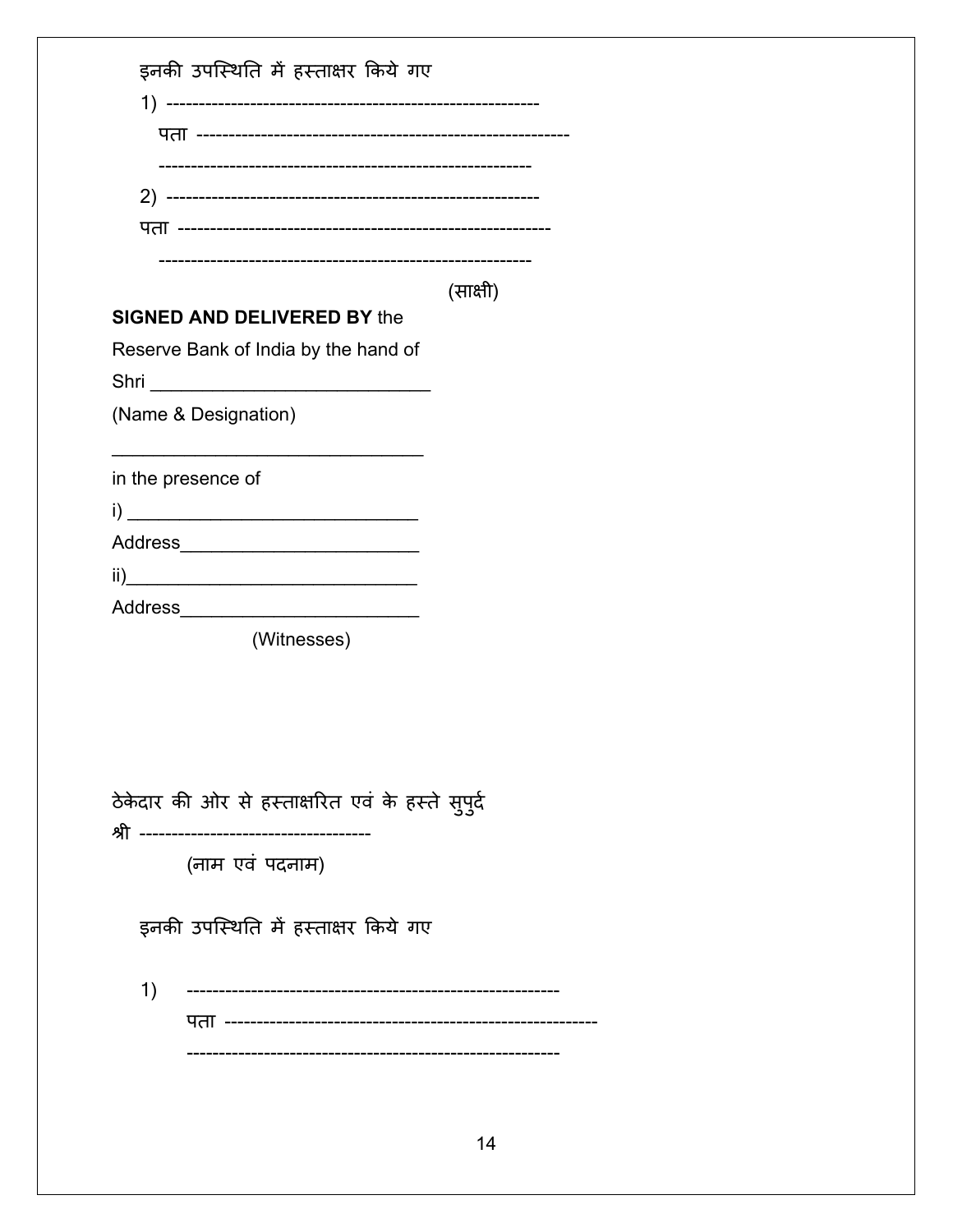| (2)                                                              |          |
|------------------------------------------------------------------|----------|
|                                                                  |          |
|                                                                  | (साक्षी) |
| <b>SIGNED AND DELIVERED BY</b>                                   |          |
| the Contractor by the hand of                                    |          |
| Shri _____________________________                               |          |
| Address __________________________________                       |          |
|                                                                  |          |
| <u> 1950 - Johann John Stone, martin de Britannich (b. 1950)</u> |          |
| In the presence of:                                              |          |
|                                                                  |          |
|                                                                  |          |
|                                                                  |          |
|                                                                  |          |
|                                                                  |          |
|                                                                  |          |
|                                                                  |          |
|                                                                  |          |
|                                                                  |          |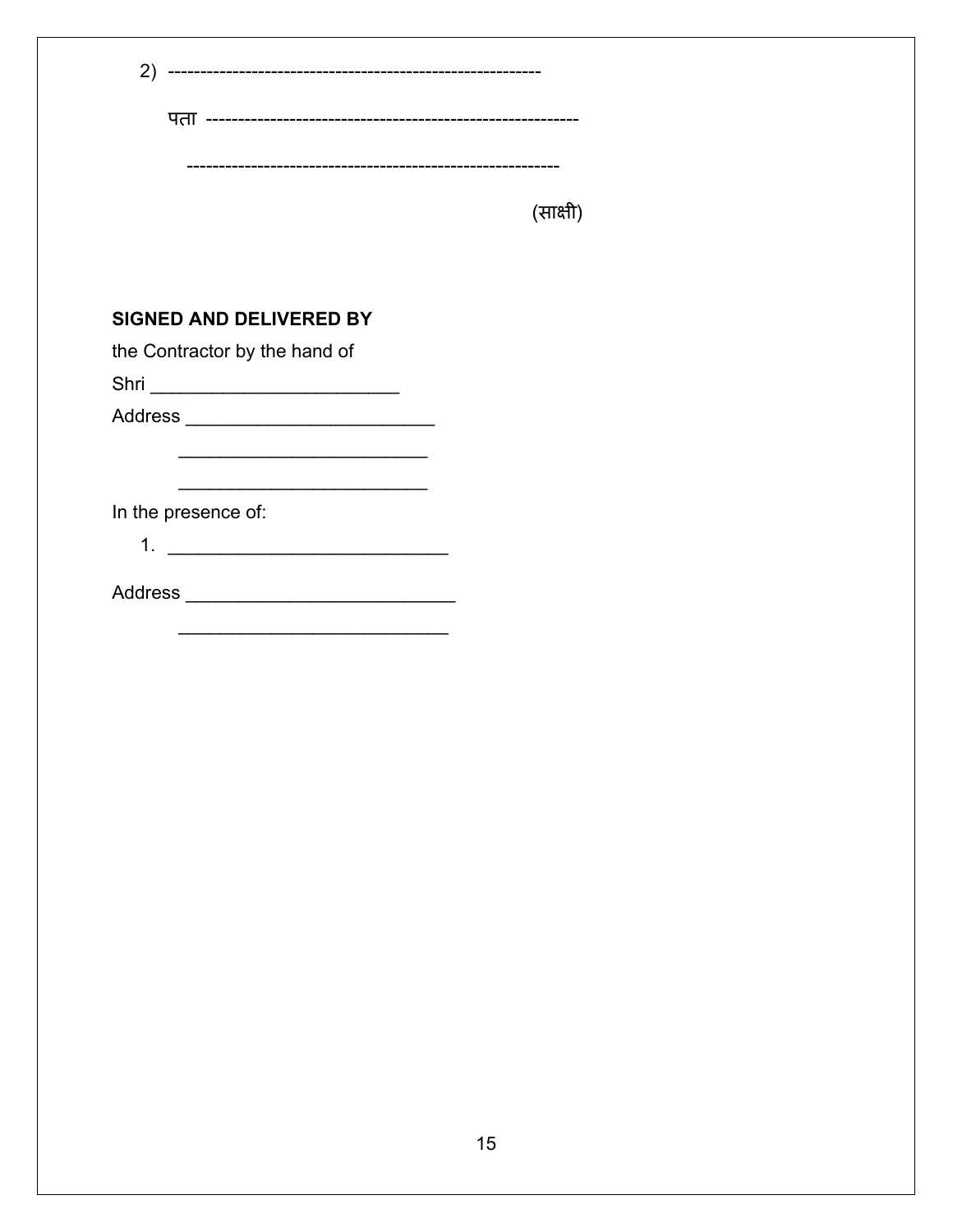## **General Instructions to Tenderers and General Terms & Conditions**

- **1.** E-Tenders for the work of "**Electrical Rewiring work Renovation of Class III flats at Bank's Staff Quarters, Begumpet"** should be addressed to Smt. K. Nikhila, Regional Director, Reserve Bank of India, Estate Department, 6-1-56, Secretariat Road, Hyderabad - 500004 and submitted not later than **14:00 hrs.** on **May 18, 2022.**
- 2. No tender will be received after 14:00 **hrs**. on **May 18, 2022** under any circumstances whatsoever.
- 3. E-Tenders shall be opened at 15:00 **hrs.** on **May 18, 2022** at the office of Regional Director, Reserve Bank of India, Secretariat Road, Hyderabad in the presence of tenderers or their authorized representatives **(with authority letter**) who choose to be present. Tenders shall remain valid for acceptance by the Bank for a period of three months from the date of opening of the **tender** which period may be extended by mutual agreement and the tenderer shall not cancel or withdraw the tender during this period.
- 4. **The tenderer must use only the documents and forms uploaded by the Bank**. Any addition /alteration in the text of the tender form made by the tenderer shall not be valid and shall be treated as null and void.
- 5. The tender form must be filled in English or Hindi and all entries must be made. If any of the documents is missing or unauthorized / unsigned, the Bank in its discretion may consider the tender invalid.
- 6. Rates should be quoted in figures and words in columns specified. Altering of tender forms is not permitted; failure to comply with either of these conditions will render the tender void at the Bank's option. No advice of any change in rate or of conditions after the opening of the tender will be entertained.
- 7. Each of the tender documents should be signed and uploaded by the person or persons submitting the tender and is taken at his/their having acquainted himself/themselves with the General Conditions of Contract, Specifications, Special Conditions, etc. as laid down.
- 8. The e-tender submitted on behalf of a firm shall be signed by all the partners of the **firm or by a partner who has the necessary authority (copy of power of attorney / authorization letter shall be uploaded) on behalf of the firm to enter into** the proposed contract. C**opy of power of attorney / authorization letter shall be uploaded**. Otherwise, the Bank may reject the tender.
- 9. For due fulfillment of the contract by the contractor, 5 % of the value of the work done will be deducted by the Employer from each payment to be made to the contractor toward Retention Money. Retention money deposit will be released by the Bank after carrying out rectification of the defects pointed out during the Defect Liability Period. The amount retained by the Bank shall not bear any interest.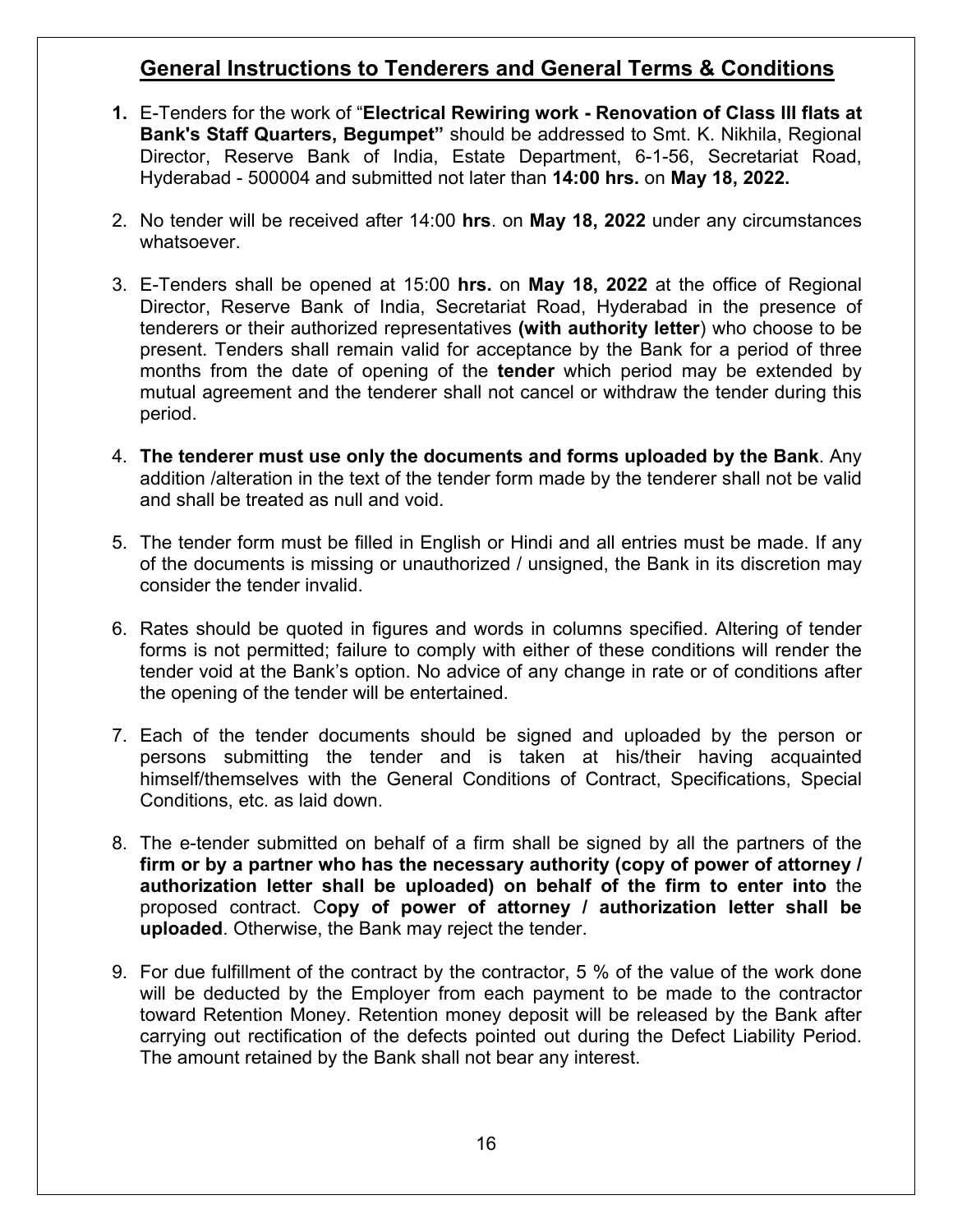- 10. The Reserve Bank of India does not bind itself to accept the lowest or any tender and reserves to itself to accept or reject any or all the tenders, either in whole or in part, without assigning any reason for doing so.
- 11. The Reserve Bank of India reserves the right to sub-divide the work mentioned in the tender, amongst two or more contractors at its own discretion and the Contractor will have to execute orders for part of the items placed with them at the quoted rates. The Reserve Bank of India also reserves the right to increase or decrease the quantities and even omit any item of work after the order is placed and the Contractor shall execute the same. In this context, the rates quoted for each item must be self supporting and relevant.
- 12.Contract Agreement: On receipt of intimation from the Bank of the acceptance of his/their tender, the successful tenderer shall be bound to implement the contract and within ten days thereof. The successful tenderer shall sign an agreement in accordance with the draft agreement and the Schedule of Conditions but the written acceptance by the Reserve Bank of India of a tender will constitute a binding contract between the Reserve Bank of India and the person so tendering whether such formal agreement is or is not subsequently executed.
- 13.The Contractor shall not assign the Contract: He shall not sublet any portion of the Contract except with the written consent of the Bank. In case of breach of these conditions, the bank may serve a notice in writing on the contractor rescinding the Contract whereupon the security deposit shall stand forfeited to the Bank, without prejudice to his other remedies against the contractor.
- 14.The Contractor shall carry out all the work strictly in accordance with Drawings, details and instructions and Bank's Engineer. If in the opinion of the Bank's Engineer changes have to be made in the design and with the prior approval in writing of the Employer, they desire the Contractor to carry out the same, the contractor shall carry out the same without any extra charge. The Bank's decision in such cases shall be final and shall not be open to arbitration.
- 15.A Schedule of probable quantities in respect of each work and specifications accompany these special conditions. The Schedule of probable quantities is liable to alteration by omissions, deductions or addition at the discretion of the Bank. Each tender should contain not only the rates but also the value of each item of work entered in a separate column and all the items should be totaled in order to show the aggregate value of the entire tender.
- 16.The tenderer must obtain for himself, on his own responsibility and at his own expenses, all the information which may be necessary for the purpose for making a tender and for entering into a contract and must examine the Drawings and must inspect the site of the work and acquaint himself with all local conditions, means of access to work, nature of work and all matters appertaining thereto.
- 17.(a) The rates quoted in the tender shall include all charges for supply, installation (assembly), testing, packing, handling and transport for all supplies. The rates shall include storage, watch and ward, temporary structures, lighting at night, tools and tackles, labour and other services for erection and commissioning works.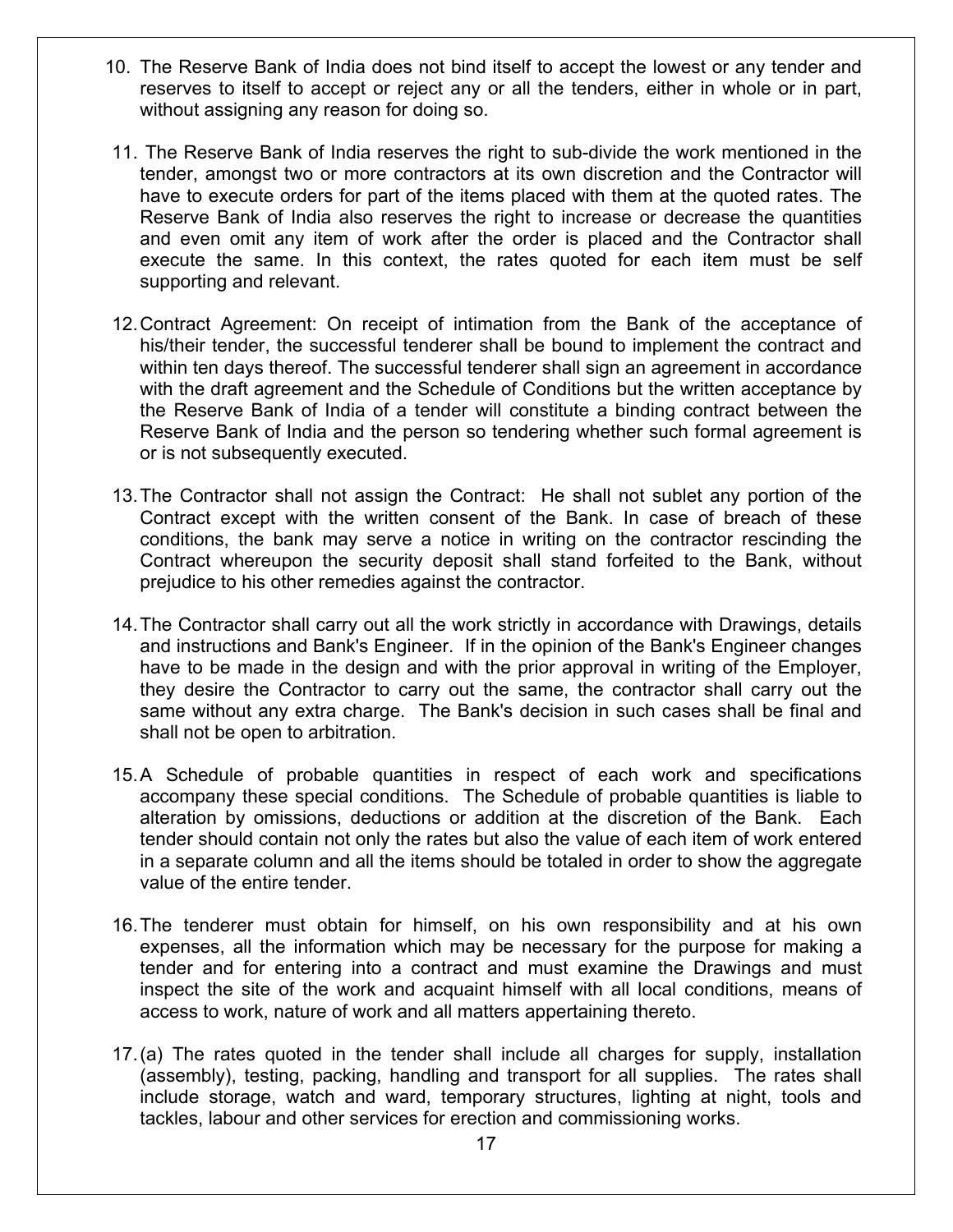(b) The rates shall also be firm and shall not be subject to exchange variations, labour Condition, fluctuations in railway freights or any conditions whatsoever. Tenderers must include in their rates IGST, CGST, SGST, GST, sales tax, VAT (value added tax), excise duty, customs duty, octroi work contract tax, Service tax and any other tax and duty or other levy levied by the Central Government or any State Government or local authority, if applicable. No claim in respect of IGST, CGST, SGST, GST, sales tax, sales tax on works contract, Service tax, excise duty, customs duty, VAT, Octoroi or other tax or duty or levy whether existing or future shall be entertained by the Employer. Bill of the Contractor, Supplier, Vendor shall be as per the GST requirements and compliances.

#### **18. Prices of extras etc and ascertainment:**

a) The contractor may, when authorized and shall, when directed in writing by the Employer add to, omit from or vary the works shown upon the drawings, or described in the Specifications, or included in the Schedule of Quantities, but the Contractor shall make no addition, omission or variation without such authorization or direction. A verbal authority or direction by the Employer shall if, confirmed in writing within seven days, be deemed to have been given in writing. No claim for an extra shall be allowed unless it is executed with the written approval of the Employer. Any such extra is herein referred to as 'Authorized extra' and payment shall be made in accordance with the flowing provisions.

i) The net rates or prices in the original tender shall determine the valuation of the extra work where such extra work is of similar character and executed under similar conditions as the work priced therein. Rates for all items wherever possible shall be derived out of the rates given in the Priced Schedule of Quantities.

ii) The net prices of the original tender shall determine the value of the items omitted, provided if omissions vary the conditions under which any remaining items of works are carried out, the prices for the same shall be valued under sub-clause (iii) hereof. iii) Where the extra works are not of similar character and/ or executed under similar conditions as aforesaid or where the omissions vary the conditions under which any remaining items of works are carried out or if the amount of any omissions or additions relative to the amount of the whole of the Contract works or to any part thereof shall be such that in the opinion of the Bank's Engineer, the net rate or price contained in the Priced Schedule of Quantities or tender or for any item of the works involves loss or expense beyond that reasonably contemplated by the Contractor or is by reason of such omission or addition rendered unreasonable or inapplicable, the Bank's Engineer shall fix such other rate or price as in the circumstances he shall think reasonable and proper.

iv) Where extra work cannot be properly measured or measured or valued the Contractor shall be allowed day work prices as the net rates stated in the tender or the Priced Schedule of Quantities if not so stated, then in accordance with the local day work rates and wages for the district provided that in either case vouchers specifying the daily time(and if required by the Employer, the workmen's names) and materials employed be delivered for verification to the Employer or his representative at or before the end of the week following that in which the work has been executed. It is further clarified that for all such authorized extra items where rates cannot be derived from tender, the contractor shall submit rates supported by rate analysis worked on the 'actual cost basis', plus 15% towards establishment charges, contractor's overheads and profit. Such items will not be eligible for escalation.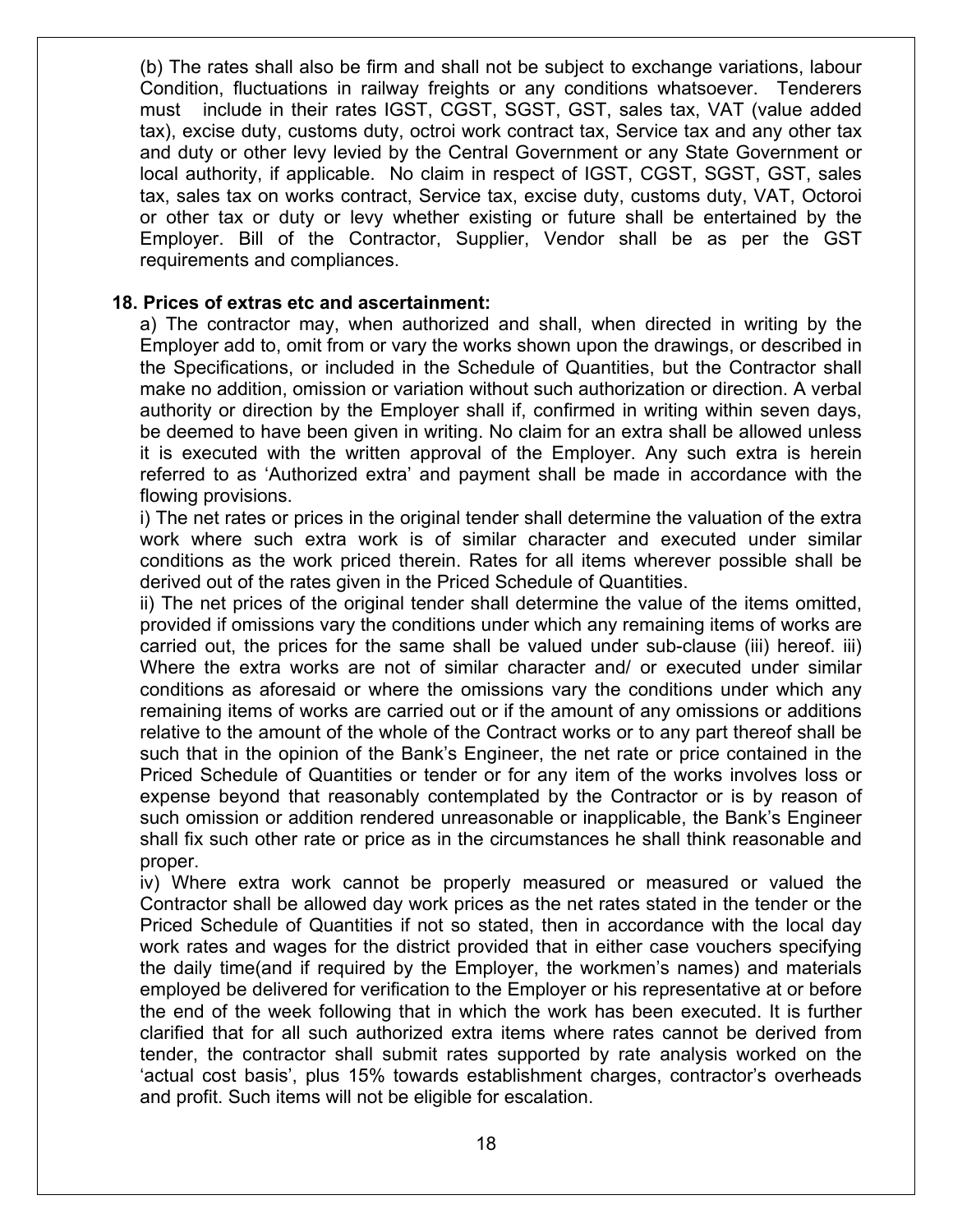b) The Contractor should note that unless otherwise stated the tender is strictly on item rate basis and his attention is drawn to the fact that rates for each and every item should be correct, workable and self supporting. The quantities in the Schedule of Quantities approximately indicate the total extent of work but may vary to any extent and may even be omitted thus altering the aggregate value of the contract. However, during the actual execution of work if the quantities of any of the items of work exceeds by more than 25 % of the tender quantities, the quantities of such items executed, by the authority of Bank's Engineer, in excess of 25% of the tender quantity shall be considered as an extra item of work for which the contractors shall submit fresh rates supported by rate analysis worked on the actual cost basis plus 15% towards establishment charges, contractors over heads and profit. The rates for all such items of work, being current ones, will not be eligible for price adjustments due to increase or decrease in prices of materials and labour rates as per escalation formula, if any given in the tender. If any of the items of work is omitted from the accepted tender at the sole discretion of the Bank, the contractor shall not be entitled to any claim on this account.

**19. Liquidated damages for delayed completion:** "If the Contractor fails to maintain the required progress of the works by the completion time stipulated in the Contract or within any extended time under time extension Clause and the employer certifies in writing that in his opinion the same ought reasonably to have been completed, the Contractor shall pay the Employer the sum named as "Liquidated Damages" for the period during which the said works shall so remain incomplete and the Employer may deduct such damages from any moneys due to the Contractor.

20. The Contractor shall not be entitled to any compensation for any loss suffered by him on account of delays in commencing or executing the work, whatever the cause of delays may be, including delays arising out of modifications to the work entrusted to him or in any sub-contract connected therewith or delays in awarding contracts for other trader of the project or in commencement or completion of such works or in procuring Government controlled or other building materials or in obtaining water and power connections for construction purpose or for any other reason whatsoever and the employer shall not be liable for any claim in respect therefore. The Employer does not accept liability for any sum besides the tender amount, subject to such variations as are provided for herein.

21. The successful tenderer is bound to carry out any items of work necessary for the completion of the job even though these items are not included in the quantities and rates. The Employer will issue schedule of instructions in respect of such additional items and their quantities in writing.

22. The successful tenderer must co-operate with the other contractors appointed by the Employer so that the work shall proceed smoothly with the least possible delay and to the satisfaction of the Employer.

23. **Defects Liability Period:** Any defect or fault which may appear during **12 months** from the date of virtual completion of work/or supply and installation in full as specified under the contract, arising in the opinion of the Bank's Engineer from materials or workmanship not in accordance with the contract, shall upon the directions in writing of the Bank's Engineer, and within such reasonable time as shall be specified therein, be amended and made good by the Contractor at his own cost and in case of default the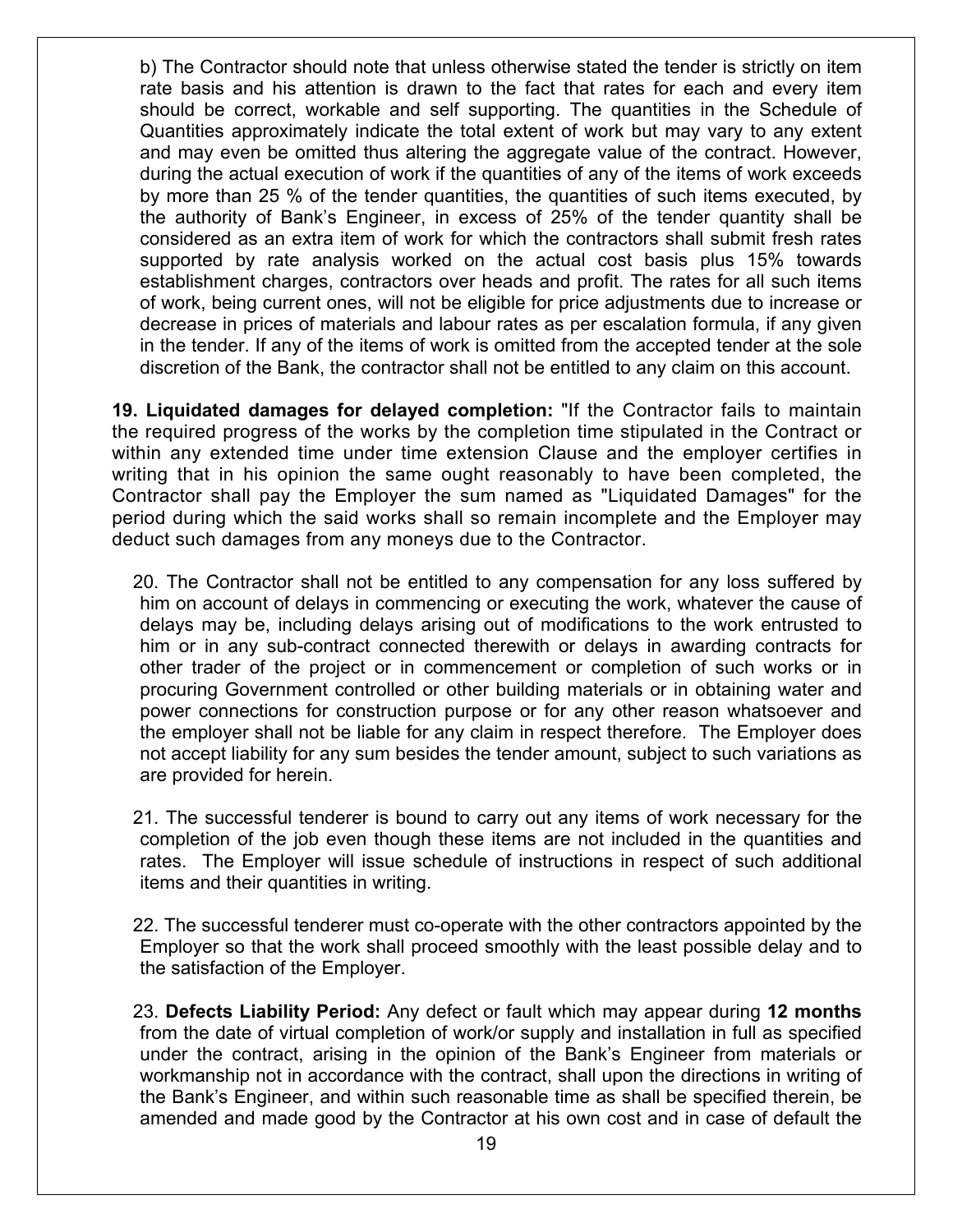Bank may employ and pay other persons to amend and make good such defects/faults and damages, loss and expenses consequent there upon or incidental thereto shall be made good and borne by the contractor and such damages, loss and expenses shall be recoverable from him by the Bank, or may be deducted by the Bank upon the Bank's Engineers' certificate in writing from any money due or that may become due to the contractor. The contractor/supplier shall remain liable under the provisions of this clause notwithstanding the signing by the Bank's Engineer any certificate or passing of any accounts.

24. **Stipulated time for completion of work:** Time is the essence of the contract. The entire work is to be completed within a period **of 4 months**. The Contractor is advised to visit the site and get himself fully acquainted with the general and local site conditions, particularly, those having bearing upon transportation, handling, storage etc. prior to quoting the tender.

### 25. **Materials to conform to specifications**:

i) All materials and workmanship shall, so far as procurable, conform strictly to requirements in accordance with the schedule of quantities and instructions of Bank's Engineers and the contractor shall, upon the request of the Bank's Engineer, furnish proof to his satisfaction that they so conform and if required shall also furnish all invoices, accounts, receipts and other vouchers for this purpose.

ii) The contractor shall place orders for all materials required in time and in any case not later than the dates fixed in the approved programme. Wherein the matter of procurement of such materials as are collected or the distribution of which are regulated by Government, Central or Local, or by any other Central/State Authority, the employer is obliged to issue any certificate or sign applications for license or permit, by virtue of orders of such Government or authority or by custom or practice, it shall be the sole responsibility of the contractor to arrange for all the formalities to be completed in time and follow up the matter with the concerned authorities and the installations according to the approved programme, and the employer will not assume any responsibility for delays in this regard nor for the payment of fines, penalties, demurrage and so forth due to the contractor not taking timely action in the process of procurement. The contractor shall not raise any plea, quoting delays in the completion of the formalities or of delays by the authorities concerned for any compensation whatsoever.

iii) However, the contractor shall, before he place orders for supply, furnish to the Bank's Engineer at his own expense, samples of materials including patented products and those under specific makes, proposed to be used in the works, well in time, notwithstanding prior approval by Bank's Engineer/Employer of such products and makes; such prior approval shall not constitute a waiver of the rule regarding approval of samples. In all cases when makers/manufacturers have test certificates for their goods/articles/ products/ processes/equipment, Photostat copies of such test certificates shall be produced by the contractor along the samples.

iv) The Bank's Engineer will, within one week of the date of supply of samples or within such further period, as it may depending upon each case, require to intimate to contractor whether the samples are approved by him or not. If samples are not approved, the contractor shall forthwith arrange to supply to the Bank's Engineer for his approval, fresh samples complying with the specifications.

v). The approved samples, bearing distinct marks of identification of such approval, shall be displayed by the contractor, at his own expense, prominently at the site, during the entire construction period, and for one month after the date of virtual completion of the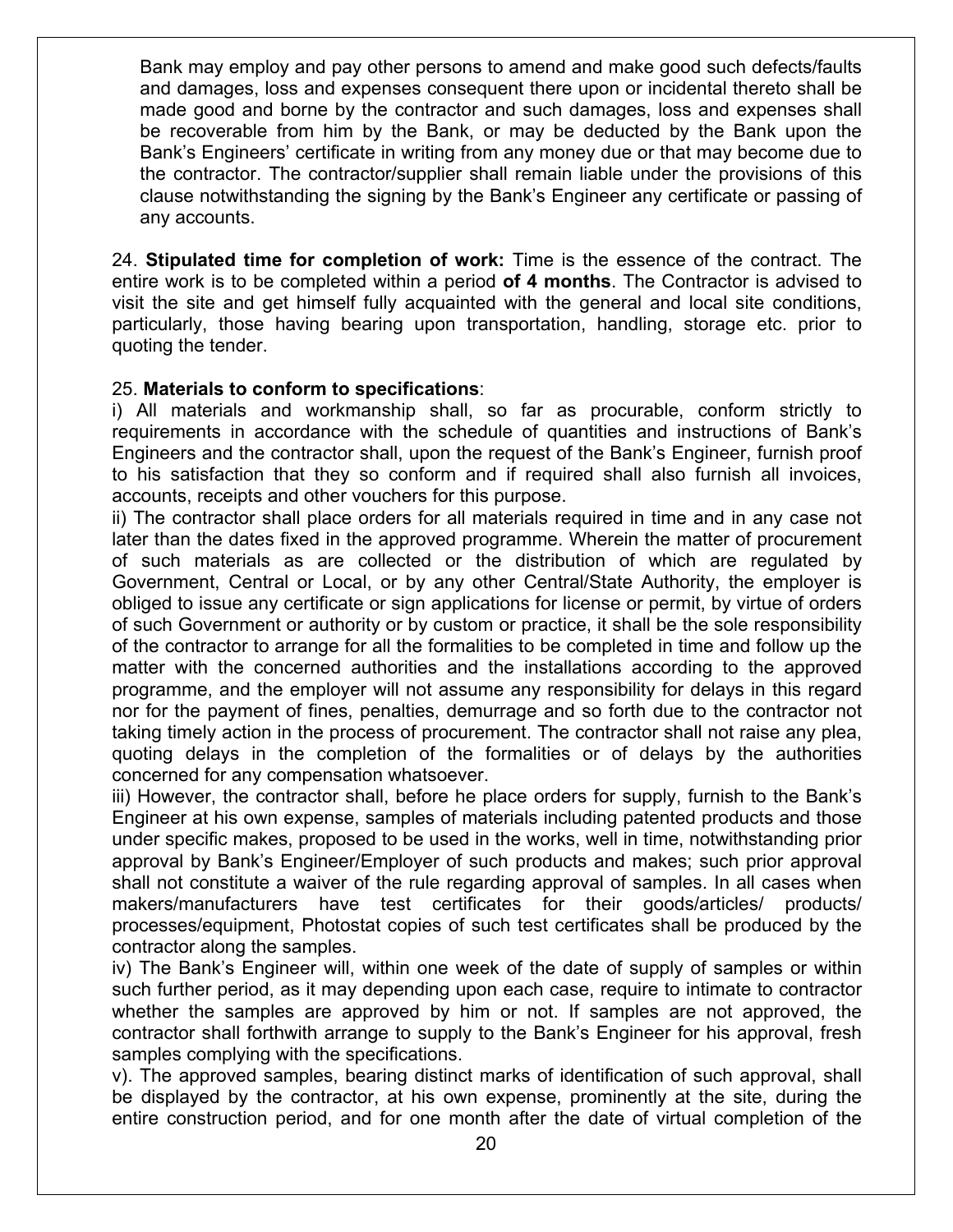work, for inspection/verification by the Bank's Engineer/Employer, without any charge accruing to him (contractor) the approved samples remaining in the safe custody of the contractor till they are so handed over to the employer.

vi) The contractor shall indemnify the employer or any agent servant or employee of the employer against any action, claim or proceeding relating to infringement or use of any patent or design or any alleged patent or design rights and shall pay any royalties or other charges which may be payable in respect of any article or material or part thereof included in the contract. In the event of any claims being made or action being brought against the employer in respect of any such matter as aforesaid, the contractor shall immediately be notified thereof. Provided that such indemnity shall not apply

when such infringement has taken place in complying with specified direction issued by the employer or the Bank's Engineer in connection with the contract, but the contractor shall pay any royalties or other charges payable in respect of any such use, the amount so paid being reimbursed to the contractor only if the use was the result of any specifications issued after conclusion of the contract.

vii) The Bank's Engineer shall be entitled to have tests carried out on the work or its parts or material accessories, either during its progress or on completion, where and when deemed necessary or on any materials to be incorporated in the work/installation supplied by the contractor or otherwise, not withstanding that the work or its parts or accessories or the said materials have been accepted and passed/passed for incorporation. If any material, accessories, work done etc. do not fulfil the technical requirements / quality, the same will be rejected by the Bank without paying any compensation for the work done / material used in the work by the contractor. In case of failure / negative test results, neither the testing charges nor the restoration / re-doing cost of the work will be reimbursed.

26. The successful tenderer shall carry out of each item of work given in the Schedule of Quantities and get the same approved from Bank's Engineer before going for full execution of the work given in the order. Any minor modifications/changes suggested by the Bank's Engineer should be affected without any extra cost.

27. Payment shall be made based on the progress of work and on completed items of work on actual site measurement. The minimum value of a running account bill shall be as per appendix.

28. Wherever the **basic rate** for the material is specified, the contractor should furnish to the Bank for verifications all the paid bills. The purchase rate shall be got approved from the Bank's Engineers before purchasing such materials. The adjustment in price of the materials shall be made only on the measured quantity with 15% towards Over heads and profit. The basic prices are ex–godown inclusive of excise duty, sales tax, octroi, service tax and all other duties levied by the Government or any public body. The contractor shall consider factors such as transport, handling, loading and unloading etc while quoting the rates for such items**.**

29. The successful tenderer may please note that, the Bank will deduct the amount on account of Work Contract tax, VAT, Service Tax, income tax including surcharge and / or any other taxes as applicable from the bills.

30. Bank reserves the right to reject and / or refuse any material of doubtful quality and workmanship.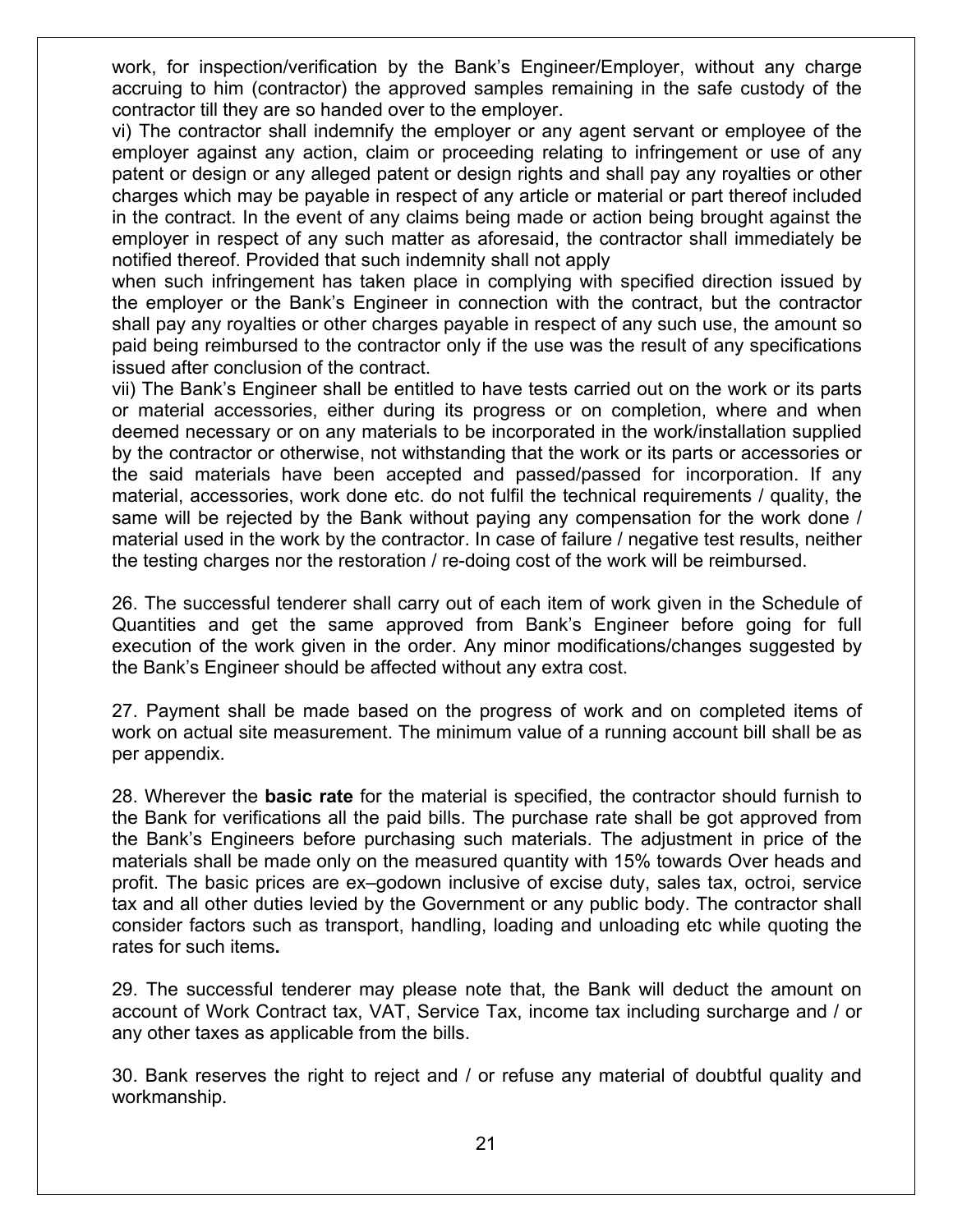31**. Defective Materials:** Any defects or faults in the materials supplied and, in the work, done by the contractor which may appear during execution of the work or within twelve months shall, upon the discretion of the Bank's Engineer be replaced or set right by the Contractor at his own cost within 7 (seven) days of receiving such directions. The Bank reserves the right to get the work executed/ work examined by other Government or Private Agency and the directions of such agency shall also be binding on the Contractor.

32. **Approval of Samples:** Contractor shall have to produce samples of the material for Bank's approval for which no separate payment will be made. Approval of the sample by the Bank will not relieve the contractor from of his responsibility / obligation about the specifications and other stipulations in the contract.

33. The work shall be carried out in such a manner that there shall be minimum disruption to the office/ occupants. A programme shall be drawn in consultation with the Banks Engineer for this purpose.

34.The Contractor should note that unless otherwise stated the tender is strictly on item rate basis and his attention is drawn to the fact that rates for each and every item should be correct, workable and self-supporting. The quantities in the Schedule of Quantities approximately indicate the total extent of work but may vary to any extent and may even be omitted thus altering the aggregate value of the contract. No claim shall be entertained on this account. The contractor shall bring to the notice of the Employer in case of any extra items not mentioned in the schedule of quantities during the course of the work and shall only carry out the same on written approval from the Bank's Engineer.

35. Time allowed for carrying out the work as mentioned in the Memorandum shall be strictly observed by the Contractor and it shall be reckoned from the 10th day after written order to commence the work is issued. The work shall throughout the stipulated period of the contract, be proceeded with all due diligence. If the contractor fails to complete the work within the specified period, he shall be liable to pay compensation as defined in clause 21 of the General terms and conditions. The tenderer shall before commence work, prepare a detailed work programme which shall be approved by the Employer.

36. The Contractor must bear in mind that all the work shall be carried out strictly in accordance with the specifications and also in compliance of the requirement of the legal public authorities and no deviation on any account will be permitted.

37. The successful tenderer should make with own arrangements to obtain all materials required for the work.

38. The Contractor shall strictly comply with the provision of safety and fire safety code annexed hereto.

39. The security deposit of the successful tenderer will be forfeited if he fails to comply with any of the conditions of the contract.

40. The flats where work is to be carried out are at level from Ground floor to Top floor of Bank's Officers Quarters at Begumpet.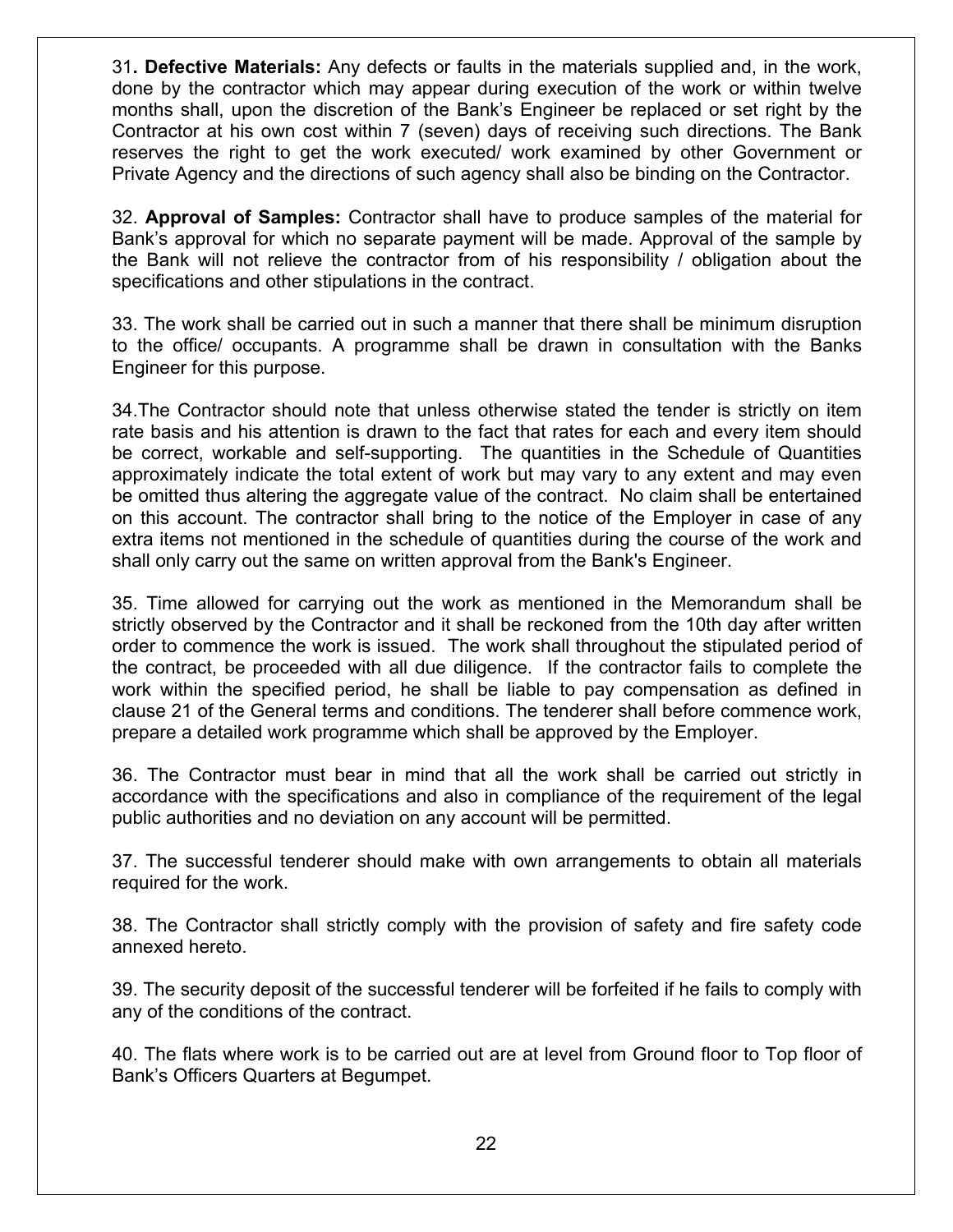I/We hereby declare that I/we have read and understood the above instructions, terms and conditions for the guidance of tenderers.

| Place: | Signature of Tenderer: |
|--------|------------------------|
|        |                        |

Date: Address \_\_\_\_\_\_\_\_\_\_\_\_\_\_\_\_\_\_\_\_\_\_\_\_\_\_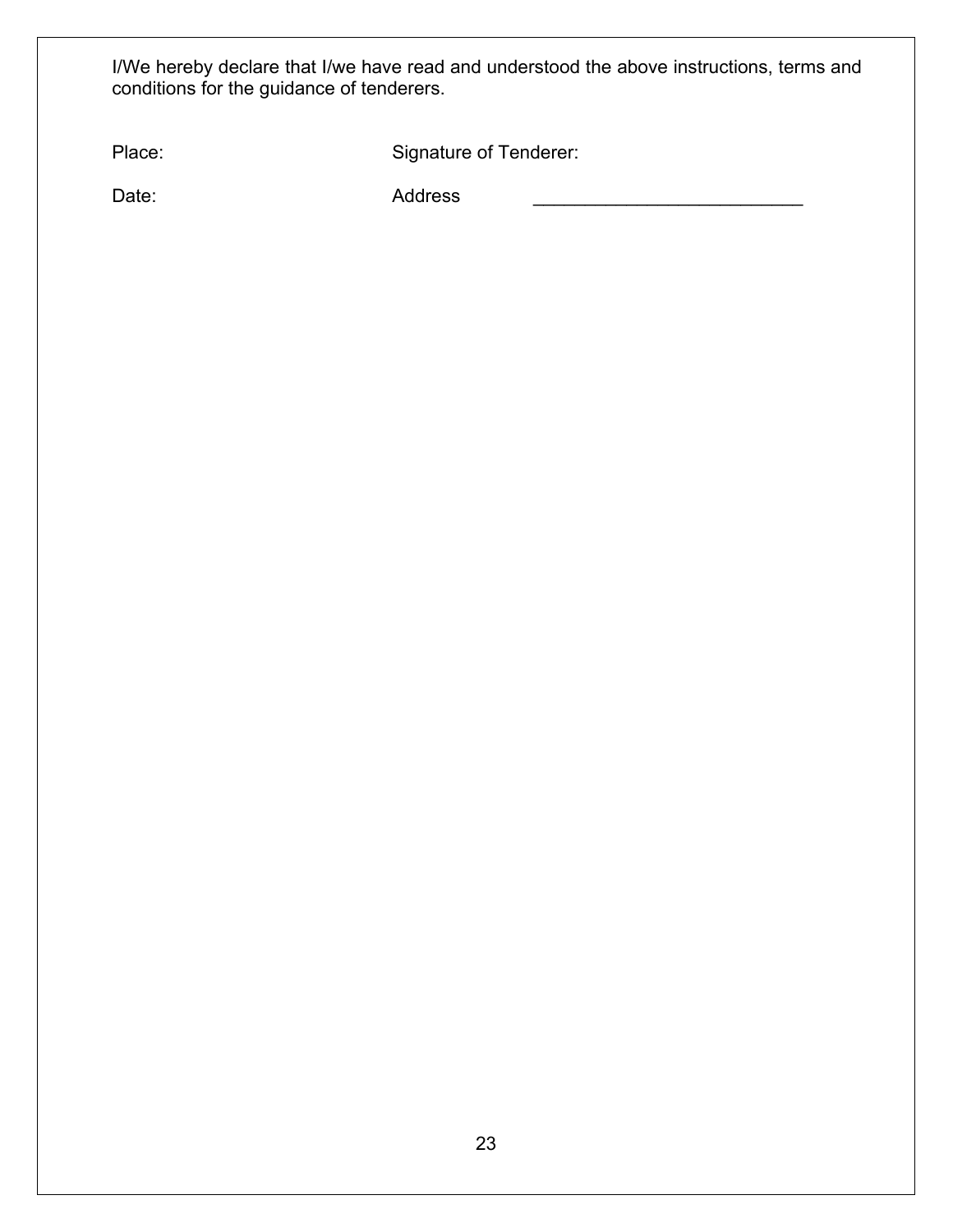# **The Conditions Here in before Referred To**

- 1. In constructing these conditions, the specification, schedule of quantities and Contract Agreement, the following words shall have the meaning herein assigned to them except where subject or context otherwise requires.
- a) "Employer" Shall mean the Reserve Bank of India and shall include its assigning and successors. b) In the case of company contractor shall mean a company incorporated under \_\_\_\_\_\_\_ 19\_\_ and having its registered office at \_\_\_\_\_\_\_\_\_ and shall include its successors and assigns. c) "Site" Shall mean the site of the contract works including any building and erection thereon and any other land (inclusively) as aforesaid allotted by the Employer for the Contractor's use. d) "This Contract" Shall mean the Article of Agreement, the special conditions, the conditions, the Appendix, the schedule of quantities and specifications attached hereto and duly signed. e) "Notice in writing" Shall mean a notice in written, typed or printed or written notice" characters sent (unless delivered personally otherwise proved to have been received) by registered post to the last known private or business address or registered office of the addressee and shall be deemed to have been received when in the ordinary course of post it would have been delivered.
- f) "Act of Insolvency" Shall mean any Act of insolvency as defined by the Presidency Town Insolvency Act, or the provincial insolvency Act or any Act amending such original Act.

h) "The works" Shall mean **"Electrical Rewiring work - Renovation of Class III flats at Bank's Staff Quarters, Begumpet"**.

Words importing persons include firms and corporations. Words importing the singular only also include the plural and vice versa where the context requires.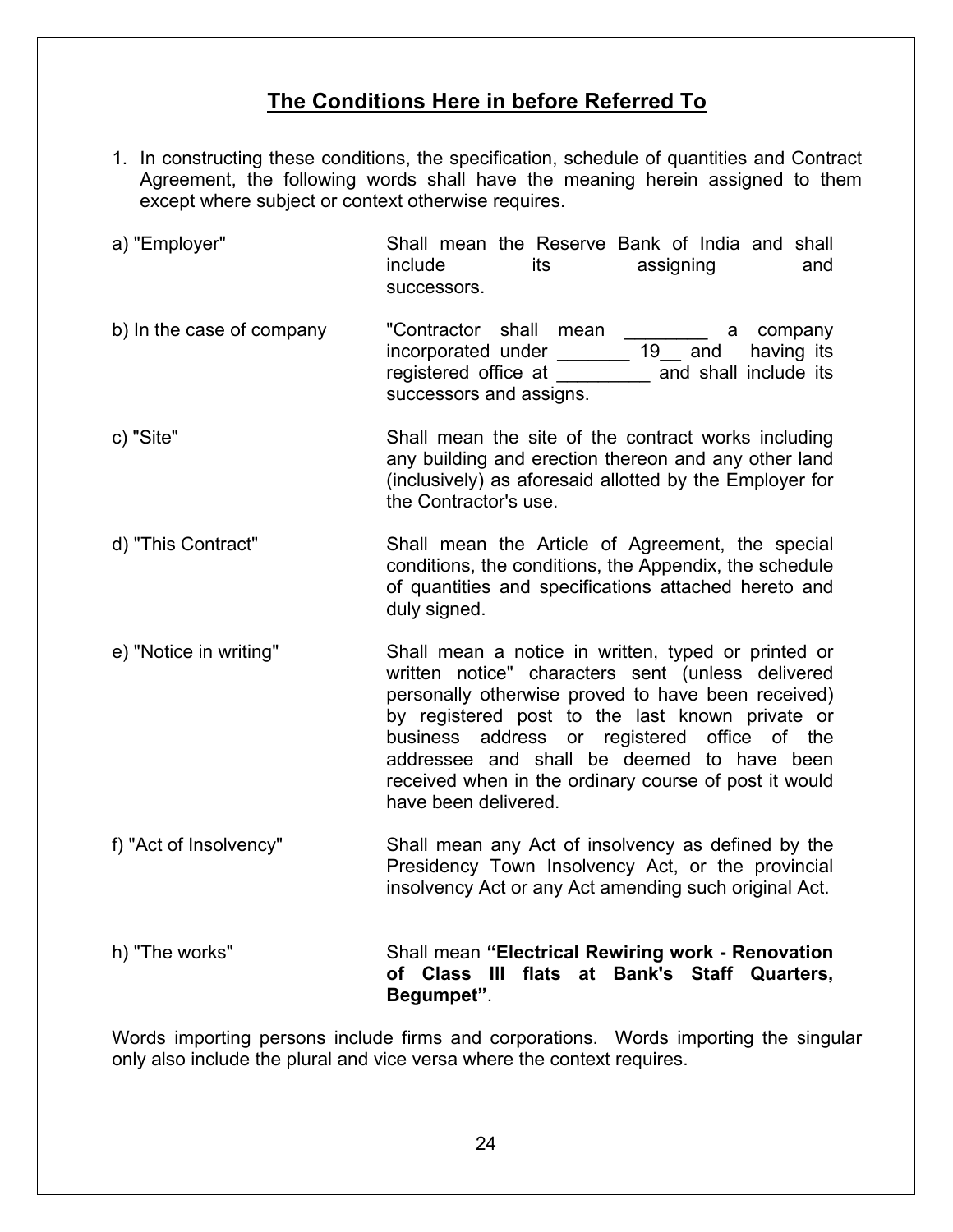- 2. **Scope of Contract**: The contractor shall carry out and complete the said work in every respect in accordance with this contract and with the directions of and to the satisfaction of the Bank's Engineer. The Bank's Engineer may in his absolute discretion and from time-to-time issue further drawings and/or written instructions, details, direction and explanations which are hereafter collectively referred to as "Bank's Engineer's instruction in regard to":
	- a) The variations or modifications of the design, quality or works or the addition or omission or substitutions of any work.
	- b) Any discrepancy in the Drawing or between the Schedule of Quantities and/or Drawing and/or specifications.
	- c) The removal from the site of any materials brought thereon by the contractor and the substitution of any other material therefor.
	- d) The removal and/or re-execution of any works executed by the contractor.
	- e) The dismissal from the works of any persons employed thereupon.
	- f) The opening up for inspections of any work covered up.
	- g) The amending and making good of any defects.

The contractor shall forthwith comply with and duly execute any work comprised in such Bank's Engineer's instructions provided always that verbal instructions, directions and explanations given to the Contractor or his representative upon the works by the Bank's Engineer shall, if involving a variation, be confirmed in writing by the Contractor within seven days, such shall be deemed to be Employer's instructions within the scope of the Contract.

The contractor shall submit a statement of variations giving quantity and rates duly supported by analysis of rates, vouchers etc. The rates on scrutiny and final acceptance by the Employer shall form a supplementary tender. The Employer shall not be liable for payment of such variations until these statements are sanctioned by him.

- 3. The Contract shall be executed in triplicate and the Bank's Engineer, the Employer and the Contractor shall be entitled to one executed copy each for his use. The contractor on the signing hereof shall be furnished free of cost one copy of each of the said Drawings and of specifications and one copy of all further Drawings issued during the progress of the works. Any further copies of such Drawings required by the Contractor shall be paid for by him. The contractor shall keep one copy of all Drawings on the works and Bank's Engineer or his representative shall at all reasonable times have access to the same. Before the issue of the final certificate to the Contractor he shall forthwith return to the Bank's Engineer all Drawings and Specifications.
- 4. The Contractor shall provide at his cost everything necessary for the proper execution of the works according to the intent and meaning of the Drawings, Schedule of Quantities and specifications taken together, whether the same may or may not be particularly shown or described therein provided that the same can reasonably be inferred therefrom, and if the Contractor finds any discrepancy in the Drawings or between the Drawings, Schedule of quantities and Specifications, he shall immediately and in writing refer the same to the Bank's Engineer, who shall decide which is to be followed.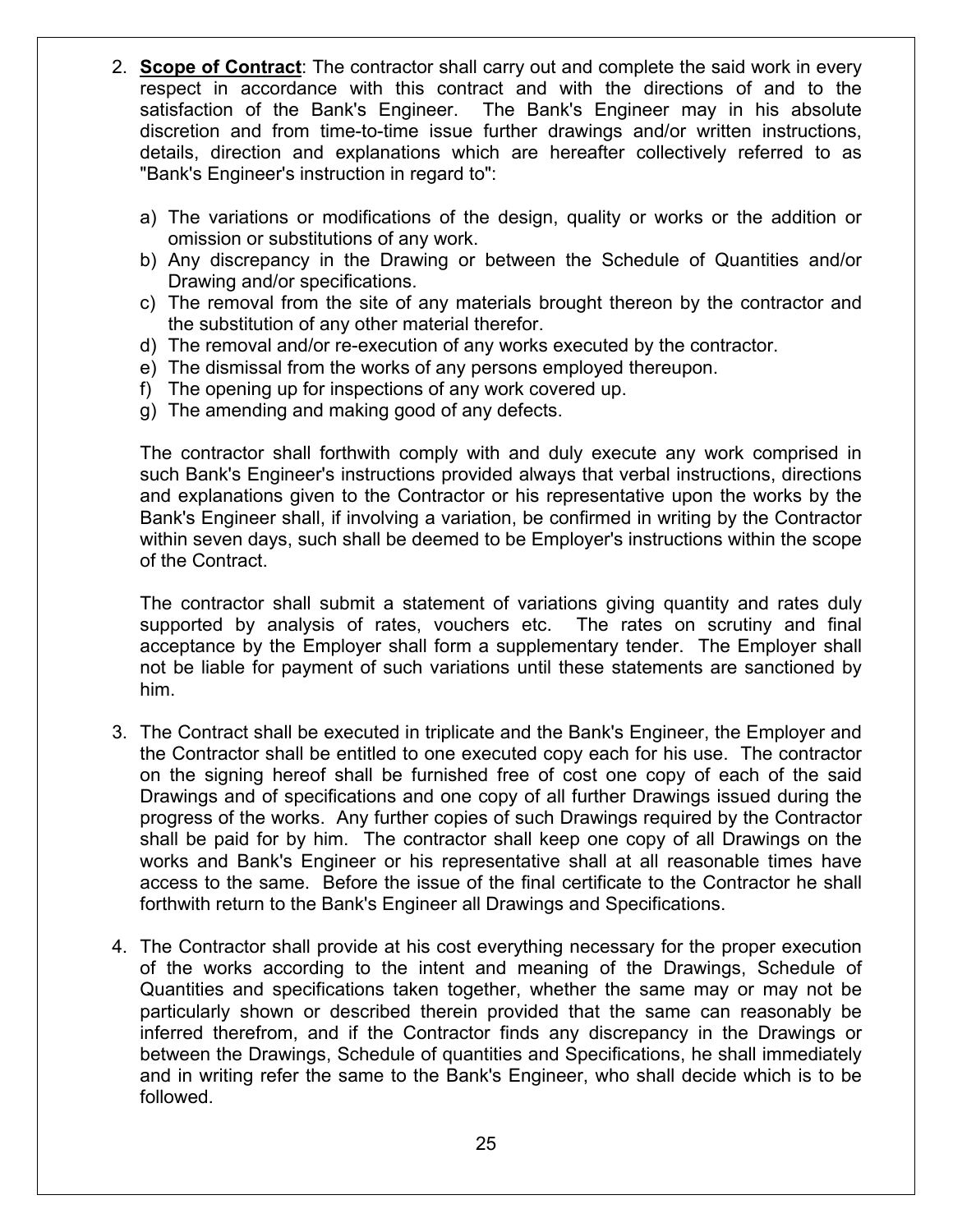5. **Authorities, notices and patents**: The Contractor shall conform to the provisions of any Act of the Legislature relating to the works, and to the regulations and bye-laws of any authority, and of any water, electricity supply and other companies and/or authorities with whose system the structure is proposed to be connected, and shall, before making any variations from the Drawings or Specifications that may be necessitated by so conforming, give to the architect written notice, specifying the variation proposed to be made and the reason for making it and apply for instructions thereon. In case the Contractor shall not within ten days receive such instructions be shall proceed with the work conforming to the provisions, regulations, or bye-laws in question, and any variation so necessitated shall be dealt with.

The contractor shall bring to the attention of the Employer all notices required by the said Acts, regulations or byelaws to be given to any authority and pay to such authority or to any public office all fees that may be properly chargeable-in respect of the works and lodge the receipts with the Employer.

The Contractor shall indemnify the Employer against all claims in respect of patent rights and shall defend all actions arising from such claims and shall himself pay all royalties, license fees, damages cost and charges of all and every sort that may be legally incurred in respect thereof.

- 6. **Setting out of work**: The contractor shall set out the works and shall be responsible for the true and perfect setting out of the same and for the correctness of the positions levels, dimensions and alignment of all parts thereof. If at any time any error in this respect shall appear during the progress of the works or within a period of one year from the completion of the works, the Contractor shall, if so required, at his own expense rectify such error to the satisfaction of the Bank's Engineer.
- 7. **Materials and Workmanship to conform to description**: All materials and workmanship shall so far as procurable be of the respective kinds described in the Schedule of Quantities and/or specifications and in accordance with the contract and the Contractor shall furnish to the Employer with all invoices, accounts, receipts and other vouchers to prove that the materials comply therewith. **The Contractor shall at his own cost arrange for and/or carry out any test of any materials.**
- 8. **Contractor's superintendence and representative on the works**: The Contractor shall give all necessary personal superintendence during the execution of the works and so long thereafter as the Employer may consider necessary until the expiration of the "Defects Liability Period" stated in the Appendix hereto. The contractor shall, also during the whole time the works are in progress employ a competent representative who shall be constantly in attendance at the works while the men are to work. Any directions, explanations, instructions or notice given by the Bank's Engineer to such representative shall be held to be given to the Contractor.
- 9. **Dismissal of workmen**: The Contractor shall on the request of the Bank's Engineer immediately dismiss from the works any person employed thereon by him who may, in the opinion of the Bank's Engineer, be incompetent or misconduct himself and such persons shall not be again employed on the works without the permission of the Bank's Engineer.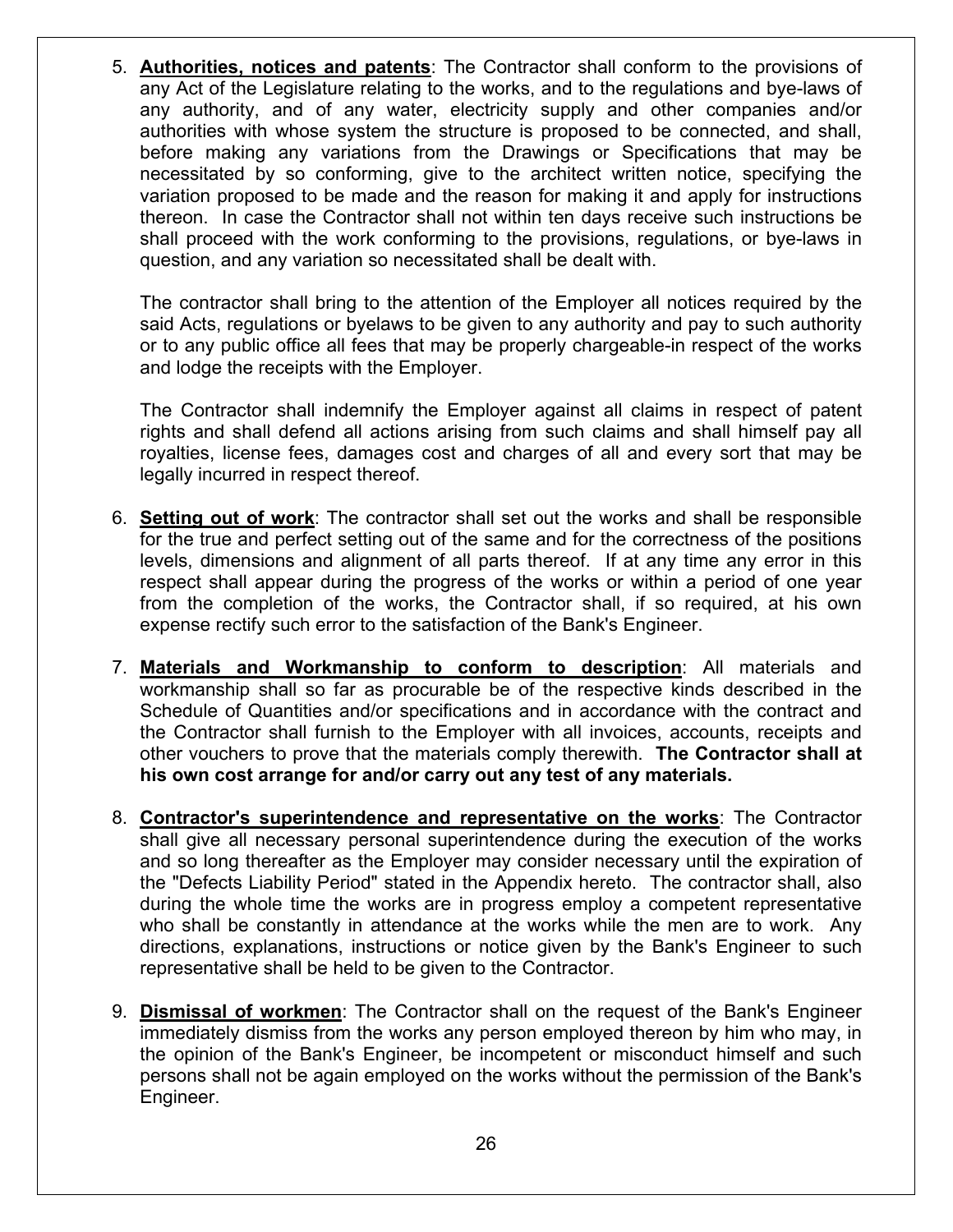- 10.**Access to works**: The Employer, shall at all reasonable times, have free access to the works and/or to the workshops, factories or other places where materials are lying or from which they are being obtained and the Contractor shall give every facility to the Employer necessary for Inspections and examination and test of the materials and workmanship. No person not authorized by the Employer except the representatives of public authorities shall be allowed on the works at any time.
- 11.**Assistant Manager (Tech) / Manager (Tech) / Assistant General Manager(Tech)**: The term "Assistant Manager (Tech)/ Manager(Tech)/ Assistant General Manager(Tech) shall mean the person appointed and paid by the Employer to inspect the works. The Contractor shall afford the Assistant Manager (Tech.)/ Manager (Tech)/ Assistant General Manager (Tech) every facility and assistance for inspecting the works and materials and for checking and measuring time and materials.

The Assistant Manager (Tech.) / Manager (Tech**) /** Assistant General Manager(Tech), or the Employer shall have power to give notice to the Contractor or to his representative of non-approval or any work or materials and such work shall be suspended or the use of such materials shall be discontinued. The work will from time to time be examined by the Assistant Manager (Tech.) / Manager (Tech)/ Assistant General Manager (Tech) but such examination shall not in any way exonerate the Contractor from the obligation to remedy any defects, which may be found to exist at any stage of the works or after the same is completed. Subject to the limitations of this clause the Contractor shall take instructions only from the Bank's Engineer.

- 12.No alteration, omission or variation shall vitiate this contract but in case the Bank's Engineer thinks proper at any time during the progress of the works to make any alterations in, or addition to, or omissions from the works or any alteration in the kind of quality of the materials to be used therein and shall give notice thereof in writing under his hand to the Contractor, the Contractor shall alter, add to, or omit from, as the case may be, in accordance with such notice, but the contractor shall not do any work extra to or make any alterations or additions to or omissions from the works or any deviation from any of the provisions of the Contract. Stipulations, specifications or Contract Drawings without the previous consent in writing of the Employer and the value of such extras alterations, additions or omission shall, in all cases, be determined by the Employer and the same shall be added to, or deducted from the Contract Amount, as the case may be accordingly.
- 13.**Schedule of Quantities**: The Schedule of quantities, unless otherwise stated shall be deemed to have been prepared in accordance with the Standard Method of Measurement.

Any error in description or in quantity or in omission of items from the schedule of quantities shall not vitiate this contract but shall be rectified and the value thereof, as ascertained, shall be added to, or deducted from the Contract Amount (as the case may be) provided that no rectification of errors, if any, shall be allowed in the Contractor's schedule of rates.

14 **Sufficiency of Schedule of Quantities**: The Contractor shall be deemed to have satisfied himself before tendering as to the correctness and sufficiency of his tender for the works and of the prices stated in the Schedule of Quantities and/or the schedule of rates and prices which rates and prices shall cover all his obligations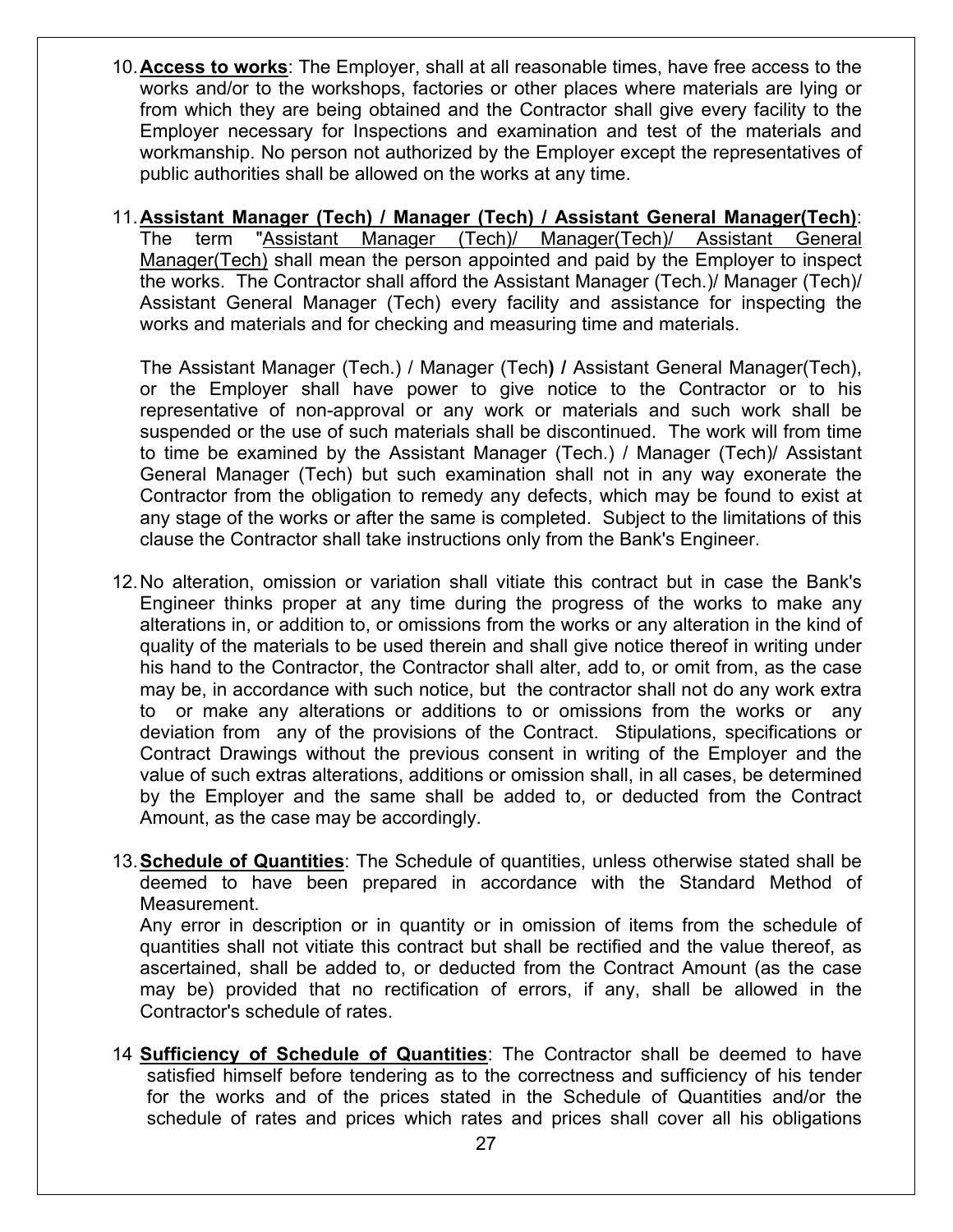under the contract, and all matters and things necessary for the proper completion of the works.

15.**Measurement of works**: The Bank's Engineer may, from time to time, intimate to the contractor that he requires the works to be measured, and the Contractor shall forthwith attend or send a qualified agent to assist Assistant Manager (Tech) / Manager (Tech) / Assistant General Manager (Tech**)** in taking such measurements and calculations and to furnish all particulars or to give all assistance required by any of them.

Should the Contractor not attend or neglect or omit to send such agent then the measurement taken by the Bank's Engineer or a person approved by him shall be taken to be correct measurement of the works. Such measurements shall be taken in accordance with the Mode of Measurements detailed in the Specifications.

The Contractor or his Agent may at the time of measurement take such notes and measurement as he may require.

All authorized extra works, omissions and all variations made with the prior approval in writing of Employer shall be included in such measurements.

- 16 **Unfixed materials when taken into account to be the property of the Employer**  Where in any certificates (of which the Contractor has received payment) the Bank's Engineer has included the value of any unfixed materials included for and/or placed on or adjacent to the works such materials shall become the property of the Employer and they shall not be removed except for use upon the works, without the written authority of the Employer. The Contractor shall be liable for any loss of, or damage to, such materials.
- 17 **Removal of improper work** : The Employer shall, during the progress of the works, have power to order in writing from time to time the removal from the works within such reasonable time or times as may be specified in the order of any materials which in the opinion of the Bank's Engineer are not in accordance with the Specifications, the substitutions of proper materials, and the removal and proper re-execution of any work executed with materials or workmanship not in accordance with the drawings & specifications or instructions and the contractor shall forthwith carry out such order at his own cost. In case of default on the part of Contractor to carry out such order, the Employer shall have the power to employ any pay other persons to carry out the same; and all expenses consequent thereon, or incidental thereto, shall be borne by the Contractor, or may be deducted by the Employer from any moneys due, or that may become due, to the Contractor.
	- 18 **Defects after virtual completion** : Any defect, shrinkage, settlement or other fault which may appear within the ''Defects Liability Period" stated in the Appendix hereto, or, if none stated them within twelve months after the virtual completion of the works, arising in the opinion of the Employer from materials of workmanship not in accordance with the contract, shall upon the direction in writing of the Employer, and within such reasonable time as shall be specified therein, be amended and made good by the Contractor, at his own cost and in case of default the Employer may employ and pay other persons to amend and make good such defects,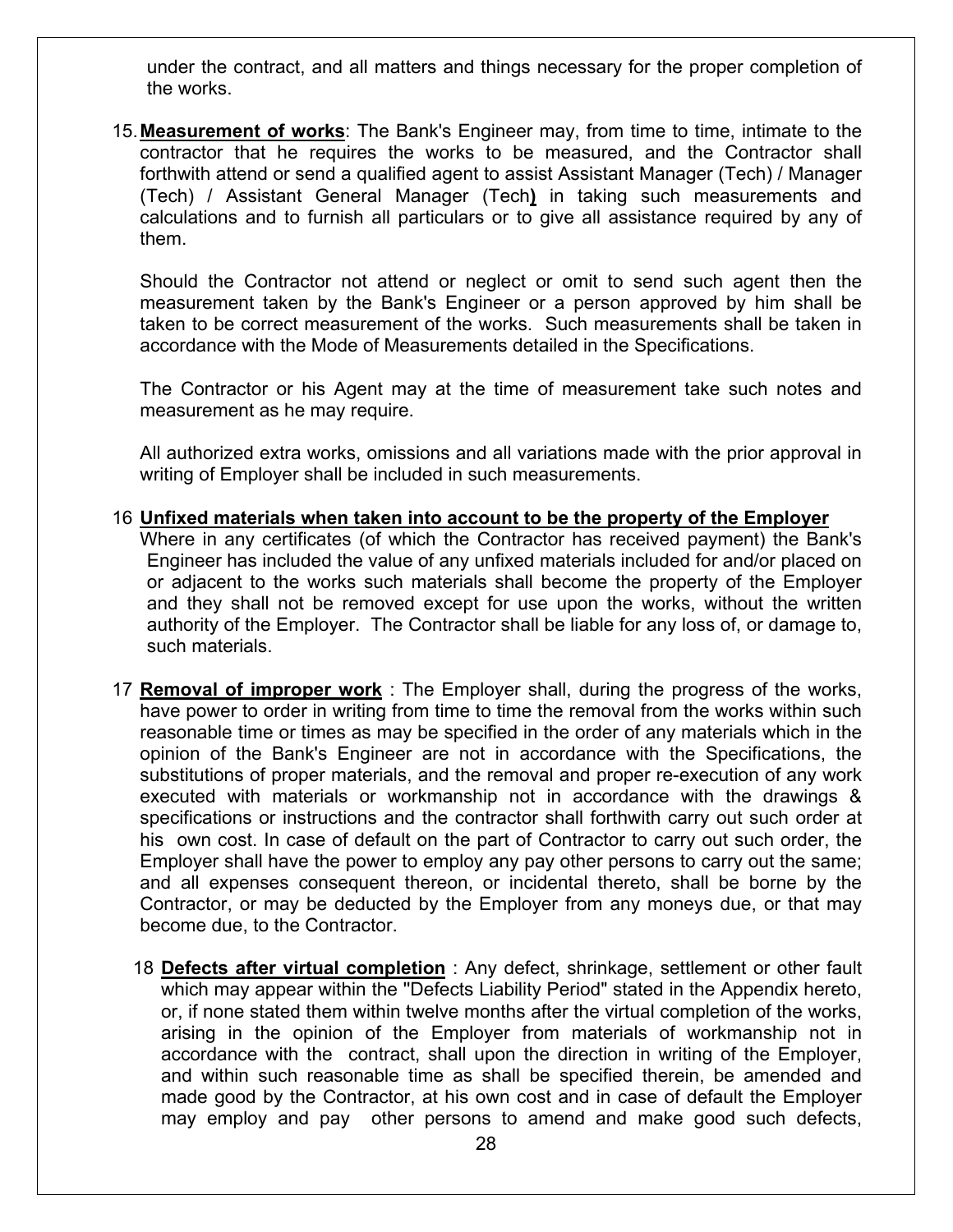shrinkage settlements or other faults, and all damages loss and expenses consequent thereon are incidental thereto shall be made good and borne by the Employer or may be deducted by the Employer, upon the Bank's Engineer's Certificate in writing, from any money due or that may become due to the Contractor, or the Employer may in lieu of such amending and making good by the Contractor deduct from any money due to the Contractor a sum, to be determined by the Employer equivalent to the cost of amending such work and in the event of the amount retained hereof being insufficient, recover the balance from the Contractor, together with any expenses the Employer may have incurred in connection therewith. Should any defective work have been done or materials supplied by any sub-contractor employed on the works who has been nominated, the contractor shall be liable to make good in the same manner as if such work or material had been done or supplied by the Contractor and been subject to the provision of this clause and clause 7 hereof. The contractor shall remain liable under the provisions of the clause notwithstanding the signing of any certificate or the passing of any accounts by the Employer.

- 19 **Completion certificate:** The works shall not be considered as completed until the Bank's Engineer has certified that they have been virtually completed. The defects liability period shall commence from the date of virtual completion.
- 20. Within 10 days of the completion of the work, the contractor shall give notice of such completion to the Bank's Engineer and within 45 days of the receipt of such notice, the Bank's Engineer shall inspect the work and if there is defect in the work, a letter shall be furnished to the contractor indicating defects, (a) to be rectified by the contractor and/or (b) for which payment be made at reduced rates shall be issued. The work shall not be considered to be complete until the contractor shall have removed from the premises on which the work was executed all scaffolding, surplus materials, rubbish, temporary shed been erected or constructed by the contractor(s) and cleared off the dirt from all work, doors, windows, walls, floors or other parts of any building, in, upon or about which the work was executed, or of which he may have had possession for the purpose of the execution thereof, and not until the work shall have been measured by the Bank's Engineer.
- 21 **Nominated Sub-Contractor**: All Specialists, Merchants, Tradesmen and others executing any work of supplying and fixing any goods for which the prime cost prices or provisional sums are included in the Schedule of Quantities and/or Specifications who may be nominated or selected by the Employer or hereby declared to be subcontractors employed by the contractor and are herein referred to as nominated subcontractors.

No nominated sub-contractors shall be employed on or in connection with the works against the Contractor shall make reasonable objection are (save where the Architect and the Contractor shall otherwise agree) who will not enter into contract providing.

- (a) That the nominated sub-contractor shall indemnify the contractor against the same obligation in respect of the sub-contract as the contractor is under in respect of this contract.
- (b) That the nominated sub-contractor shall indemnify the contractor against claims in respect of any negligence by the sub-contractors his servants or agents or any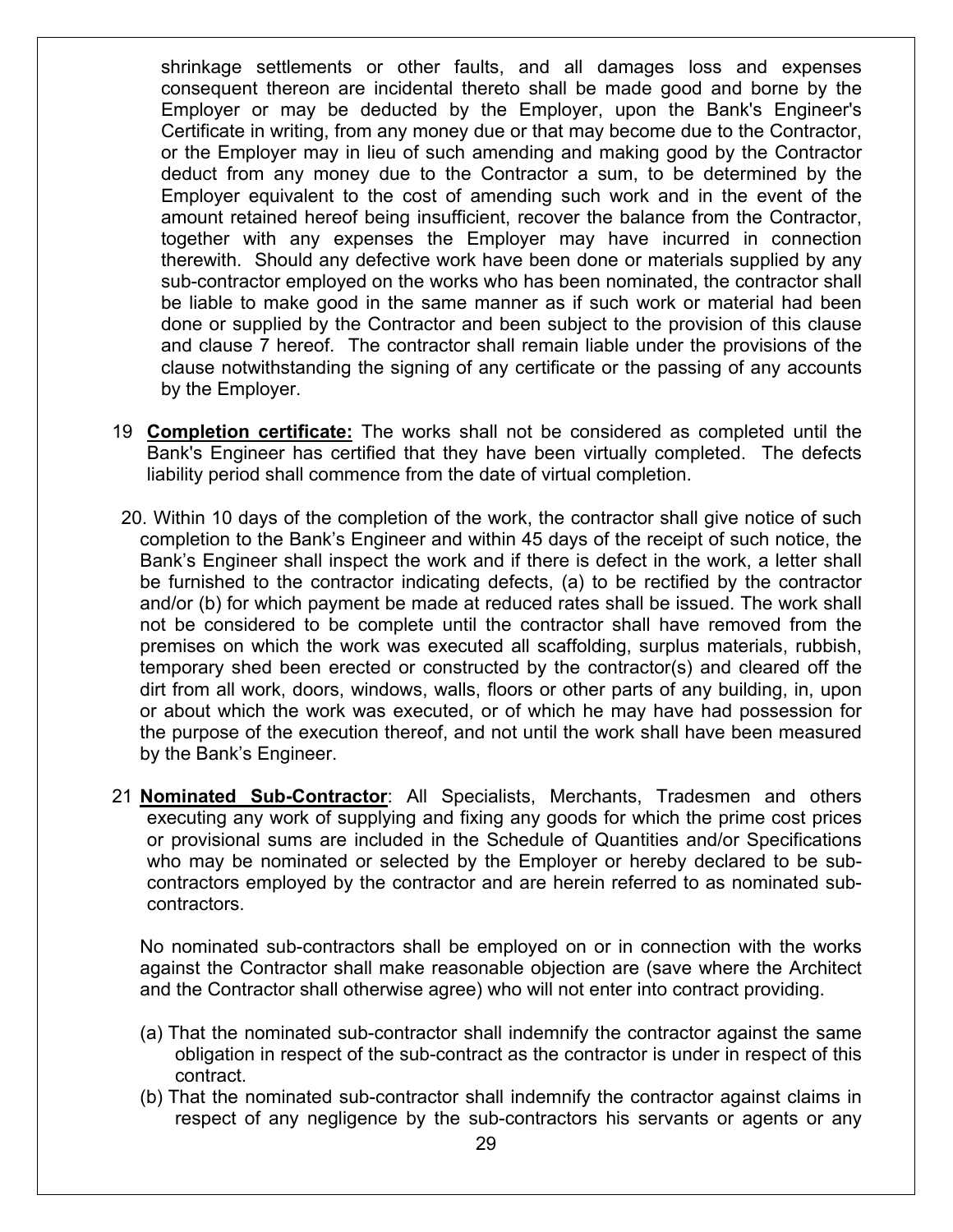misuse by him or them or any scaffolding or other plant, the property of the Contractor or under any Workmen's Compensation Act in force.

- (c) Payment shall be made to the nominated sub-contractor within fourteen days of his receipt of the Employer's Certificate provided that before any Certificate is issued the Contractor shall upon request furnish to the Bank proof that all nominated subcontractors accounts included in previous certificates have been duly discharged; in default whereof the Employer may pay the same upon a Certificate of the Bank and deduct the amount thereof from any sums due to the Contractor. The exercise of this power shall not create private of contract as between Employer and Sub-Contractor.
- 22 **Other persons employed by Employer**: The Employer reserves the right to use premises and any portion of the site for the execution of any work not included in this Contract which it may desire to have carried out by other persons, and the Contractor shall allow all reasonable facilities for the execution of such work but shall not be required to provide any plant or material for the execution of such work except by special arrangement with the Employer. Such work shall be carried out in such manner as not to impede the progress of the works included in the Contract and the Contractor shall not be responsible for any damage or delay which may happen to or occasioned by such work.
- 23 **Insurances:** The contractor shall be responsible for any injury to persons, animals or things and for all structural and decorative damage to property which may arise from the operation or neglect of himself or of any nominated sub-contractor's employees, whether such injury or damage arise from carelessness, accident or any other case whatever in any way connected with the carrying out of the contract. This clause shall be held to include, inter-alia, any damage to buildings, whether immediately adjacent or otherwise, and any damage to roads, streets, footpaths, bridges or ways as well as all damage caused to the buildings and works forming the subject of this contract, by frost or other inclemency of weather. The contractor shall indemnify the Employer and hold him harmless in respect of all and any expenses arising from any such injury or damage to persons or property as aforesaid and also in respect of any claim made in respect of injury or damage under any Acts of Government or otherwise and also in respect of any award of compensation or damages consequent upon such claims. The contractor shall reinstate all damages of every sort mentioned in this clause, so as to deliver up the whole of the contract works complete and perfect in every respect and so as to make good or otherwise satisfy all claims for damage to the property of third parties. The contractor shall indemnify the Employer against all claims which may be made against the Employer by any member of the public or other **third party** in respect of anything which may arise in respect of the works or in consequence thereof and shall at his own expenses arrange to effect and maintain, until the virtual completion of the contract with an approved office, a policy of insurance in the joint names of the Employer (first name) and the Contractor against such risks and deposit such policy or policies with the Employer from time to time during the currency of this contract. The minimum limit of the coverage under the policy shall be **Rs. 2 lakh** per person for any one accident or occurrence and **Rs. 5 lakh** in respect of damage to property for any one accident or occurrence. The contractor shall also similarly indemnify the Employer against all claims which may be made upon the Employer whether under the **Workmen's Compensation Act** or any other statutes in force during the currency of this contract or at Common Law in respect of any employee of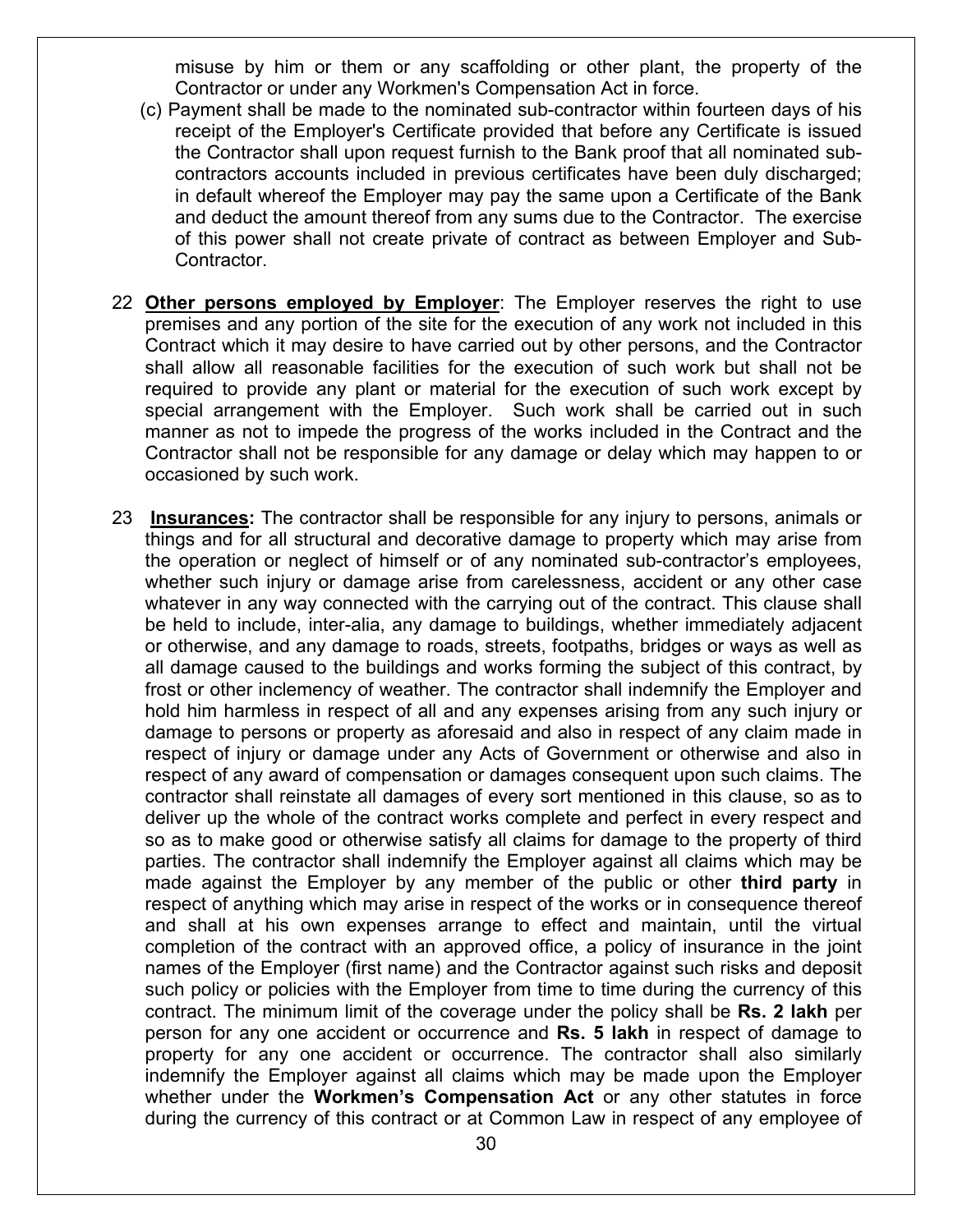the contractor or any sub-contractor and shall at his own expense effect and maintain, until the virtual completion of the contract, with an approved office a policy of insurance in the joint names of the Employer (first name) and the Contractor against such risks and deposit such policy or policies with the Employer from time to time during the currency of the contract. The Contractor shall be responsible for anything, which may be excluded from the insurance policies above referred to, and also for all other damages to any property arising of and incidental to the negligent or defective carrying out of this contract. He shall also indemnify the Employer in respect of any costs, charges or expenses arising out of claim or proceedings of damage arising there from. The Employer shall be at liberty and is hereby empowered to deduct the amount of any damage, compensation, costs, charges and expenses arising or occurring from or in respect of any such claims or damage from any or all sums due or to become due to the contractor. In addition to the above, the Contractor shall insure the work and take **CAR (Contractors All Risk) policy** against loss due to fire, theft, earthquake etc., for the entire contract amount with an approved insurance company till the virtual completion of the work and deposit the policy or policies with the Employer before commencing the work. In default of the Contractor insuring as provided above, the Employer may so insure and deduct the premiums paid from any money due or which may become due to the Contractor. In case, if for any reason, the Insurance is not taken, by oversight, by the Employer also and the fact comes to light at a later stage, the Employer shall deduct the premium for the Insurance as assessed by the Employer and the contractor shall accept the same without demur. The contractor shall be responsible for any liability which may not be covered by the insurance policies referred to above and also all other damages to any person, animal or effective carrying out of this contract, whatever may be the reasons due to which the damage shall have been caused. The contractor shall, upon settlement by the insurer of any claim made against the insurer pursuant to a policy taken under this clause, proceed with the diligence to rebuild or repair the work destroyed or damaged. In this event all the money received from the insurer in respect of such damage shall be paid to the contractor and the contractor shall not be entitled to any further payment in respect of the expenditure incurred for rebuilding or repairing of the materials or goods destroyed or damaged. The contractor, in case of rebuilding or reinstatement after fire etc, shall be entitled to such extension of time for completion as the Bank's Engineer may deem fit, but shall however, not be entitled to reimbursement by the Employer or any shortfall or deficiency in the amount finally paid by the Insurer in settlement of any claim arising as set out herein. Without prejudice to his liability under this clause, the contractor shall cause all nominated subcontractors to effect, for their respective portions of the works, similar policies of Insurance in accordance with provisions of this clause and shall produce or cause to produce to the Employer such policies. The contractor shall not permit a nominated sub-contractor to commence work at the site unless the above said Insurance Policies are submitted. In the event of failure of the subcontractor to take out such a policy of insurance before commencing the works at the site, the contractor shall be responsible for any claim or damage attributable to the said sub-contractor.

24 **Date of commencement and completion**: The Contractor shall be allowed admittance to the site on "Date of Commencement" stated in the Appendix hereto, or each later date as may be specified by the Employer and be shall thereupon and forthwith begin the works and shall regularly proceed with and complete the same (except such painting or other decorative work as the bank may desire to delay) or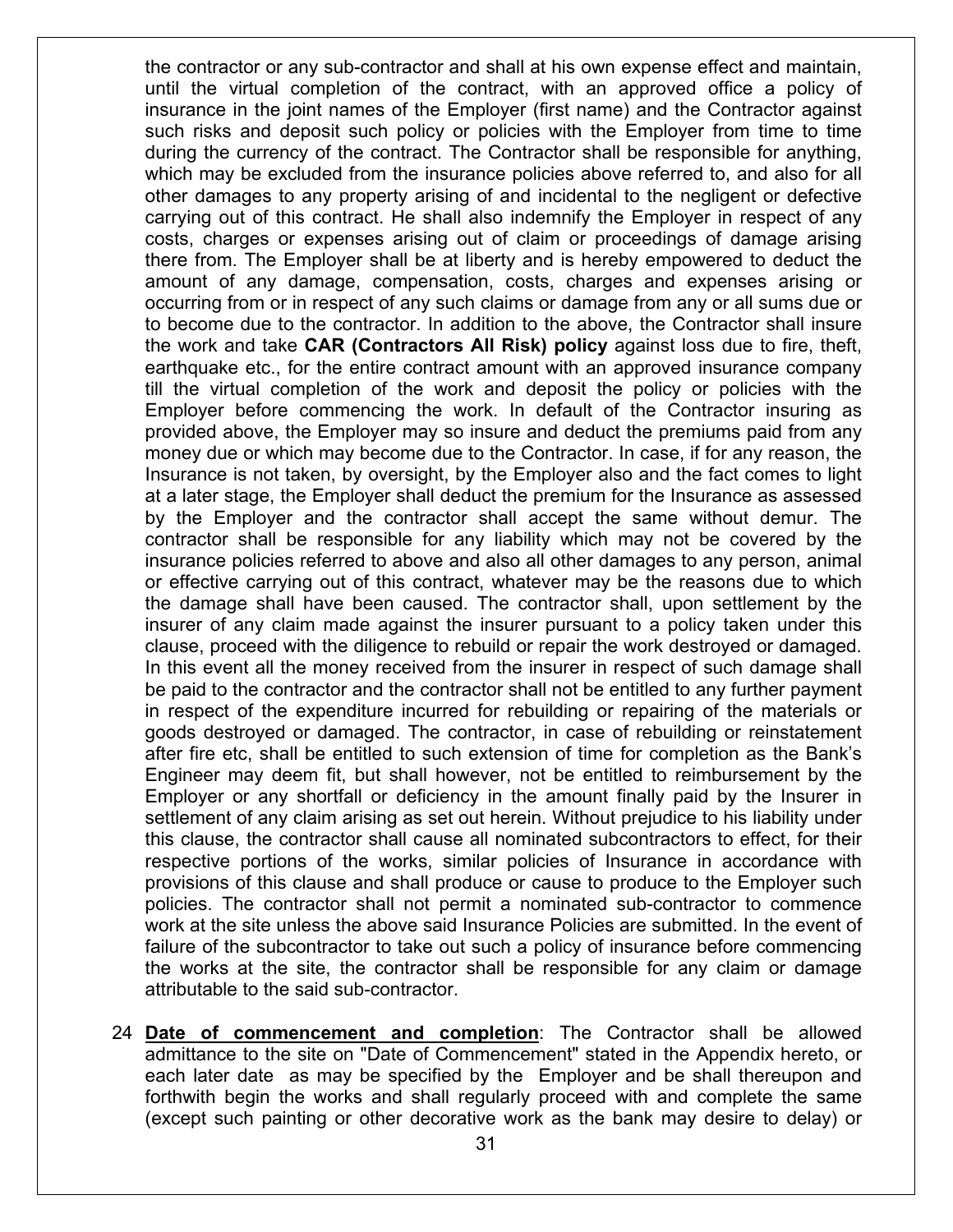before the "Date of Completion" stated in the Appendix subject nevertheless to provisions for extension of time hereinafter contained.

- 25 **Damages for non-completion**: If the Contractor fails to complete the works by the date stated in the Appendix or within any extended time under Clause 28 here the Contractor shall pay the Employer the sum named in the Appendix as " Liquidated Damages" for the period during which the said works shall so remain incomplete and the Employer may deduct such damages from any money due to the Contractor.
- 26 **Delay and extension of time**: If in the opinion of the Employer the works be delayed(a) by force majure or (b) by reason of any exceptionally inclement weather or c) by reason of proceedings taken or threatened by or dispute with adjoining or neighbouring owners or public authorities arising otherwise than through contractor's own default or (d) by the works or delays of other contractor or Tradesmen engaged or nominated by the Employer and not referred to in the schedule of quantities and/or specifications or (e) by reasons of Bank's Engineer instruction as per clause 2 hereof (f) by reason of civil commotion, local combination of workmen or strike or lockout affecting any of the building trades or (g) in consequence of the Contractor not having received in due time necessary instructions from the Bank for which he shall have specifically applied in writing or (h) from other causes which the Bank may certify as beyond the control of contractor or (I) in the event, the value of the work exceed the value of the Priced Schedule of Quantities owing to variation, the Bank may make a fair and reasonable extension of time for completion shall as soon as may be given written notice thereof to the bank but the Contractor shall nevertheless constantly use his endeavours to prevent delay and shall do all that may reasonably has required to the satisfaction of Bank to proceed with work.
- 27 **Contractor's failure to comply with Employers instruction**: If the Contractor after receipt of written notice from the Employer requiring compliance within 10 days fails to comply with such further drawings and/or Bank's instructions the Employer may employ and pay other persons to execute any such work whatsoever that may be necessary to give effect thereto, and all costs incurred in connection therewith shall be recoverable from the Contractor by the Employer as a debt or may be deducted by him from any moneys due to the Contractor.
- 28 **Termination of Contract by the Employer**: If the Contractor being an individual or a firm commits any "act of insolvency" or shall be adjudged an insolvent or being an incorporated company shall have an order for compulsory winding up made against it or pass an effective resolution for winding up voluntarily or subject to the supervisions of the court and the Official Assignee or the Liquidator in such acts of insolvency or winding up, as the case may be, shall be unable within seven days after notice to him requiring him to do so to show the reasonable satisfaction of the Architect that he is able to carry out and fulfill the Contract and to given security therefore, if so required by the Architect.

Or if the Contractor (whether an individual, first or incorporated company shall suffer execution or other process of court attaching property to be issued against the Contractor.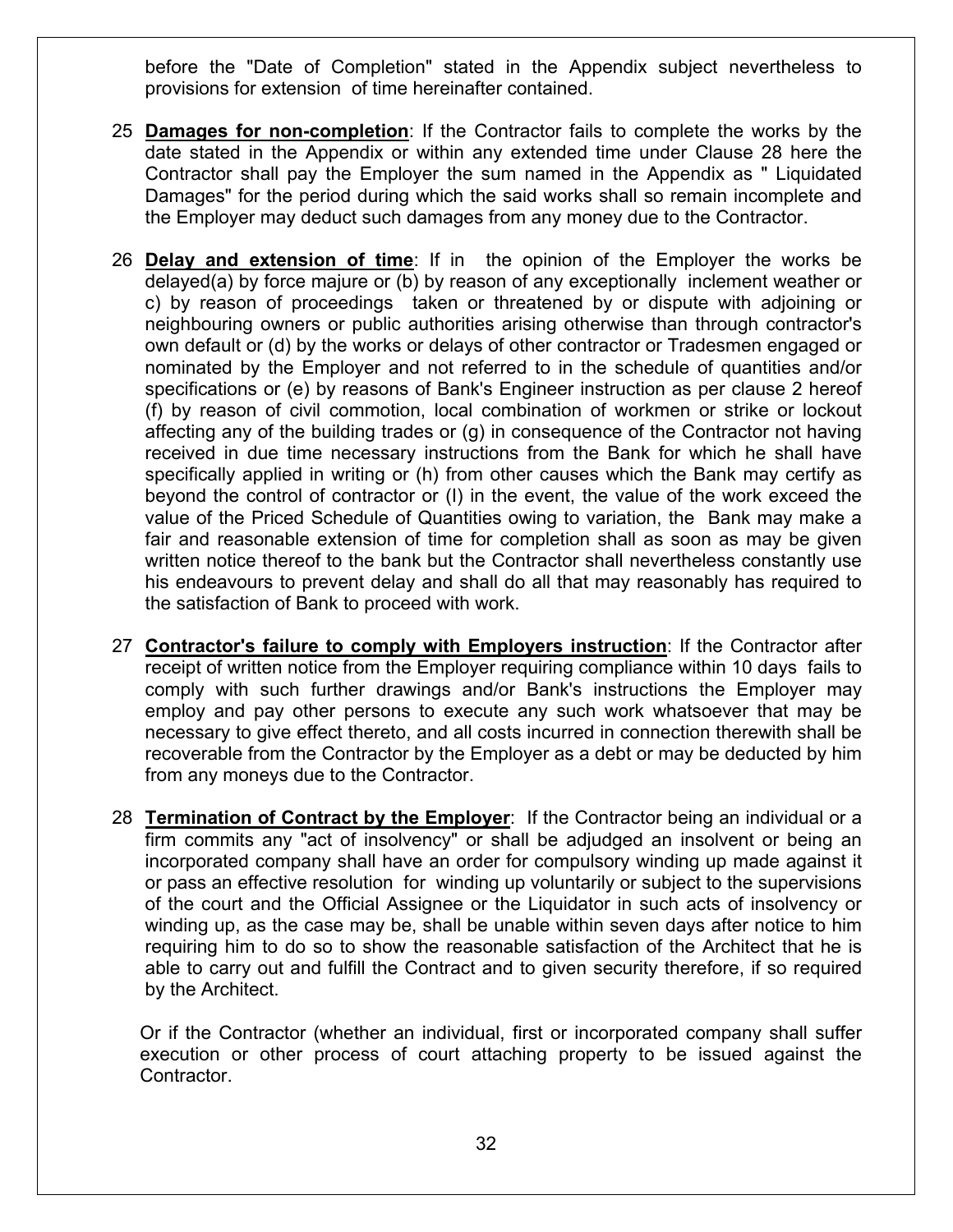Or shall suffer any payment under this contract to be attached by or on behalf of any of the creditors of the Contractors.

Or shall assign to sublet this Contract without the consent in writing of the Employer first had and obtained.

Or shall charge or encumber this Contract or any payments due or which may become due to the Contractor hereunder.

- (i) Has abandoned the Contract, or
- (ii) Has failed to commence the works, or has without any lawful excuse under these conditions suspended the progresses of the works for fourteen days after receiving from the Bank notice to proceed or
- (iii) Has failed to proceed with the work with such due diligence and failed to make such due progress as would enable the works to be completed within the time agreed upon, or
- (iv) Has failed to remove materials from the site or to pull down and replace work for seven days receiving from the Bank written notice that the said materials or work were condemned and rejected by the Bank's Engineer under these conditions' or
- (v) Has neglected or failed persistently to observe and perform all of any of the acts, matter or things by the Contract to be observed and performed by the Contractor for seven days after written notice shall have been given to the Contractor requiring the Contractor to observe or perform the same.

Then and in any of the said cases the Employer may, notwithstanding any previous waiver, after giving seven days notice in writing to the Contractor, determine the Contract, the whole of which shall continue in force as fully as if the Contract has not been so determined, and so if the works subsequently execute had been executed by or on behalf of the Contractor. And further, the Employer by his agents or servants may enter upon and taken possession of the works and all plant, tools scaffoldings, sheds, machinery, steam and other power utensils and materials lying upon the premises or the adjoining lands or roads, and use the same as his own property or may employ the same by means of his own servants and workmen in carrying on and completing the work or by employing any other Contractor or other person or persons to complete the works, and the Contractor shall not in any way interrupt or do any act matter or thing to prevent or hinder such other contractor or other person or persons employed for completing and finishing or using the materials and plant for the works. When the works shall be completed or as soon thereafter as convenient the Bank shall give a notice in writing to the Contractor to remove his surplus materials and plant, and should the Contractor fail to do so within a period of fourteen days after receipt thereof by him, the Employer may sell the same by public auction, and give credit to the Contractor for the net amount realised. The employer shall thereafter ascertain and certify in writing under his hand what of the said plant and materials so taken possessions or by the Employer and the expenses or loss which the Employer shall have been put to in procuring the works to be completed and the amount. If any, owing the Contractor and the amount which shall be so certified shall thereupon be paid by the Employer to the Contractor or by the Contractor to the Employer, as the case may be, and the Certificate of the Bank shall be final and conclusive between the parties.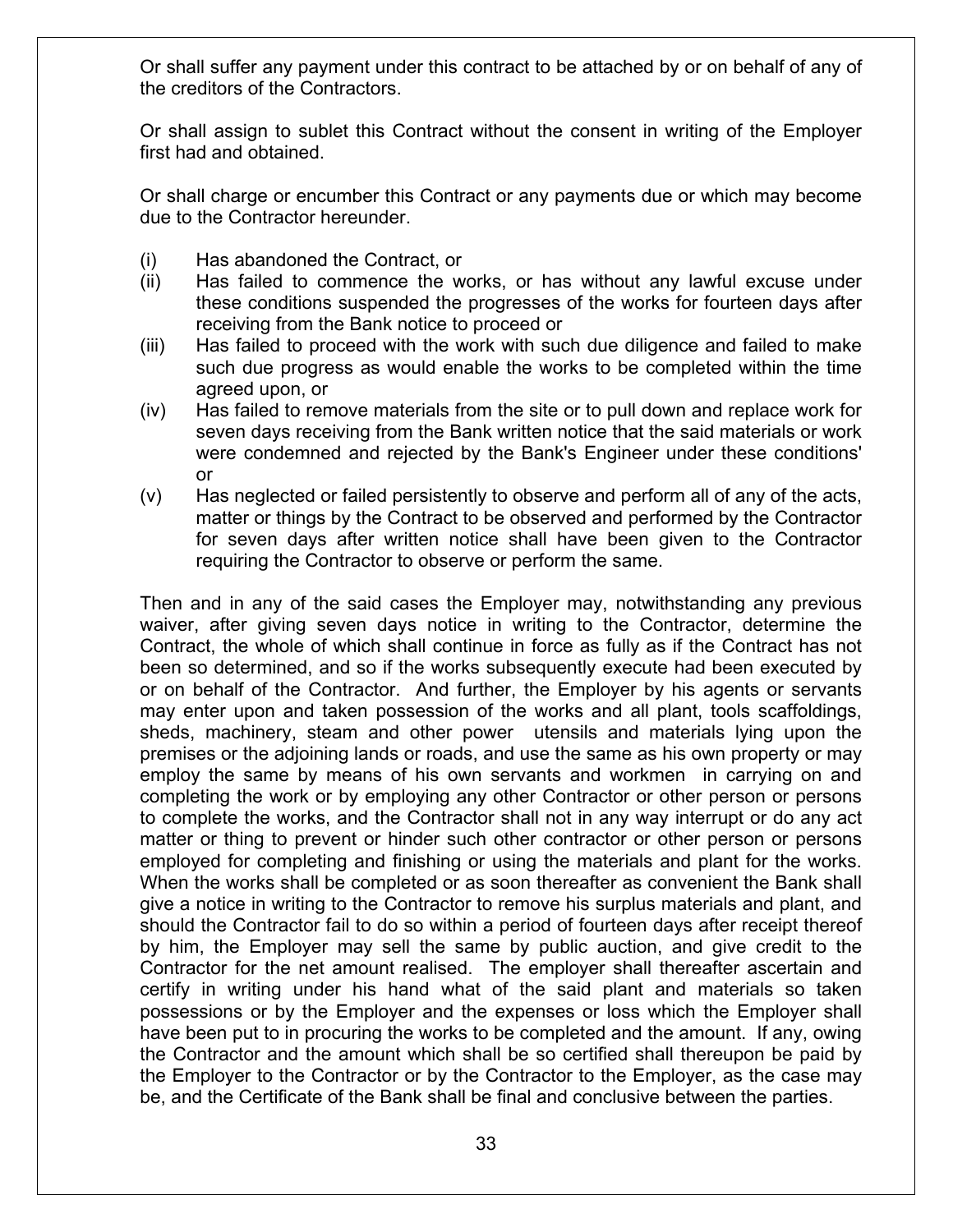### 29 **Termination of Contract by Contractor**:

If, the payment of the amount payable by the Employer under Certificate of the Bank's Engineer shall be in arrears and unpaid for thirty days after notice in writing requiring payment of the amount as aforesaid shall have been given by the Contractor to the Employer, or if the Employer interferes with or obstructs the issue of any such Certificate, or if the Employer shall repudiate the Contract, or if the works be stopped for three months under the order of the Architect or the Employer or by any injunction or other order of any court of to Law, then and in any of the said cases the Contractor shall be in liberty to determine the Contract by notice in writing to the Employer, and he shall be entitled to recover from the Employer, payment for all works executed and for any loss he may sustain upon any plant or materials supplied or purchased or prepared for the purpose or the Contract.

In arriving at the amount of such payment the net rates contained in the Contractor's original Tender shall be followed or where the same may not apply valuation shall be done by Bank's Engineer.

### 30 **Certificates and Payments**:

The Contractor shall be paid by the Employer from time to time by installments on accounts of the work executed when in the opinion of the Employer work to the approximate value named in the Appendix as "Value of work for Interim Payments" (or less at the reasonable discretion of the Employer) has been executed in accordance with this Contract subject however, to a retention of the percentage of such value named in the Appendix hereto as "Retention Percentage for Interim Payments" until the total amount retained shall reach the sum named in the Appendix as "Total Security Deposit" after which time the installments shall be up to the full value of the work subsequently so executed and fixed in Building. And the Contractor shall be entitled to the payment of the final balance in accordance with the Final Certificate to be issued in writing by the Bank's Engineer at the expiration of the period referred to as "The Defects Liability Period" in the Appendix hereto from the date of Virtual Completion or soon after the expiration of such period as the works shall have been finally completed and all defects made good according to the true intent and meaning thereof whichever shall last happen provided always that their completion shall not relieve the Contractor from his liability under Clause 2 and 18 nor relieve the Contractor of his liability in cases of fraud, dishonesty or fraudulent concealment relating to the works or materials or to any matter dealt with in the Certificate, and in case of all defects and insufficiencies in the works or materials which a reasonable examination would not have disclosed.

The Employer shall have power to withhold any Certificate if the works or any parts thereof are not being carried out to his satisfaction.

The following terms of payment only are applicable for the work:

On account bills shall be considered for payment after taking detailed item-wise measurements of the work done and considering part rates commensurating with the actual work done. All payment shall be subject to recovery of 5% towards retention money which together with EMD/ Performance Security in the form of Bank Guarantee as stipulated in Appendix hereunder shall constitute security deposit. Other recoveries such as income tax, GST, work contract tax, service tax, VAT, etc shall be made as per extant rules/laws.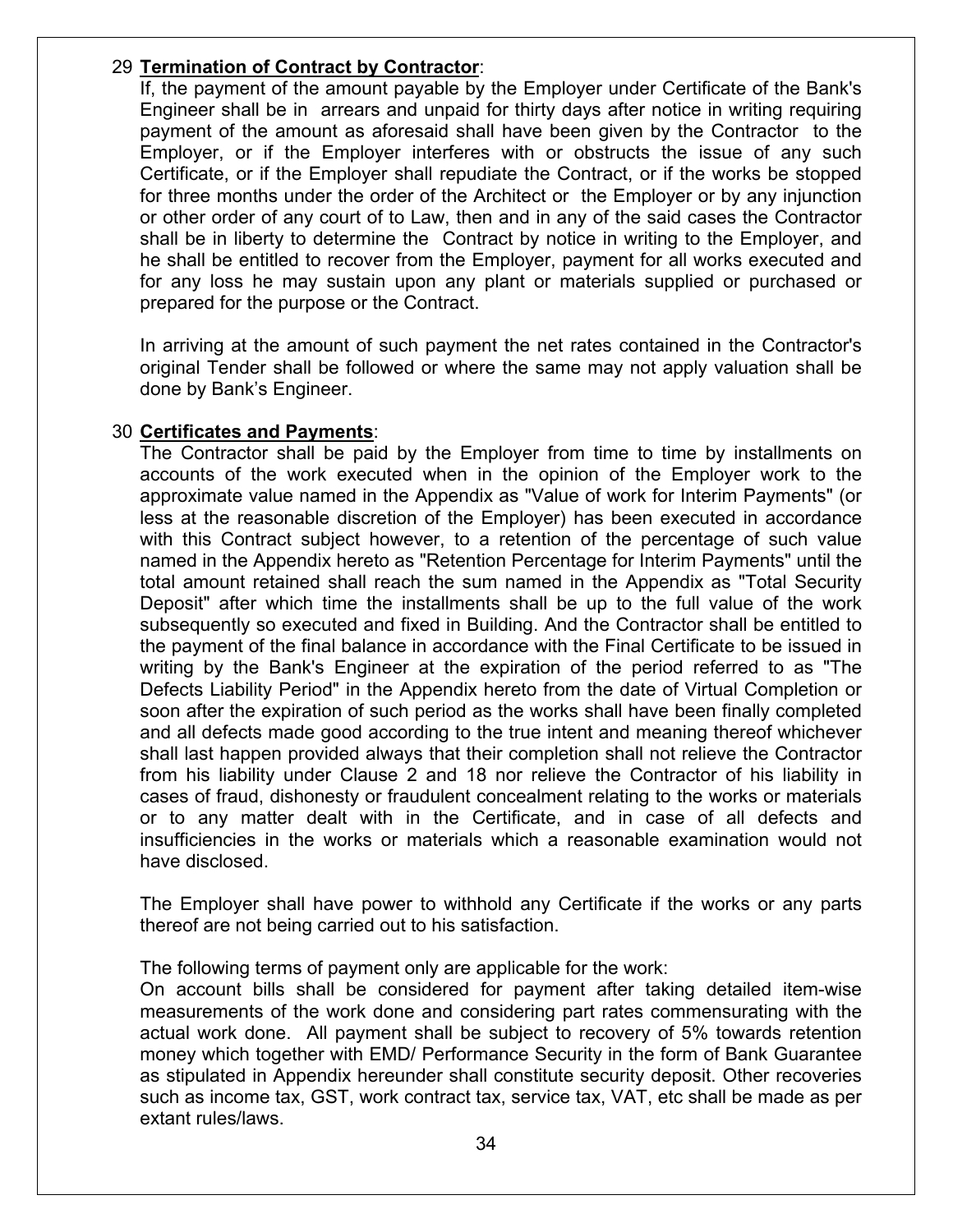- 31 **Delayed Payment**: Any amounts payable by the Employer to the Contractor shall, if not paid within the 'period of honouring Certificates' names in the Appendix carry interest at the rate named in the Appendix as the "Rate of interest for delayed payment" from the date upon which sum ought to have been paid by the Employer until the payment.
- 32 The decision, opinion, direction Certificate (except for payment) with respect to all or any of the matters under Clause 2(a), 2(b), 4, 7, 17, 26(a, b, c, d, f) hereof (which matters are herein referred to as the expected matters) shall be final and conclusive and binding on the parties hereto and shall be without appeal. Any other decision, opinion, direction, shall be subject to the right of Arbitration and review under the Clause 33 hereof in the same way in all respects (including the provisions as to opening the reference).
- 33 **Settlement of disputes by Arbitration**: All disputes and differences of any kind whatever arising out of or in connection with the Contract or the carrying out of the works (whether during the progress of the works or after their completion and whether before or after the determination, abandonment or breach of the contract) shall be referred to and settled by the Bank who shall state his decision in writing. Such decision may be in the form of a final certificate or otherwise. The decision of the Bank with respect to any of the expected matters shall be final and without appeal as stated in Clause 32 hereof. But if either the Employer or the Contractor be dissatisfied on a matter, question of dispute of any kind except any of the excepted matters then and in any such case either party (the Employer or the Contractor any such case either party (the Employer or the Contractor may within 28 days after receiving notice of such decision give a written notice to the other party requiring the matters in dispute be arbitrated upon such written notice shall specify the matters which are in dispute or difference of which such written notice has been given and no order shall be and is hereby referred to the Arbitration and final decision of an arbitrator to be agreed upon and arbitrators shall be appointed and proceedings shall be as per the Arbitration and Conciliation Act 1996 and its latest amendment..

The Arbitrator or Arbitrators, as the case may be, shall have power to open up, review and revise any Certificate, opinion, decision requisition or notice, save in regard to the excepted matters referred to in the preceding clause, and to determine all matters to dispute which shall be submitted to arbitration and of which notice shall have been given as aforesaid.

Upon every of any such reference, the cost of an incidental to the reference and Award respectively shall be in the discretion of the Arbitrator or Arbitrators, as the case may be who may determine the amount thereof, or direct the same to be taxed as between attorney and client or as between party and party, and shall direct by whom and to whom and in what matter the same shall be borne and paid. This submission shall be deemed to be a submission to arbitration within the meaning of the Indian Arbitration Act (latest amendment) or any statutory modification thereof. The Award of the Arbitrator or Arbitrators, as the case may be, shall be final and binding parties. It is agreed that the contractor shall not delay the carrying out of the works by reasons of any such matter, question or dispute being referred, to arbitration, but shall proceed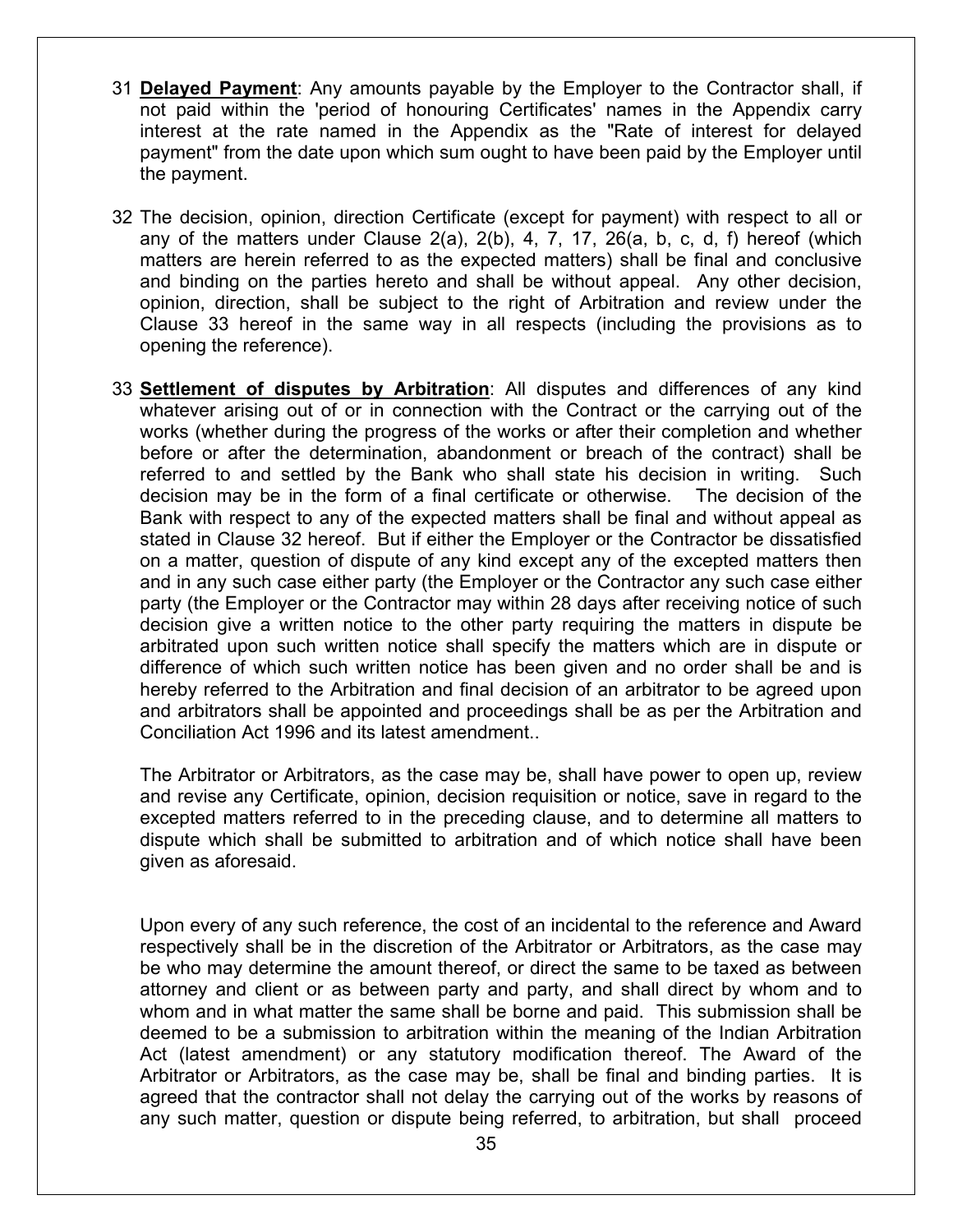with the works with all due diligence and shall, until the decision of the Arbitrator or Arbitrators, diligence and shall, until the decision of the Arbitrator or Arbitrators, as the case may be, is given , abide by the decision of the Bank and no Award of the Arbitrator or Arbitrators, as the case may be shall relieve the Contractor of his obligations to adhere strictly to the Bank's instructions with regard to the actual carrying out of the works. The employer and the Contractor hereby also agree that arbitration under this clause shall be a condition precedent to any right of action under the Contract.

34 The Employer shall have a right to cause a technical examination of the works and the final bill of the contractor including all supporting vouchers, abstracts, etc. to be made at the time of payment of the final bill. If as a result of this examination of otherwise any sum is found to have been overpaid or over certified it shall be lawful for the employer to recover the sum.

#### 35. **Employer entitled to cover compensation paid to workmen**

If, for any reason, the Employer is obliged, by virtue of the provisions of the Workmen's Compensation Act, 1923, or any statutory modification or re-enactment thereof to pay compensation to a workman employed by the Contractor in execution of the works, the Employer shall be entitled to recover from the Contractor the amount of compensation so paid, and without prejudice to the rights of the Employer under the said Act. The Employer shall be at liberty to recover such amount or any part thereof by deducting it from the security deposit or from any sum due by the Employer shall not be bound to contest any claim made against it under the said Act, except on the written request of the Contractor and upon his giving to the Employer full security to the satisfaction of the Employer for all costs for which the Employer might become liable in consequence of contesting such claim.

- 36. **Abandonment of works:** If at any time after the acceptance of the tender, the Employer shall for any reasons whatsoever not requires the whole or any part of the works to be carried out, the Bank shall give notice in writing to the Contractor who shall have no claim to any payment of compensation or other-wise whatsoever on account of any profit or advantage which he might have derived from the execution of the whole works.
- 37**. Right of employer to terminate contract in the event of death of Contractor or individual:** Without prejudice to any of the rights or remedies under this Contract, if the Contractor, being an individual, dies, the Employer shall have the option of terminating the contract without incurring any liability for such termination.
- 38. **Engagement of Contract Labour**: The contractor shall obtain a license as contemplated under the Contract Labour (Regulation and Abolition) Act, 1970 or any other law, as applicable, failing which he alone would be responsible for actions/proceedings ensuing thereto. The Bank shall not be held responsible for acts, commissions or omissions of the contractor and shall in no way made liable to the labourers engaged by the contractor.

The principal employer shall ensure the presence of his authorized representative at the place and time of disbursement of wages by the contractor to workmen and it shall be the duty of the contractor to ensure the disbursement of wages in the presence of such authorized representative. The authorized representative of the principal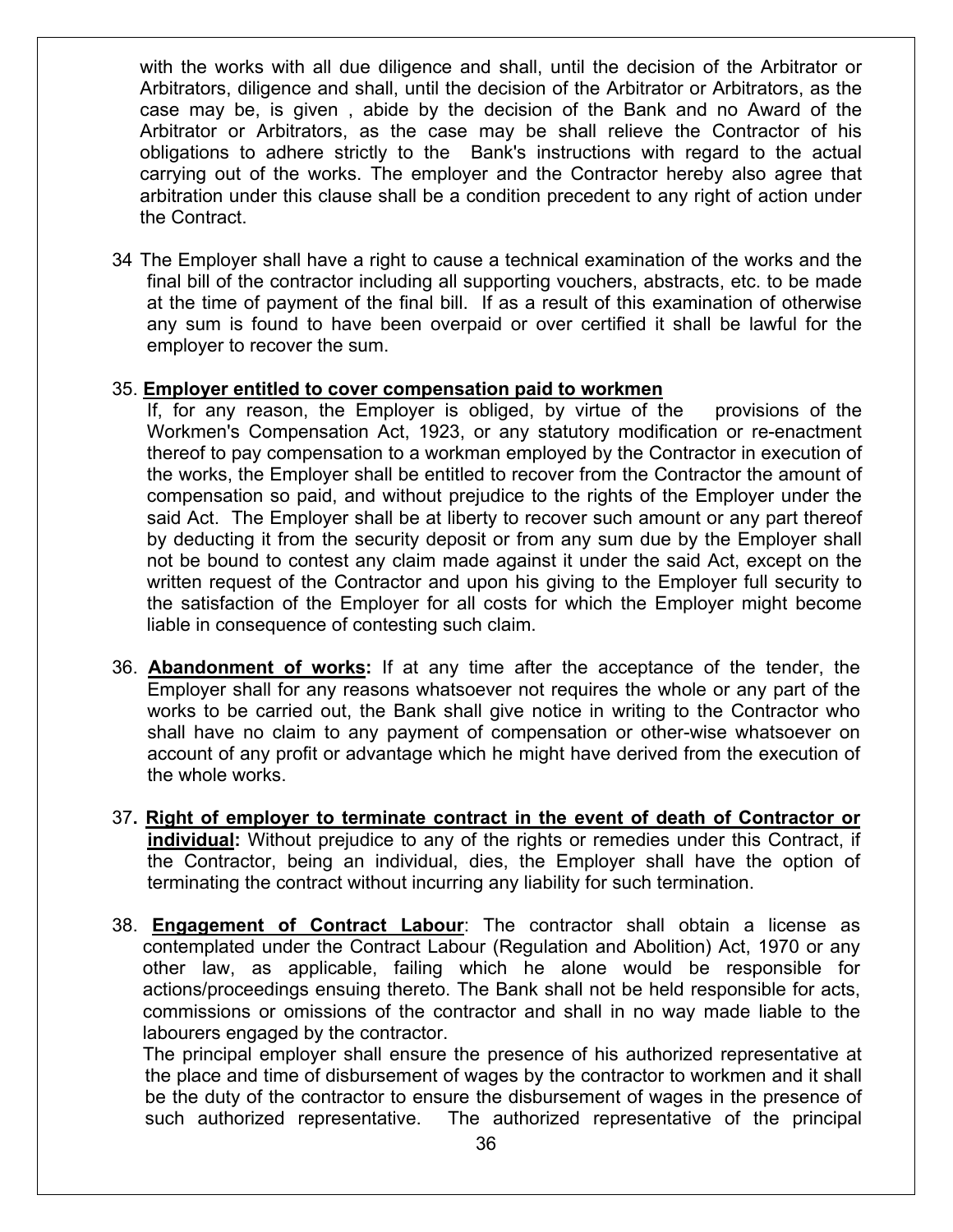employer shall record under his signature a certificate at the end of the Register of Wages to the (Register of Wage-cum-Muster Roll) as the case may be, in the following form;

"Certified that the amount shown in column no.… has been paid to the workman concerned in my presence on…..at……".

39. **Non-Disclosure Clause:** The Contractor shall not disclosed directly or indirectly any information, materials and details of the Bank's infrastructure / systems / equipments etc., which may come to the possession or knowledge of the Contractor during the course of discharging its contractual obligations in connection with this agreement, to any third party and shall at all times hold the same in strictest confidence. The Contractor shall treat the details of the contract as private and confidential, except to the extent necessary to carry out the obligation under it or to comply with applicable laws. The contractor shall not publish, permit to be published, or disclose any particulars of the works in any trade or technical paper or elsewhere without the previous written consent of the Employer. The Contractor shall indemnify the employer for any loss suffered by the Employer as a result of disclosure of any confidential information. Failure to observe the above shall be treated as breach of contract on the part of the contractor and the Employer shall be entitled to claim damages and pursue legal remedies.

The contractor shall take all appropriate actions with respect to its employees to ensure that the obligations of non-disclosure of confidential information under this agreement are fully satisfied.

 The Contractor's obligations with respect to non-disclosure and confidentiality will survive the expiry or termination of this agreement for whatever reason.

40. **Sexual Harassment:** The Contractor / Agency shall comply with the provisions of "the Sexual Harassment of women at workplace (Prevention, Prohibition and Redressal) Act, 2013". In case of any complaint of sexual harassment against its employee within the premises of the Bank, the complaint will be filed before the Internal Complaints Committee constituted by the Contractor / Agency and the Contractor/Agency shall ensure appropriate action under the said Act in respect to the complaint.

Any complaint of sexual harassment from any aggrieved employee of the contractor against any employee of the Bank shall be taken cognizance of by the Regional Complaints Committee constituted by the Bank.

The contractor shall be responsible for any monetary compensation that may need to be paid in case the incident involves the employees of the contractor, for instance any monetary relief to Bank's employee, if sexual violence by the employee of the contractor is proved. The contractor shall be responsible for educating its employees about prevention of sexual harassment at workplace and related issues.

41. The contractor shall ensure full compliance with statutory and tax laws and submit a certificate every month detailing compliance of various laws of the land including Central Government.

| Place: |    | Signature of the Contractor    |
|--------|----|--------------------------------|
| Date:  |    | With the seal of their Company |
|        | 37 |                                |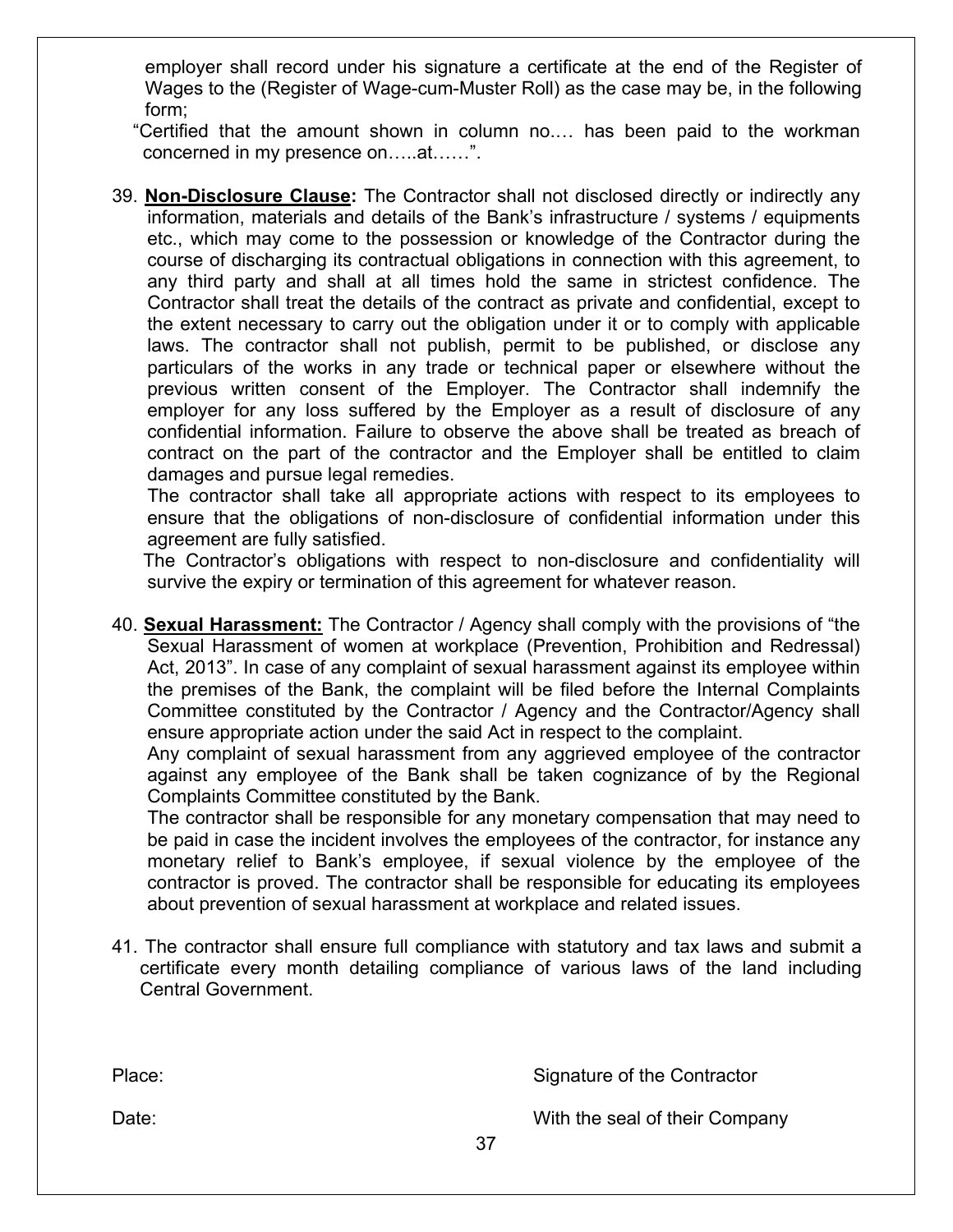## **APPENDIX HEREIN BEFORE REFERRED**

| 1. Defects liability Period                                                       | 1 Year from the date of issue of virtual<br>completion certificate.                                                                                                                                                                                                                                                                                                                                 |  |  |
|-----------------------------------------------------------------------------------|-----------------------------------------------------------------------------------------------------------------------------------------------------------------------------------------------------------------------------------------------------------------------------------------------------------------------------------------------------------------------------------------------------|--|--|
| 2. Period of final measurement<br>4 months from the date of final commissioning.  |                                                                                                                                                                                                                                                                                                                                                                                                     |  |  |
| 10 <sup>th</sup> day from the date of award of work<br>3. Date of commencement    |                                                                                                                                                                                                                                                                                                                                                                                                     |  |  |
| 4. Date of completion                                                             | 4 months from the date of commencement of<br>work.                                                                                                                                                                                                                                                                                                                                                  |  |  |
| 5. Earnest money deposit (EMD)                                                    | Successful tenderer has to deposit Earnest<br>Money Deposit (EMD) of 2% of the quoted<br>amount by a Demand Draft in favor of Reserve<br>Bank of India, Hyderabad before placing the<br>work order for due fulfillment of the contract.                                                                                                                                                             |  |  |
| 6. Performance Security                                                           | In case of Contract value more than ₹10 Lakh,<br>shall<br>submit Performance<br>Contractor<br>the<br>Security in the form of Bank Guarantee for a<br>value equal to 5% of the total Contract value in<br>the prescribed format which shall be valid till<br>Defect<br>Liability Period.<br>the<br>end<br>of the<br>Thereafter, EMD shall be released upon receipt<br>of valid Performance Security. |  |  |
| 6. Liquidated Damages                                                             | ₹ 357/- per day subject to a maximum of 10%<br>of the total accepted contract value.                                                                                                                                                                                                                                                                                                                |  |  |
| 7. Value of work for Interim Certificate                                          | ₹ 3.00 lakh                                                                                                                                                                                                                                                                                                                                                                                         |  |  |
| 8. Percentage of retention money to<br>be deducted from bills (R.M.)              | 5% of the value of bill                                                                                                                                                                                                                                                                                                                                                                             |  |  |
| 9. Total Security Deposit<br>(SD = RM + EMD/ Performance<br>Security)             | In case of work costing less than and including<br>₹10 lakh, then RM (5%) + EMD (2%) of the total<br>contract amount.<br>In case of work costing more than ₹10 lakh,<br>Performance Security (5%) of the total contract<br>amount $+$ RM (5%).                                                                                                                                                      |  |  |
| 10. Installment of Security Deposit to<br>be refunded after virtual<br>completion | Security deposit will<br>be<br>released<br>after<br>successful expiry of defects liability period.                                                                                                                                                                                                                                                                                                  |  |  |
| 11. Period of honoring interim<br>certificate                                     | 1 Month                                                                                                                                                                                                                                                                                                                                                                                             |  |  |
| 12. Period of honoring final<br>certificate                                       | 3 Months                                                                                                                                                                                                                                                                                                                                                                                            |  |  |
| 13. Interest for delayed payment                                                  | 3% (three percent) per annum                                                                                                                                                                                                                                                                                                                                                                        |  |  |

Place: Signature of the Contractor Date: With the seal of their Company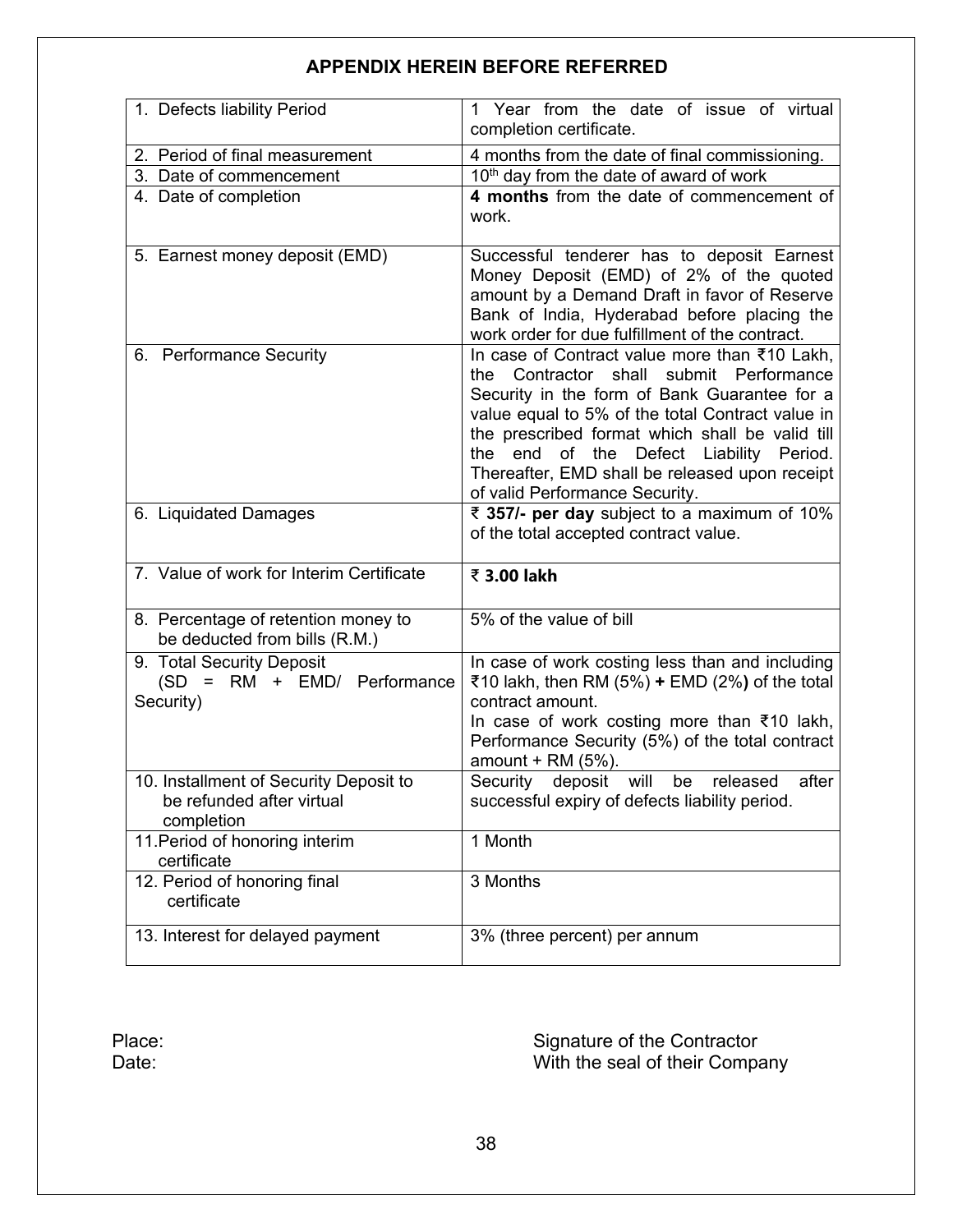## **SPECIAL CONDITIONS**

1. Renovation work is to be carried out in occupied premises / building. The tenderer may note that the work is to be executed with least disturbance to the users.

2. The intending tenderers are advised to inspect the site to acquaint them about the scope of work and seek clarifications regarding the drawings, provisions / specifications, etc. if any, from the Bank's Engineer on any working day before quoting their rates.

3. The workmen will not be allowed to stay within the premises beyond working hours.

4. The water required for the work or workmen may be taken free of cost from the available sources/points in the premises. However, the contractor has to make all necessary arrangements for taking the water to the required locations at his own cost. Similarly, the electric power required for the work may also be drawn free of cost from the available points. The Contractor has to make his own arrangements to take the supply to the requisite position / locations.

5. Permission, if any, required from the local bodies shall be obtained by the Contractor at his cost.

6. Even though the number of coats of the paints / polish to be applied is mentioned in the description of respective item in the schedule of quantities and technical specifications, the Contractor may be asked by the Engineer-in-Charge to apply additional coat so as to get even and smooth finish at no extra cost.

7. Fabrication work shall be done at the contractor's factory/ workshop to the customized size to suit the site conditions. Bank's authorized official/s shall be entitled to inspect the material / fabrication work at any time in the factory or workshop of the contractor, if they so desire and the vendor shall provide all reasonable facilities to do so.

8. The material required for the work are to be taken to the workplace through the staircase without any damages to the buildings and least disturbance to the residents.

9. The debris/dust or any wastage generated out of the work shall be cleaned on a day to day basis including staircase, passages affected/used by the labourers at no extra cost. The entire debris/waste material shall be taken out of the Bank's premises as and when directed by the Bank's Engineer. The contractor will be solely responsible if any debris is noticed by the Municipal Corporation authorities and penalty levied.

10. The work may also be done after normal working hours i.e. during nighttime as well as on holidays so as to complete it within the stipulated time frame. No extra charges will be paid under any circumstances for the late working hours, etc. whatsoever may be the reason. All dismantling work which involves generation of noise shall be done in a planned manner and preferably during day time. It shall be ensured that all the works in the proposed renovation are completed at the earliest possible time. The entire work shall be carried out with proper planning and least disturbance to the occupants.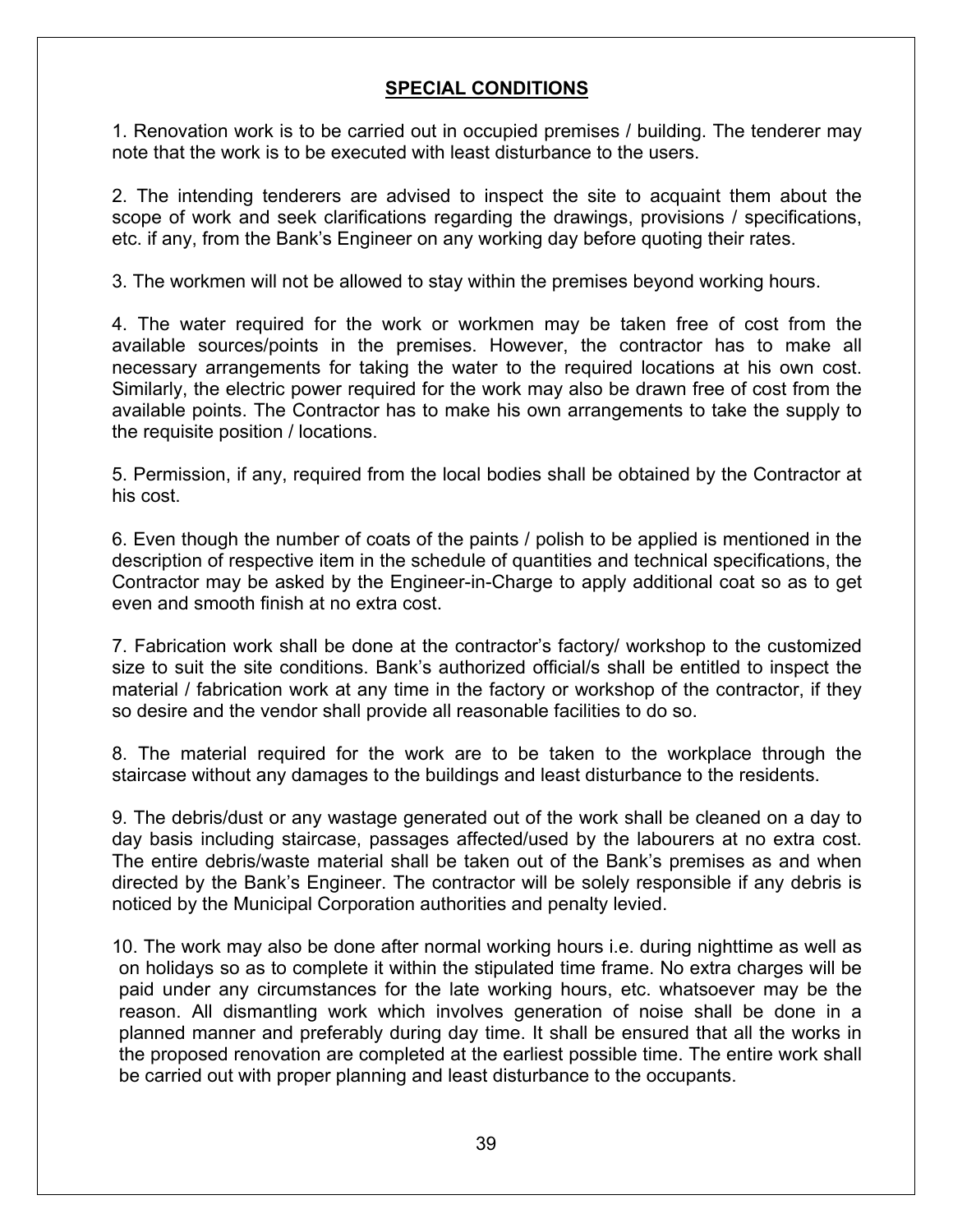11.Any damages caused to the Bank's property or residents' property by the contractor or his workers, the same shall be repaired/ rectified by the contractor at his own cost.

12. The work has to be done in proper coordination with the electrical contractor or any other agency engaged by the Bank.

13. The successful tenderer will be required to prepare sample of each item of work at his own cost for Bank's approval. The work on large scale shall be taken up only after approval of the samples by the Bank's Engineer.

14. Extreme care shall be taken by the contractor to protect existing fittings/ fixtures/ structure / finishes. Any damages caused during the execution of the work shall be made good by the contractor at his own cost.

15. The tenderer shall use only the materials approved by the Bank's Engineer from the list mentioned in the Approved list of materials and stated in the Schedule of Quantities. The Bank will be at the liberty to choose any of the brands from the said list within the scope of the quoted rates. The contractor has to arrange for the samples of all the items required for the work to seek Bank's approval at his own cost before proceeding with bulk purchase.

16. Programme should be submitted before commencement of work so as to enable the Bank to intimate occupants and other agencies in advance for smooth working and better progress and the time schedule should be strictly adhered to.

17. Contractor shall procure the required quantity of the materials before commencement of work. He shall make his own arrangements for storing of their materials at site.

18. The successful tenderer shall be solely responsible for safety & security of the materials. He shall also take necessary fire prevention steps at all the times.

19. The Contractor should have valid Labour License from the Labour commissioner wherever the number of labourers engaged is 20 or more.

20. The contractor shall employ a well experienced site supervisor to supervise day-to-day works. Such a person shall be capable of following the instructions of the Bank's Engineers and execute the works as per the specifications laid down in the Tender.

Place Signature of tenderer

Date **Name & Address**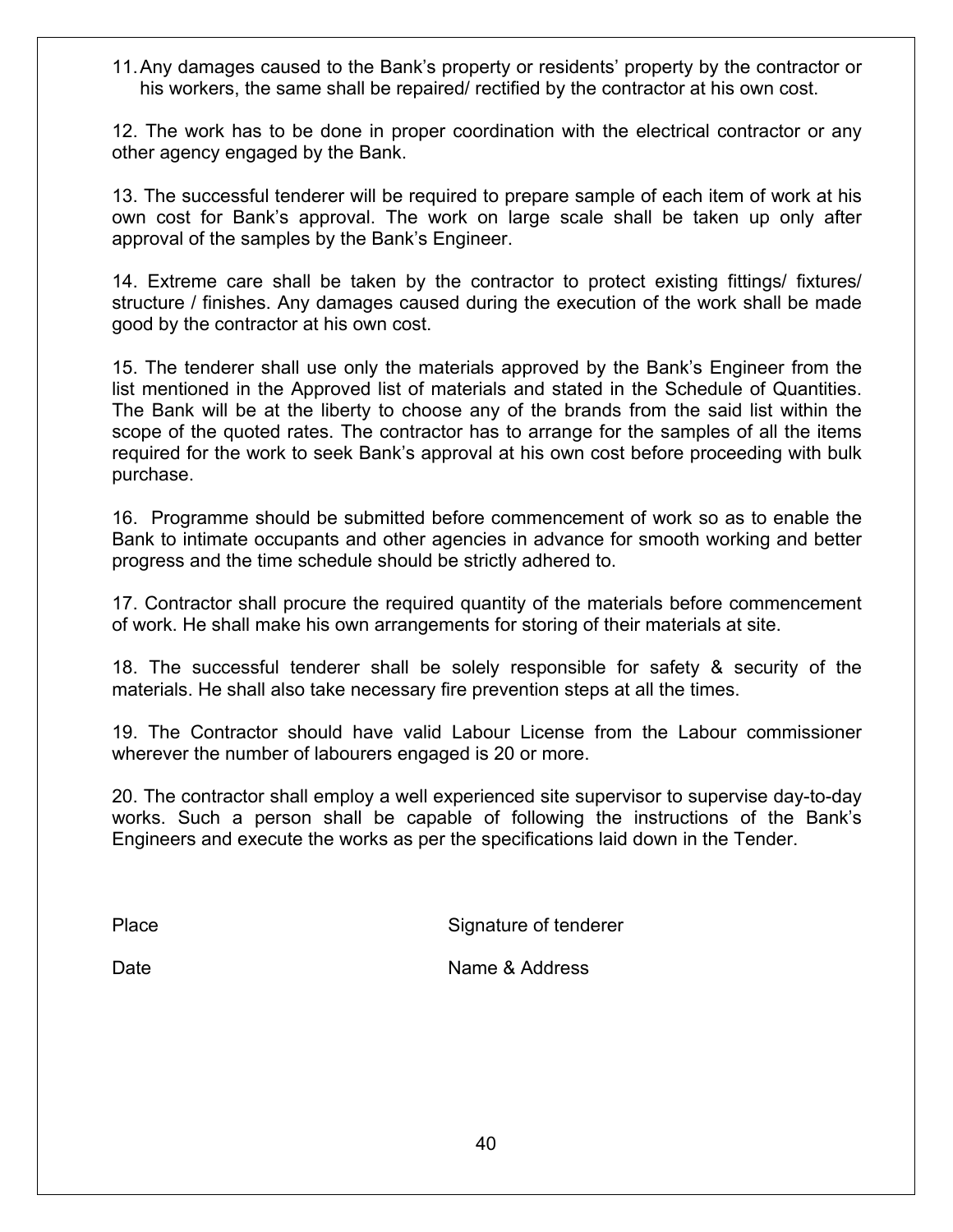### **Safety Code**

- 1. First aid appliances including adequate supply of sterilized dressing and cotton wool shall be kept in a readily accessible place.
- 2. An injured person shall be taken to a public hospital without loss of time, in cases where the injury necessitates hospitalization.
- 3. Suitable and strong scaffolds should be provided for workmen for all work that cannot safely be done from ground.
- 4. No portable single ladder shall be over 8 meters in length. The width between the side rails shall not be less than 30 cm(clear) and the distance between two adjacent rungs shall not be more than 30 cm. When a ladder is used an extra mazdoor shall be engaged for holding the ladder.
- 5. The excavated material shall not be placed within 1.5 meters of the edge of the trench or half of the depth of trench, whichever is more. All trenches and excavations shall be provided with necessary fencing and lighting.
- 6. Every opening in the floor of a building or in a working platform shall be provided with suitable means to prevent the fall of persons or materials by providing suitable fencing or railing; minimum height shall be one meter.
- 7. No floor, roof or other part of the structure shall be so overloaded with debris of materials as to render it unsafe.
- 8. Workers employed on mixing and handling material such as asphalt, cement mortar or concrete and lime mortar shall be provided with protective footwear and rubber hand-gloves.
- 9. Those engaged in welding works shall be provided with welder's protective eyeshields and gloves.
- 10. i) No paint containing lead or lead products shall be used except in the forms of paste or readymade paint.

ii) Suitable face masks shall be supplied for use by the workers when the paint is applied in the form of spray or surface having lead paint dry rubbed and scrapped.

- 11. Overalls shall be supplied by the Contractor to the painters and adequate facilities shall be provided to enable the working painters to wash during the period of cessation of work.
- 12. Hoisting machines and tackle used in the works, including their attachments, anchorage and support shall be in perfect condition.
- 13. The ropes sued in hoisting or lowering material or a means of suspension shall be of durable quality and adequate strength and free from defects.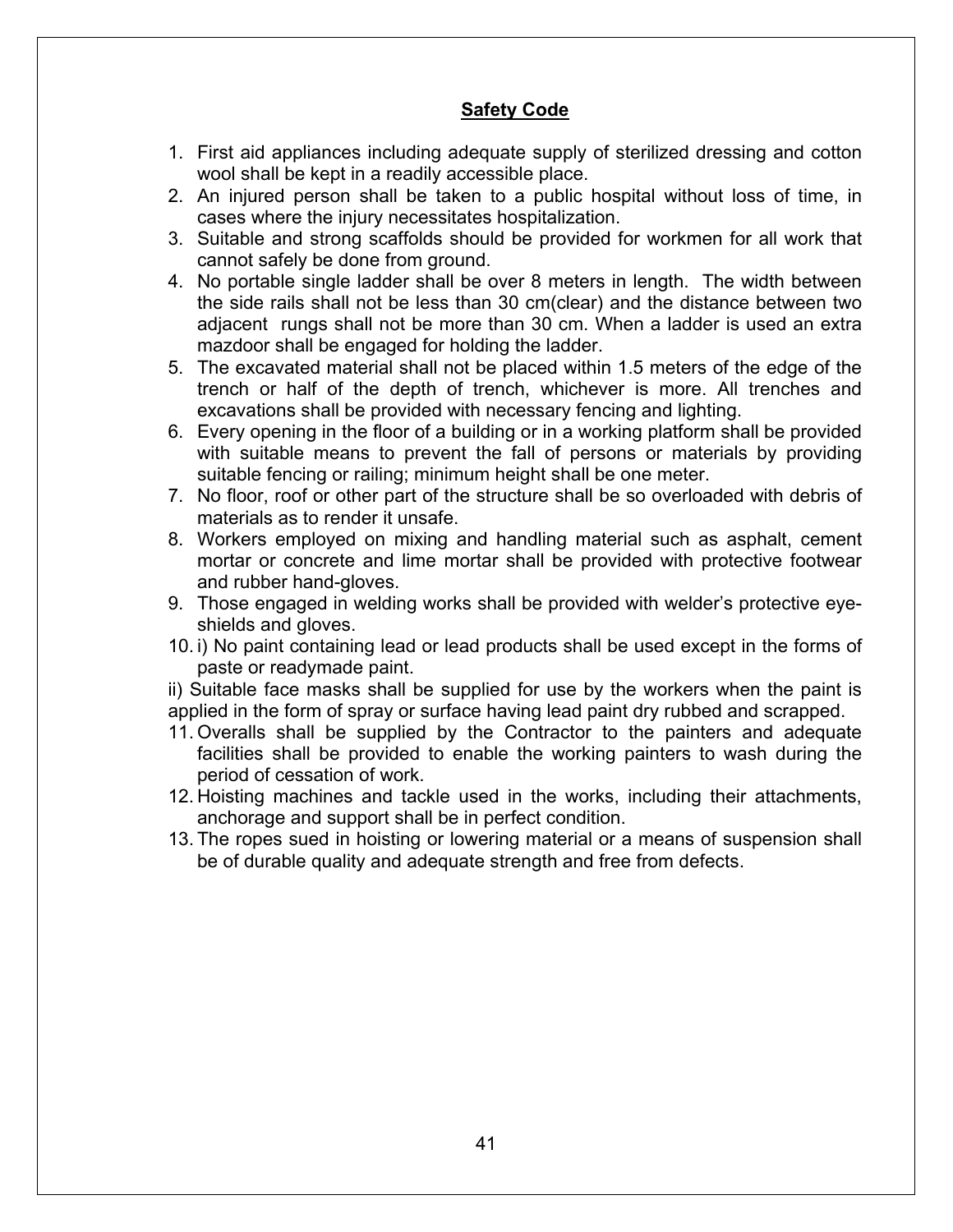## **APPROVED LIST OF MATERIALS**

Banks reserve the right to select any of the material at no extra item within the scope of quoted rates.

| SI no          | <b>Item Description</b>                         | <b>Makes</b>                     |  |
|----------------|-------------------------------------------------|----------------------------------|--|
| 1.             | Light fixtures                                  | Phillips / Crompton / Wipro      |  |
| 2.             | Wires - FRLS                                    | Finolex/ RR Kabel / Polycab      |  |
| 3.             | Cables - FRLS                                   | Finolex / RR Kabel / Polycab     |  |
| 4.             | MCB & DB                                        | Legrand / L&T/Hagar/Merlin Gerin |  |
| 5.             | Switches/ sockets/plates<br>and all accessories | Legrand / L&T/Hagar/Merlin Gerin |  |
| 6.             | Telephone wire                                  | Finolex / Delton                 |  |
| 7 <sub>1</sub> | <b>PVC</b> conduit                              | Avonplast / Precesion/Modi       |  |

# **Place: Place: Place: Place: Place: Signature of Tenderer**

## **Date:** Name & address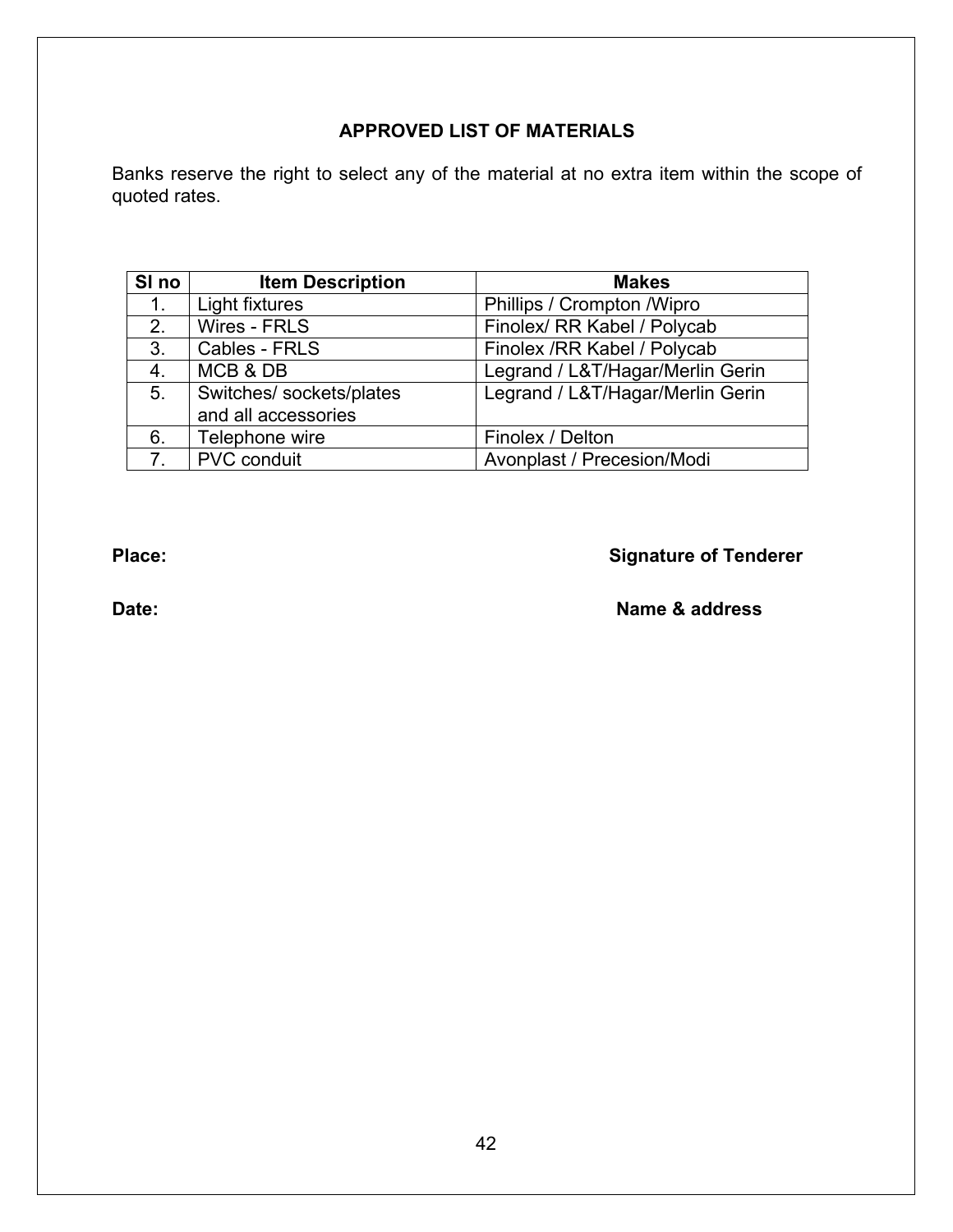#### **Proforma of Bank Guarantee for Performance of the Contract in respect of items for**

#### **which the tenderer have quoted low/unworkable rates**

Regional Director Reserve Bank of India Estate Department **Hyderabad** 

Sir/Madam

#### **Name of Work: ……………………..**

WHEREAS, The Reserve Bank of India, having its Central Office at Shahid Bhagat Singh Road, Mumbai (hereinafter called "the Employer") has invited tenders for ……………………………………………..- hereinafter referred to as " the work " on the terms and conditions mentioned in the tender documents.

It is one of the precondition of the Employer for awarding the contract that the tenderer shall furnish a performance bank guarantee for sum of Rs. 4 /- (Rupees only) (hereinafter referred to as "the caution money") for satisfactory execution of those items of works, for which tenderer have quoted low/workable rats(hereinafter referred to as " the low rates items of work")

M/s. **EXECT:** (hereinafter called as "the Tenderer"), who are our constituents, have tendered for the said work and for award of the work need to submit Performance Bank Guarantee for low rated items and have requested us to furnish guarantee to the Employer in respect of the said sum of Rs. \_\_\_\_\_\_\_\_\_\_\_\_\_\_\_\_/- (Rupees  $\mathsf{only}$ ).

#### NOW THIS GUARANTEE WITNESSTH

- 1. We \_\_\_\_\_\_\_\_\_\_\_\_\_\_\_\_\_\_\_\_\_\_\_\_\_\_\_\_( name of the Scheduled Bank) do hereby agree with and undertake to the Reserve Bank of India , Their successors, assigns that in the event of the Reserve Bank of India coming to the conclusion that the Tenderer have not performed their obligations under the said conditions of the tender or have committed a breach thereof, which conclusion shall be binding on us as well as the said Tenderer, we shall on demand by the Reserve Bank of India ,pay without demur to the Reserve Bank of India, a sum of Rs.  $\frac{1}{2}$ (Rupees example only) or any low amount that may be demanded by the Reserve Bank of India. Our guarantee shall be treated as equivalent to the Caution Money for satisfactory execution of the low rated items of work for due performance of the obligations of the Tenderer under the said conditions, provided, that our liability against such sum shall not exceed the sum of Rs.  $\frac{1}{2}$ (Rupees only).
- 2. We also agree to undertake to and conform that the sum not exceeding Rs. All  $\overline{R}$  /- (Rupees  $\overline{R}$  /  $\overline{R}$  as aforesaid shall be paid by us without any demur or protest, merely on demand from the Reserve Bank of India on receipt of a notice in writing stating the amount is due to them and we shall not ask for any further proof or evidence and the notice from the Reserve Bank of India shall be conclusive and binding on us and shall not be questioned by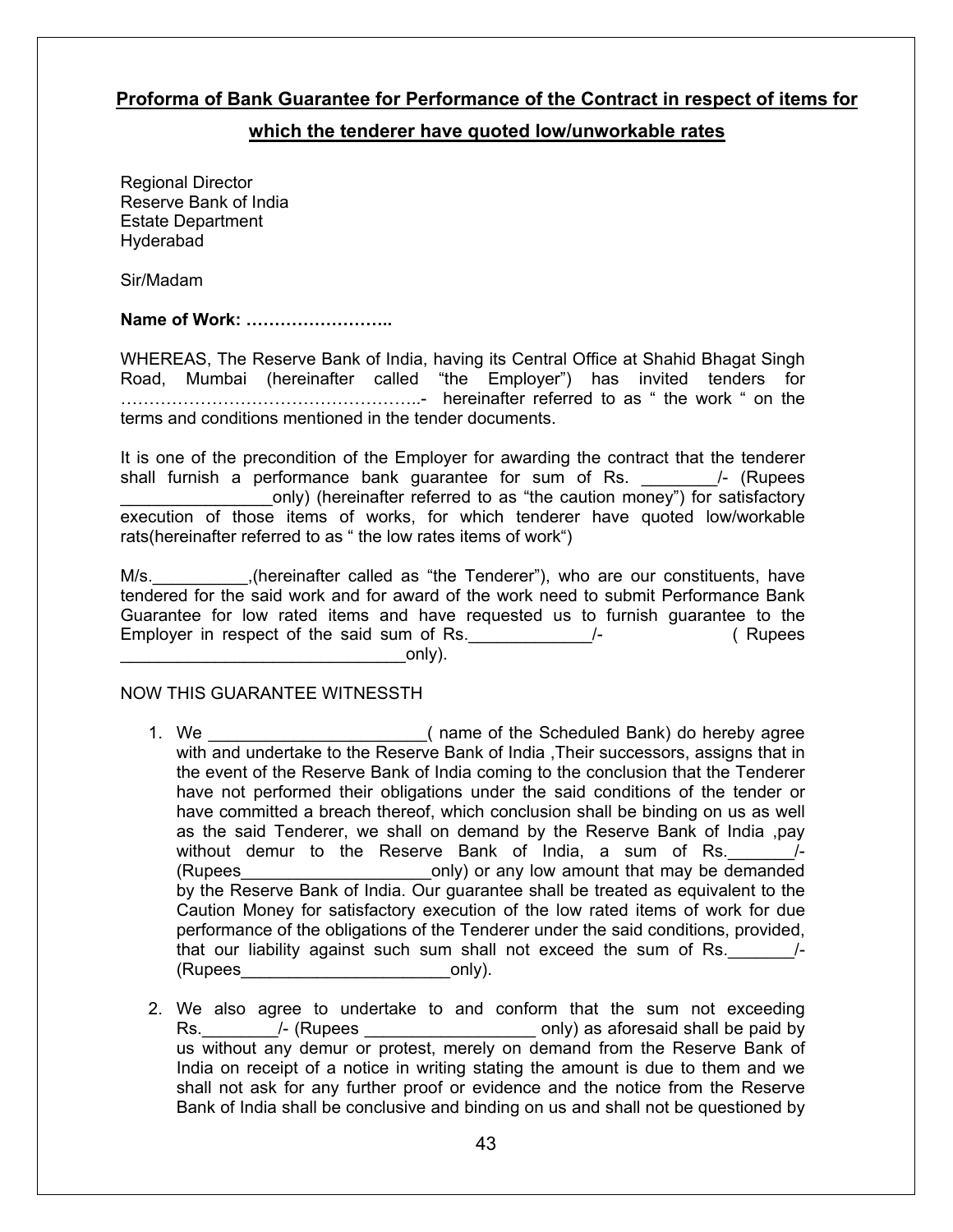us in any respect or manner whatsoever. We undertake to pay the amount claimed by the Reserve Bank of India within a period of one week, from the date of receipt of the notice as aforesaid.

- 3. We confirm that our obligation to the Reserve Bank of India under this guarantee shall be independent of the agreement of agreements or other understandings between the Reserve Bank of India and the Tenderer.
- 4. This guarantee shall not be revoked by us without prior consent in writing of the Reserve Bank of India.
- 5. We hereby further agree that:
- (a) Any forbearance or commission on the part of the Reserve Bank of India in enforcing conditions of the said agreement or in compliance with any of the terms and conditions stipulated in the said tender and/or hereunder or granting of any time or showing of any indulgence by the Reserve Bank of India to the Tenderer or any other matters in connection therewith shall not discharge us in any way and our obligation under this guarantee. This guarantee shall be discharged only by the performance by the Tenderers of their obligations and in the event of their failure to do so, by payment by us of the sum not exceeding Rs.  $\frac{1}{2}$ (Rupees \_\_\_\_\_\_\_\_\_\_\_\_\_\_\_ only).
- (b) Our liability under these present shall not exceed the sum of Rs.  $\frac{1}{2}$ (Rupees only).
- (c) Our liability under this agreement shall not be affected by any infirmity or irregularity on the part of our said constituents in tendering for the said work or their obligations thereunder or by dissolution or change in the constitution of our said constituents.
- (d) This guarantee shall remain in force up to \_\_\_\_ (date) provided that if so desired by the Reserve Bank of India, this guarantee shall be renewed for a further period as may be indicated by them on the same terms and conditions of our said therein.
- (e) Our liability under this presents will terminate unless these presents are renewed as provided hereinabove on the (date) or on the day when our said constituents comply with their obligations, as to which a certificate in writing by the Reserve Bank of India alone is the conclusive proof whichever date is later. Unless a claim or suit or action is filed against us within six months from the date or any extended period, all the rights of the Reserve Bank of India against us under this guarantee shall be forfeited and we shall be released and discharged from all our obligations and liabilities hereunder.

Yours faithfully For and on behalf of

 $\frac{1}{2}$  , and the set of the set of the set of the set of the set of the set of the set of the set of the set of the set of the set of the set of the set of the set of the set of the set of the set of the set of the set (Seal of the Scheduled Bank)

Signature of the Authorised Official (Name, designation, date etc.)

Note: This guarantee will require stamp duty as applicable in the State of where it is executed and shall be signed by the official whose signature and authority shall be verified)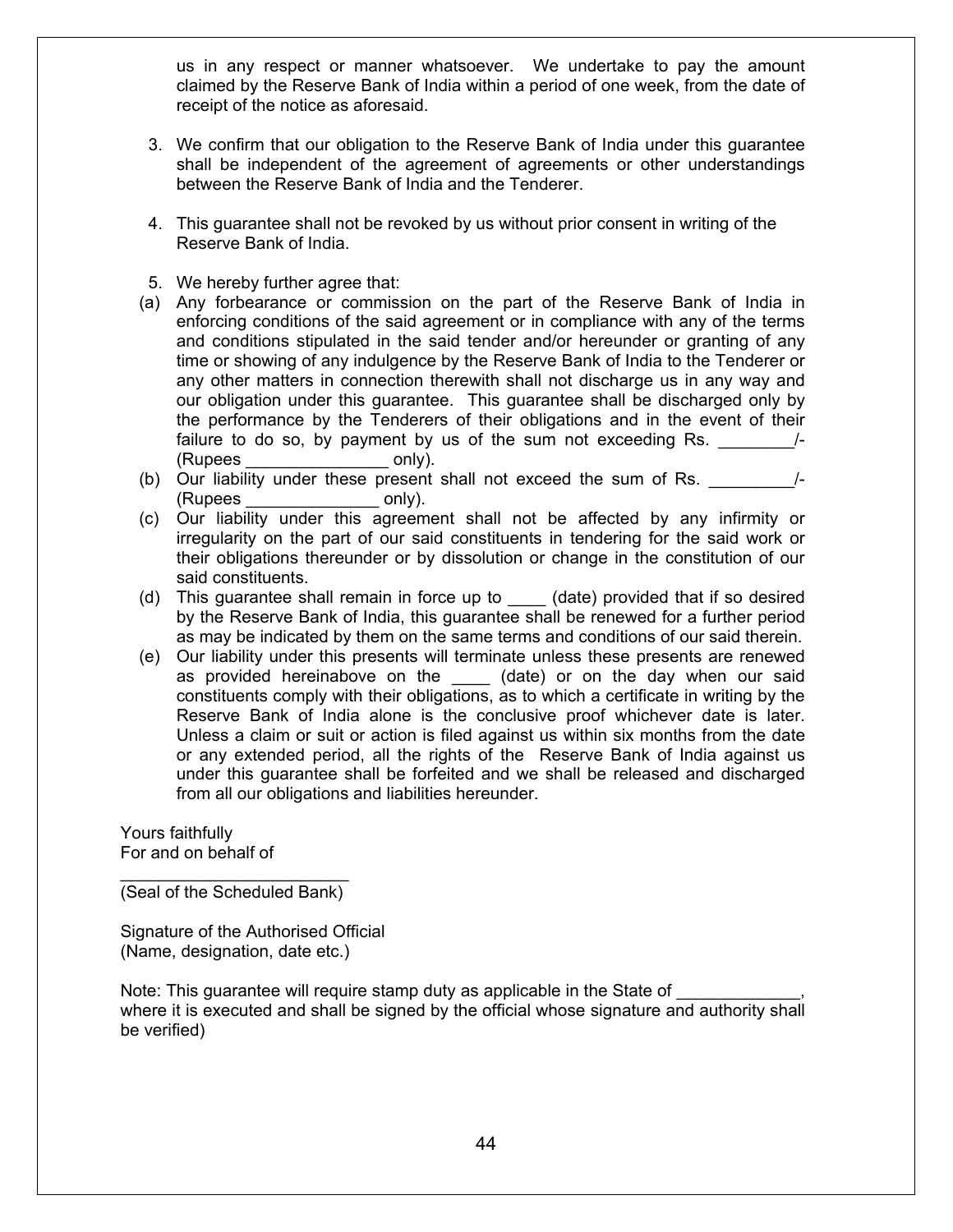### **PROFORMA OF BANK GUARANTEE for PERFORMANCE SECURITY DEPOSIT/ RETENTION MONEY**

(On Non-Judicial Stamp Paper of appropriate value purchased in the name of the issuing bank)

Place :  $\blacksquare$  $Date:$ 

The Regional Director Reserve Bank of India,

\_\_\_\_\_\_\_\_\_\_\_\_\_\_\_\_\_\_\_\_

 $\_$ 

Dear Sir,

**Electrical Rewiring work - Renovation of Class III Flats at Begumpet Staff Quarters.**

#### **Bank Guarantee for PERFORMANCE SECURITY DEPOSIT/ Retention Money**

**WHEREAS** 

Reserve Bank of India, having its Central Office at Shahid Bhagat Singh Road, Mumbai, (hereinafter called "the RBI") has awarded the Contract for the captioned project (hereinafter called the "Contract") to M/s (Name of the Contractor) (hereinafter called " the said Contractor" which expression shall include its successors and assigns). AND Whereas the Contractor is bound by the said Contract to submit to RBI a Performance Security for a total amount of ₹.\_\_\_\_\_\_\_\_\_\_\_\_\_\_\_\_ (Rupees\_\_\_ only) (Amount in figures and words) for the due fulfilment by the said contractor of the terms and conditions contained in the contract. We, the same of the Bank), (hereinafter called "the Bank"), at the request of M/s \_\_\_\_\_\_\_\_\_\_\_\_\_\_\_\_\_\_\_\_\_, the contractor, do hereby undertake to pay to the RBI an amount not exceeding Rs degree as Performance Guarantee for due fulfilment of the as Performance Guarantee for due fulfilment of the terms and conditions of the contract. NOW THIS GUARANTEE WITNESSETH

1. We \_\_\_\_ (Name of the Bank) do hereby agree with and undertake to RBI, their Successors, Assigns that in the event of the RBI coming to the conclusion that the Contractor has not performed his obligations under the said conditions of the contract or have committed a breach thereof, which conclusion shall be binding on us as well as the said contractor; we shall on demand by the RBI, pay without demur to the RBI, a sum of Rs. **COLOGET CONCERT CONCERT CONCERT** only) or any lower amount that may be demanded by the RBI. Our guarantee shall be treated as equivalent to the Performance Guarantee Amount for the due performance of the obligations of the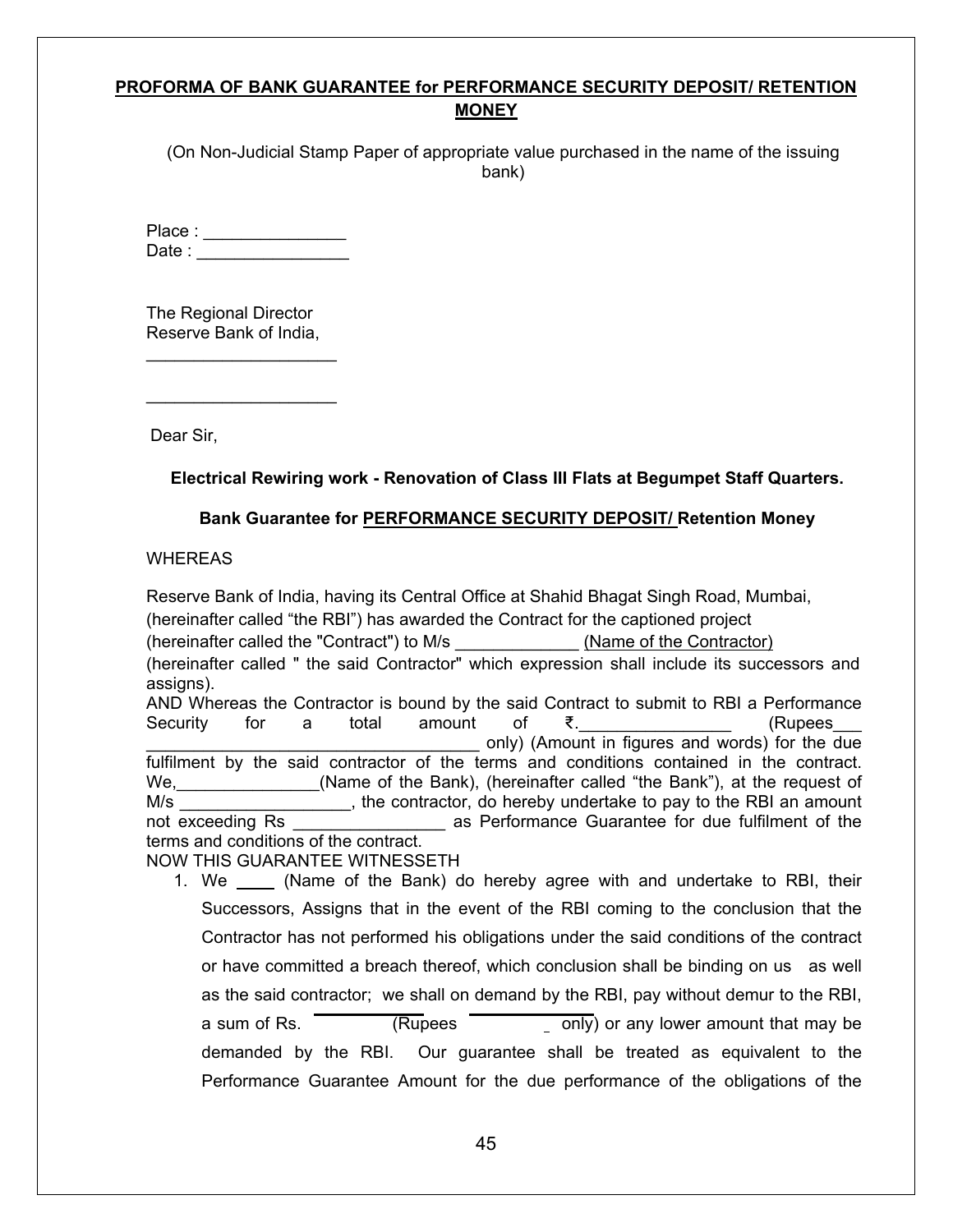Contractor under the said Contract, provided, however, that our liability against such sum shall not exceed the sum of  $\text{Rs.}$  (Rupees  $\overline{\hspace{1cm}}$  only).

- 2. We also agree to undertake to and confirm that the sum not exceeding Rs. (Rupees only) as aforesaid shall be paid by us without any demur or protest, merely on demand from the RBI on receipt of a notice in writing stating that the amount is due to them and we shall not ask for any further proof or evidence and the notice from the RBI shall be conclusive and binding on us and shall not be questioned by us in any respect or manner whatsoever. The Bank shall pay to RBI any money so demanded notwithstanding any dispute/disputes raised by the Contractor in any suit or proceedings pending before any Court, Tribunal or Arbitrator/s relating thereto and the liability under this guarantee shall be absolute and unequivocal. We undertake to pay the amount claimed by the RBI within a period of one week from the date of receipt of the notice as aforesaid.
- 3. We confirm that our obligation to the RBI under this guarantee shall be independent of the agreement or agreements or other understandings between the RBI and the Contractor.
- 4. This guarantee shall not be revoked by us without prior consent in writing of the RBI.

We hereby further agree that  $-$ 

a) Any forbearance or commission on the part of the RBI in enforcing the conditions of the said agreement or in compliance with any of the terms and conditions stipulated in the said Contract and/or hereunder or granting of any time or showing of any indulgence by the RBI to the Contractor or any other matters in connection therewith shall not discharge us in any way and our obligation under this guarantee. This guarantee shall be discharged only by the performance by the Contractor of their obligations and in the event of their failure to do so, by payment by us of the sum not exceeding Rs.

(Rupees only).

b) Our liability under these presents shall not exceed the sum of Rs.

(Rupees only).

- c) Our liability under this agreement shall not be affected by any infirmity or irregularity on the part of our said constituents/clients or their obligations thereunder or by dissolution or change in the constitution of our said constituents.
- d) This guarantee shall remain in force up to  $(45 \text{ days}$  beyond the Defect liability period) provided that if so desired by the RBI, this guarantee shall be renewed for a further period as may be indicated by them on the same terms and conditions as contained herein.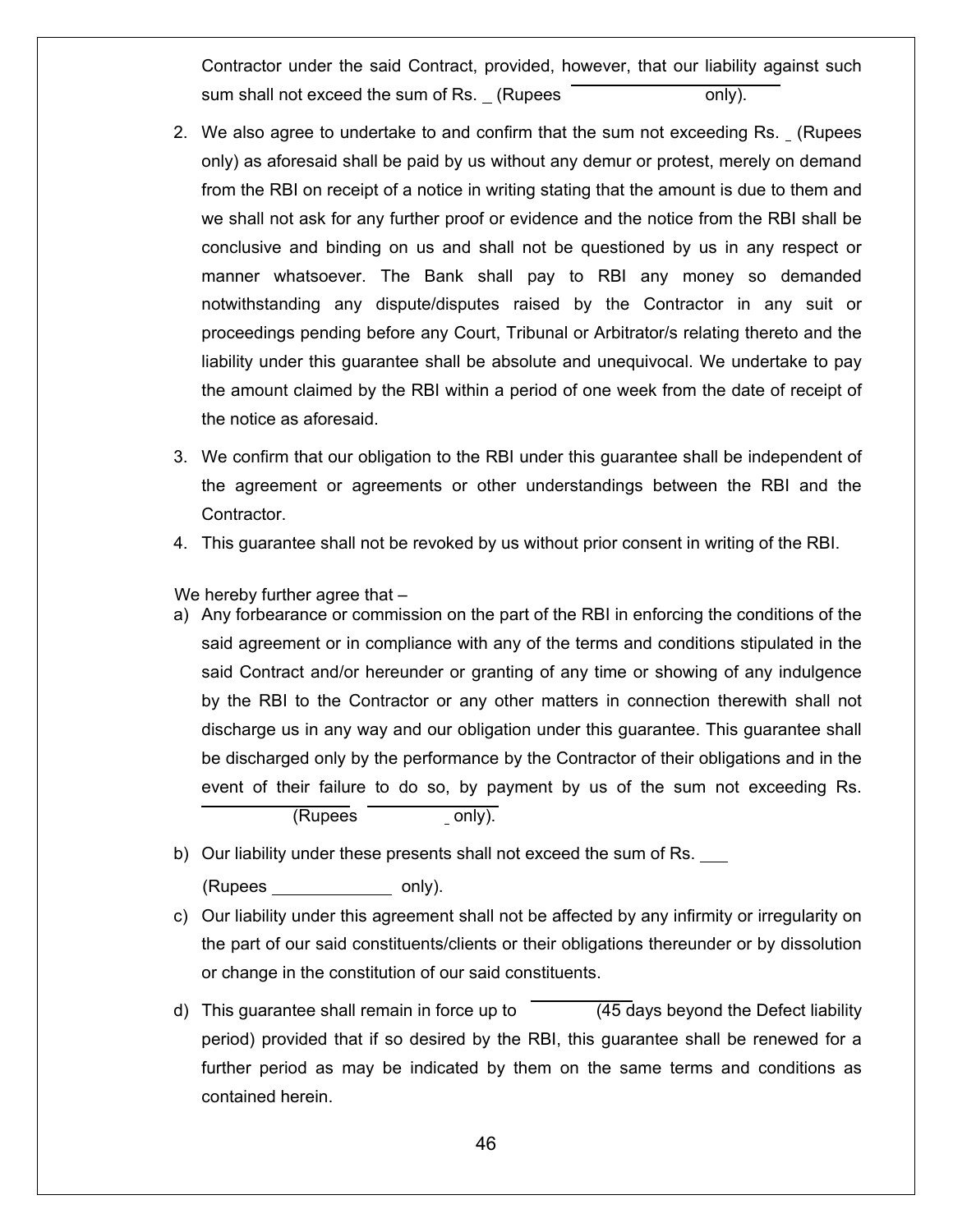e) Our liability under these presents will terminate unless these presents are renewed as provided hereinabove on the  $\overline{\hspace{1cm}}$  or on the day when our said constituents comply with their obligations, as to which a certificate in writing by the RBI alone is the conclusive proof whichever date is later. Unless a claim or suit or action is filed against us within **the rights of the RBI** against us under this guarantee shall be forfeited and we shall be released and discharged from all our obligations and liabilities hereunder.

In witness whereof I/We of the Bank have signed and sealed this guarantee on the --------- day of ----------- (Month) (Year) being herewith duly authorized.

For and on behalf of \_\_\_\_\_\_\_\_\_\_\_\_\_\_\_\_\_\_\_\_\_\_\_\_\_\_\_\_\_(Name of the Bank)

Signature of authorized Bank official

Name:

Designation

Stamp/ Seal of the Bank

Signed, sealed and delivered for and on behalf of the Bank by the above named in the presence of:

Witness 1

Signature ………………………… Name …………………………… Address ………………………………………

(NB: This guarantee will require stamp duty as applicable in the state, where it is executed and shall be signed by the official whose signature and authority shall be verified).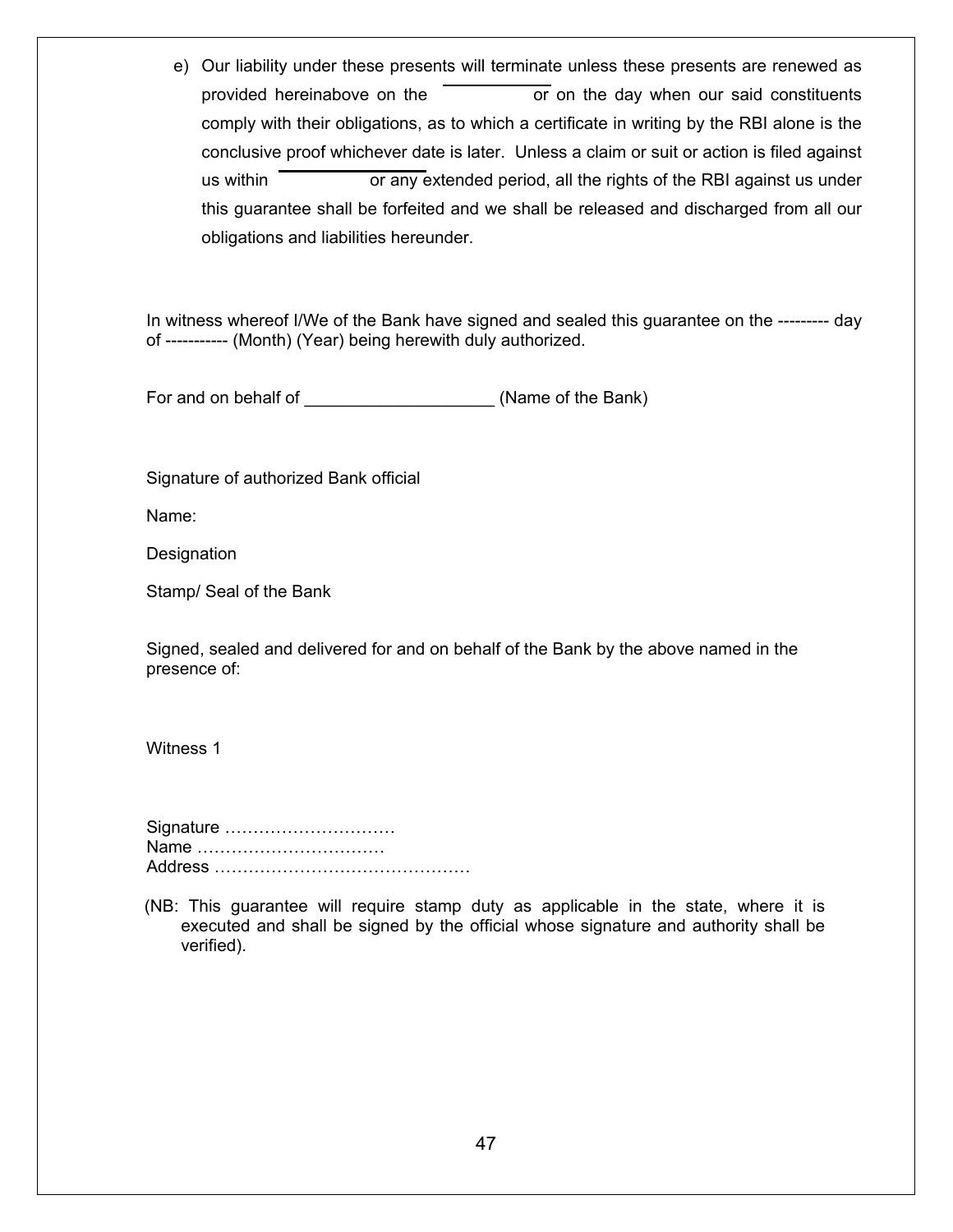# **Renovation of flats at Bank's Staff Quarters in Begumpet, Hyderabad - Electrical wiring work**

## **Unpriced BILL OF QUANTITIES**

| Sr.                    |                                                                                    |           |  |
|------------------------|------------------------------------------------------------------------------------|-----------|--|
| No.                    | <b>Description</b>                                                                 |           |  |
| $\mathbf{1}$           | Supply, installation, testing and commissioning of double door 12-way SPN          |           |  |
|                        | MCBDB with necessary neutral link, earth link, including circuit wiring            |           |  |
|                        | termination, internal wiring, blanking plate etc. in Class -III flats              |           |  |
|                        | Incomer - 40A DPMCB-1 no.                                                          | 15 Nos.   |  |
|                        | Outgoing - 16A SPMCB- 5 nos.                                                       |           |  |
|                        | 10A SPMCB- 3 nos.                                                                  |           |  |
|                        | 6A SPMCB-2 nos.                                                                    |           |  |
|                        | The DB shall be concealed in wall by chasing with required tools and labor         |           |  |
|                        | etc.                                                                               |           |  |
| $\overline{2}$         | Wiring for light points using 3 X 1.5 sq. mm. 1100 volt grade multi-stranded       |           |  |
|                        | copper conductor PVC insulated FRLS wires, partly surface/concealed in             |           |  |
|                        | suitable size rigid, medium duty PVC conduit with required accessories like        |           |  |
|                        | bends, tees, junction boxes etc. (concealed in wall/floors and surface on          |           |  |
|                        | ceiling) with modular plate type switches, sockets with respective make            |           |  |
|                        | required size mounting plate fixed on same make M.S. box concealed in              |           |  |
|                        | wall and ceiling rose/ connector/angle holder / junction box etc. Point wiring     |           |  |
|                        | rate shall also include necessary circuit wiring from MCBDB to main lighting       |           |  |
|                        | switch boards in all rooms/toilet and from main lighting switch board to sub       |           |  |
|                        | lighting switchboard in same room with $2 \times 2.5 + 1 \times 1.5$ sq. mm. 1100v |           |  |
|                        | grade copper conductors FRLS PVC insulated wire and required blank plate           |           |  |
|                        | in switchboard as directed by Bank's Engineer.                                     |           |  |
| 2.1                    | Wiring as above but for one light point controlled by one 6 amp. plate type        |           |  |
|                        | switch.                                                                            | 195 pts.  |  |
| 2.2                    | Wiring as above but for ceiling fan point controlled by one 6 amp. plate type      |           |  |
|                        | switch with electronic step regulator socket type suitable for 48" ceiling fan     | 45 pts    |  |
| 2.3                    | Wiring as above but for exhaust fan point controlled by one 6 amp. plate           |           |  |
|                        | type switch.                                                                       | 30 pts    |  |
| 2.4                    | Wiring same as above but for 6 Amp 5 pin independent plug point with 3 x           |           |  |
| 1.5 sq mm copper wire. |                                                                                    | $100$ pts |  |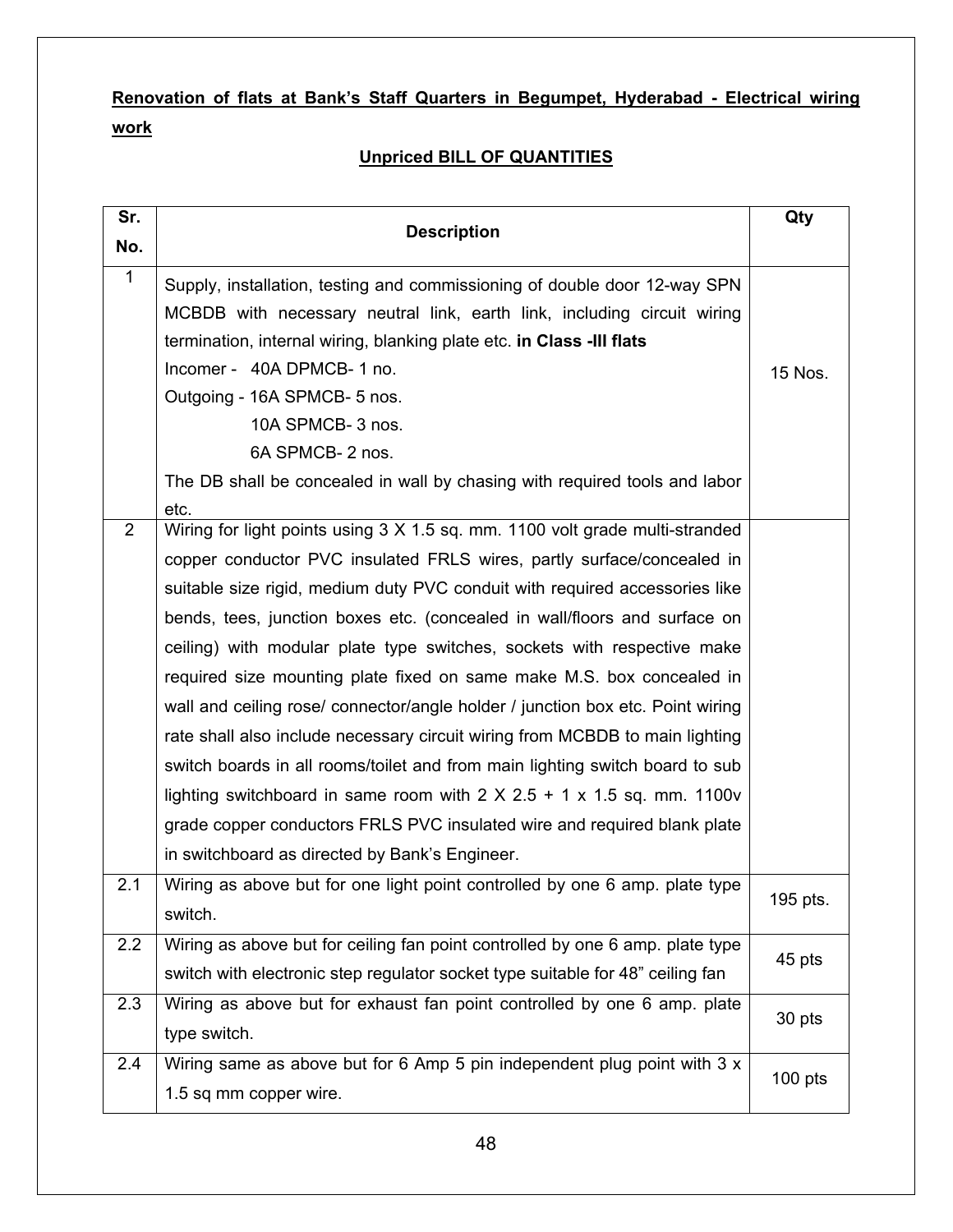| 2.5            | Wiring for half point on lighting switch board with 6 amp switch and 6 amp 5<br>pin socket including internal wiring etc. | 195 nos.  |
|----------------|---------------------------------------------------------------------------------------------------------------------------|-----------|
| 2.6            | Wiring same as above but for call bell point with bell push and buzzer                                                    | 15 nos.   |
| 3              | Wiring for power point using 2 X 2.5 sq. mm +1x 1.5 sq. mm 1100-volt                                                      |           |
|                | grade multi-stranded copper conductor PVC insulated FRLS wire partly                                                      |           |
|                | surface/concealed in suitable size rigid medium duty PVC conduit with                                                     |           |
|                | required accessories like bends, tees, junction boxes etc. in concealed                                                   |           |
|                | manner by chasing the wall/floor with modular plate type switches, sockets                                                |           |
|                | with respective make required size mounting plate fixed on G.I. box                                                       |           |
|                | concealed in wall. The independent wiring shall be done from MCBDB to                                                     |           |
|                | AC power point etc. as directed.                                                                                          |           |
| 3.1            | As above for 6/16Amp socket plug point controlled by one 16 Amp type                                                      |           |
|                | plate switch.                                                                                                             | $100$ pts |
| 4              | Supply & Providing wiring for telephone point from Telephone tag Block at                                                 |           |
|                | the entrance of block with two pair 0.5 mm. dia copper conductor PVC                                                      |           |
|                | insulated FRLS PVC sheathed telephone cable in suitable size rigid,                                                       |           |
|                | medium duty PVC conduit with required accessories like bends, tees,                                                       |           |
|                | junction boxes etc. in concealed manner by chasing the wall/floor inside flat                                             |           |
|                | and in surface manner on wall inside the duct with required scaffolding /                                                 | 15 pts    |
|                | zula. Rate shall include for providing of modular RJ-11 telephone jack                                                    |           |
|                | (single) with respective make required size mounting plate fixed on                                                       |           |
|                | respective make GI box concealed in wall including termination of the                                                     |           |
|                | telephone wire.                                                                                                           |           |
| 4.1            | Same as item no. 4 but with looping of above point to be provided in                                                      | 15 pts    |
|                | bedroom                                                                                                                   |           |
| $\overline{5}$ | Supply & Providing wiring for TV cable point with RG-6, co-axial cable in                                                 |           |
|                | suitable size rigid, medium duty FRLS PVC conduit with required                                                           |           |
|                | accessories like Bends, Tees, Junction boxes etc. in concealed manner by                                                  |           |
|                | chasing the wall/floor inside the flat. TV cable splitter to be installed in the                                          |           |
|                | duct outside the flat in pvc box and wiring shall be done for hall, living room                                           |           |
|                | and bedroom including taking of one RG-6 cable from splitter inside the pvc                                               | 15 sets.  |
|                | box to the Gr. Floor of the building through rigid FRLS PVC conduit at                                                    |           |
|                | accessible level with ferules mentioning flat numbers in Class -III flats. The                                            |           |
|                | rate shall include for providing modular TV sockets with respective make                                                  |           |
|                | required size mounting plate fixed on same make G.I. box concealed in                                                     |           |
|                | wall. The rate shall also include for terminating the TV cable at both ends                                               |           |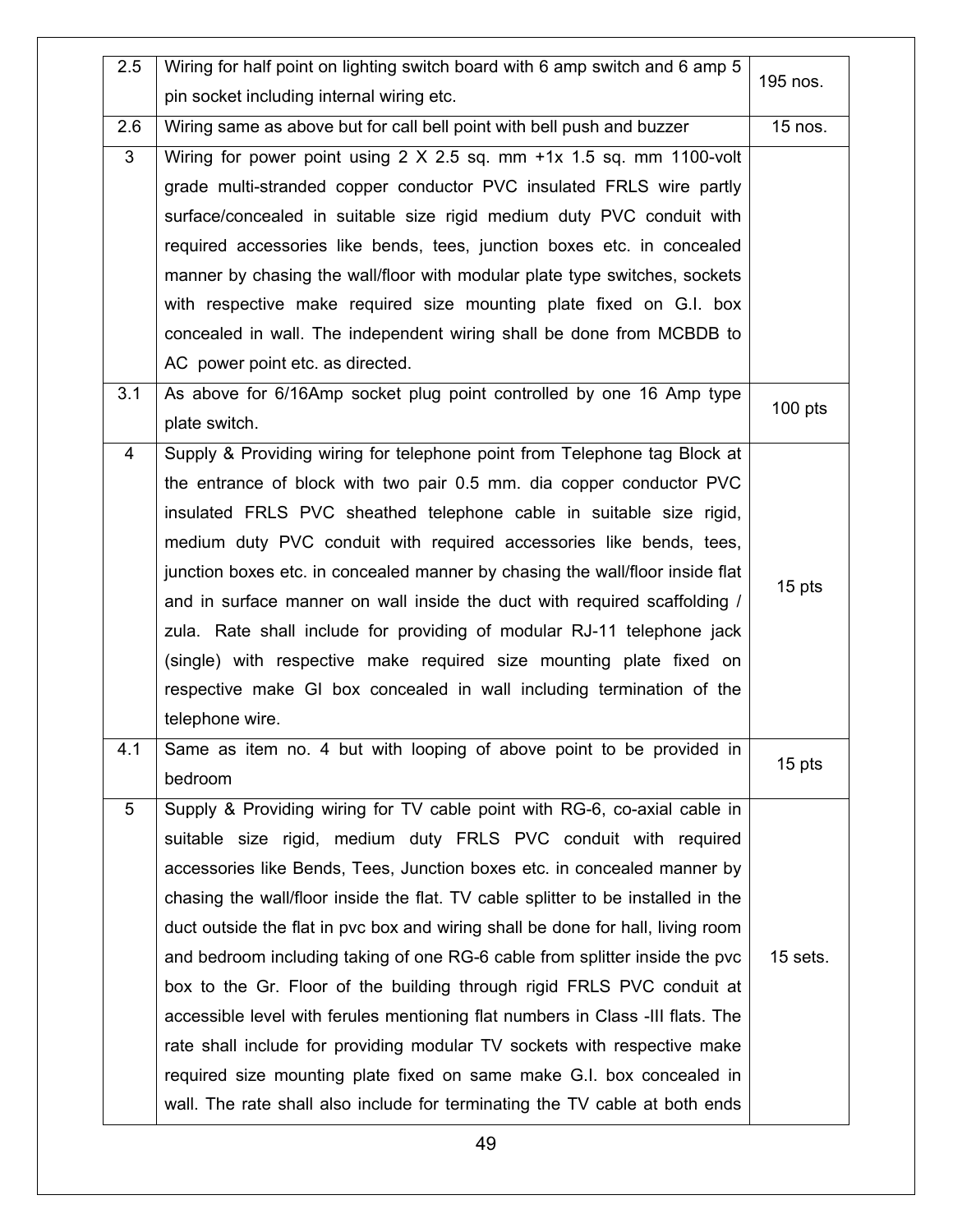|                | with required cable connectors etc. The rate shall also include the cost of     |          |
|----------------|---------------------------------------------------------------------------------|----------|
|                | scaffolding / zula required for cabling inside the duct.                        |          |
| 5.1            | Same as item no. 5 but with looping of above point to be provided in            | 15 sets. |
|                | bedroom                                                                         |          |
| 6              | Installation of lighting fixtures, fans (will be supplied by Bank)              |          |
|                | Assembling, installation, testing and commissioning of tube light fitting/wall  |          |
|                | bracket/ ceiling light fitting using required hardware with required 2 core pvc | 270 nos  |
|                | insulated pvc sheathed flexible copper conductor wire.                          |          |
| 6.1            | Installation of exhaust fan in toilet/kitchen in the slot with necessary        | 30 nos.  |
|                | hardware's like screws etc.                                                     |          |
|                |                                                                                 |          |
| $\overline{7}$ | Less rebate for removing of old wiring inside the above flats such as wires,    |          |
|                | casing capping, switch boards, rewireable DBs, Iron clad Main switches,         | Job      |
|                | mains wiring etc. and taking away.                                              |          |

Place:

Date: Case of Contractor Signature and seal with full address of contractor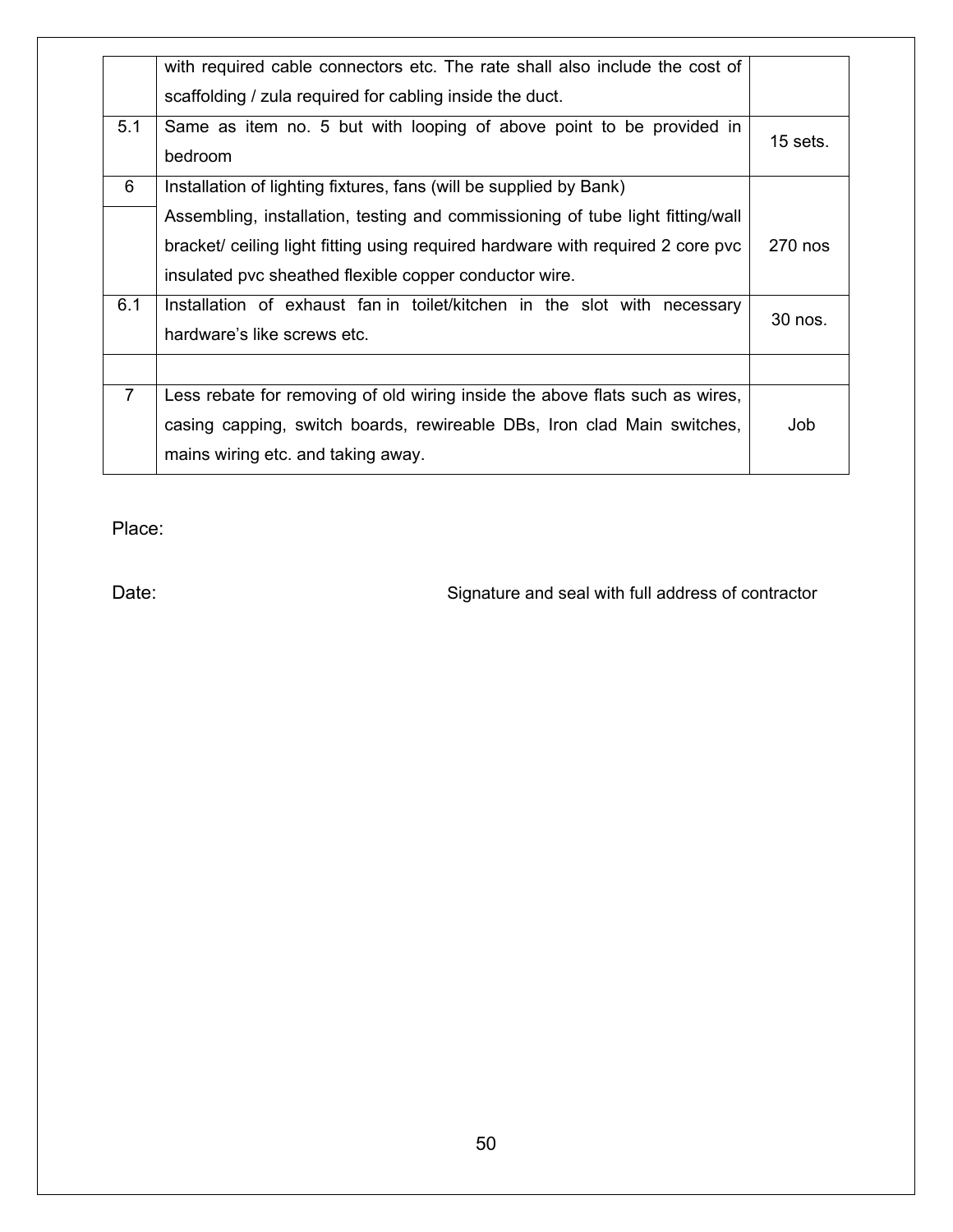**Reserve Bank of India Estate Department Hyderabad**

**Electrical Rewiring work - Renovation of Class III Flats at Begumpet Staff Quarters.** 

Part II

**Price Bid**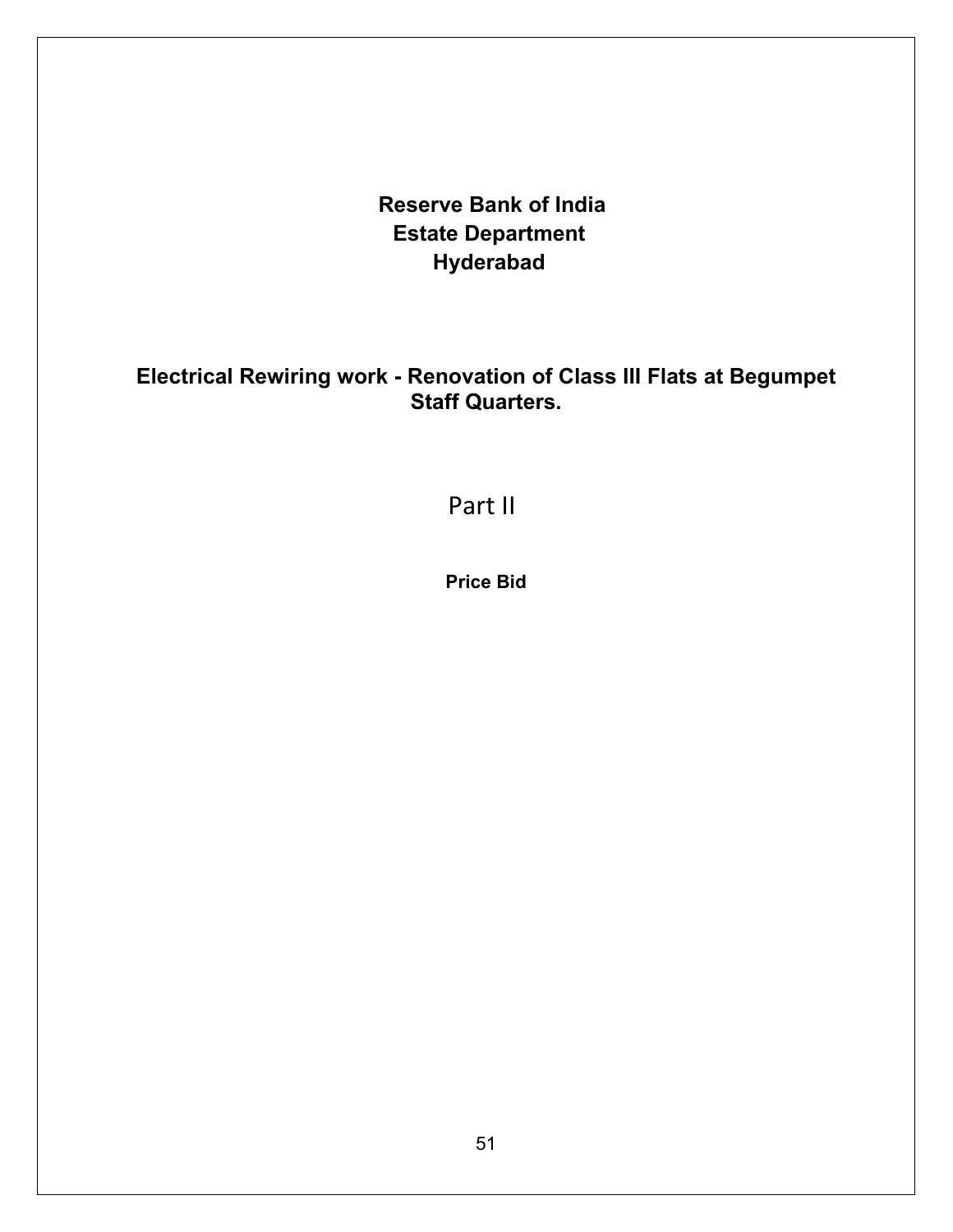# **Renovation of flats at Bank's Staff Quarters in Begumpet, Hyderabad - Electrical wiring work**

### **BILL OF QUANTITIES**

| Sr.          | <b>Description</b>                                     | Qty     | Rate in | <b>Amount in</b> |
|--------------|--------------------------------------------------------|---------|---------|------------------|
| No.          |                                                        |         | Rs.     | Rs.              |
| $\mathbf{1}$ | Supply, installation, testing and commissioning of     |         |         |                  |
|              | double door 12-way SPN MCBDB with necessary            |         |         |                  |
|              | neutral link, earth link, including circuit wiring     |         |         |                  |
|              | termination, internal wiring, blanking plate etc. in   |         |         |                  |
|              | <b>Class -III flats</b>                                |         |         |                  |
|              | Incomer - 40A DPMCB-1 no.                              | 15 Nos. |         |                  |
|              | Outgoing - 16A SPMCB- 5 nos.                           |         |         |                  |
|              | 10A SPMCB- 3 nos.                                      |         |         |                  |
|              | 6A SPMCB-2 nos.                                        |         |         |                  |
|              | The DB shall be concealed in wall by chasing with      |         |         |                  |
|              | required tools and labor etc.                          |         |         |                  |
| 2            | Wiring for light points using 3 X 1.5 sq. mm. 1100     |         |         |                  |
|              | volt grade multi-stranded copper conductor PVC         |         |         |                  |
|              | insulated FRLS wires, partly surface/concealed in      |         |         |                  |
|              | suitable size rigid, medium duty PVC conduit with      |         |         |                  |
|              | required accessories like bends, tees, junction        |         |         |                  |
|              | boxes etc. (concealed in wall/floors and surface       |         |         |                  |
|              | on ceiling) with modular plate type switches,          |         |         |                  |
|              | sockets with respective make required size             |         |         |                  |
|              | mounting plate fixed on same make M.S. box             |         |         |                  |
|              | concealed<br>ceiling<br>in<br>wall<br>and<br>rose/     |         |         |                  |
|              | connector/angle holder / junction box etc. Point       |         |         |                  |
|              | wiring rate shall also include necessary circuit       |         |         |                  |
|              | wiring from MCBDB to main lighting switch boards       |         |         |                  |
|              | in all rooms/toilet and from main lighting switch      |         |         |                  |
|              | board to sub lighting switchboard in same room         |         |         |                  |
|              | with $2 \times 2.5 + 1 \times 1.5$ sq. mm. 1100v grade |         |         |                  |
|              | copper conductors FRLS PVC insulated wire and          |         |         |                  |
|              | required blank plate in switchboard as directed by     |         |         |                  |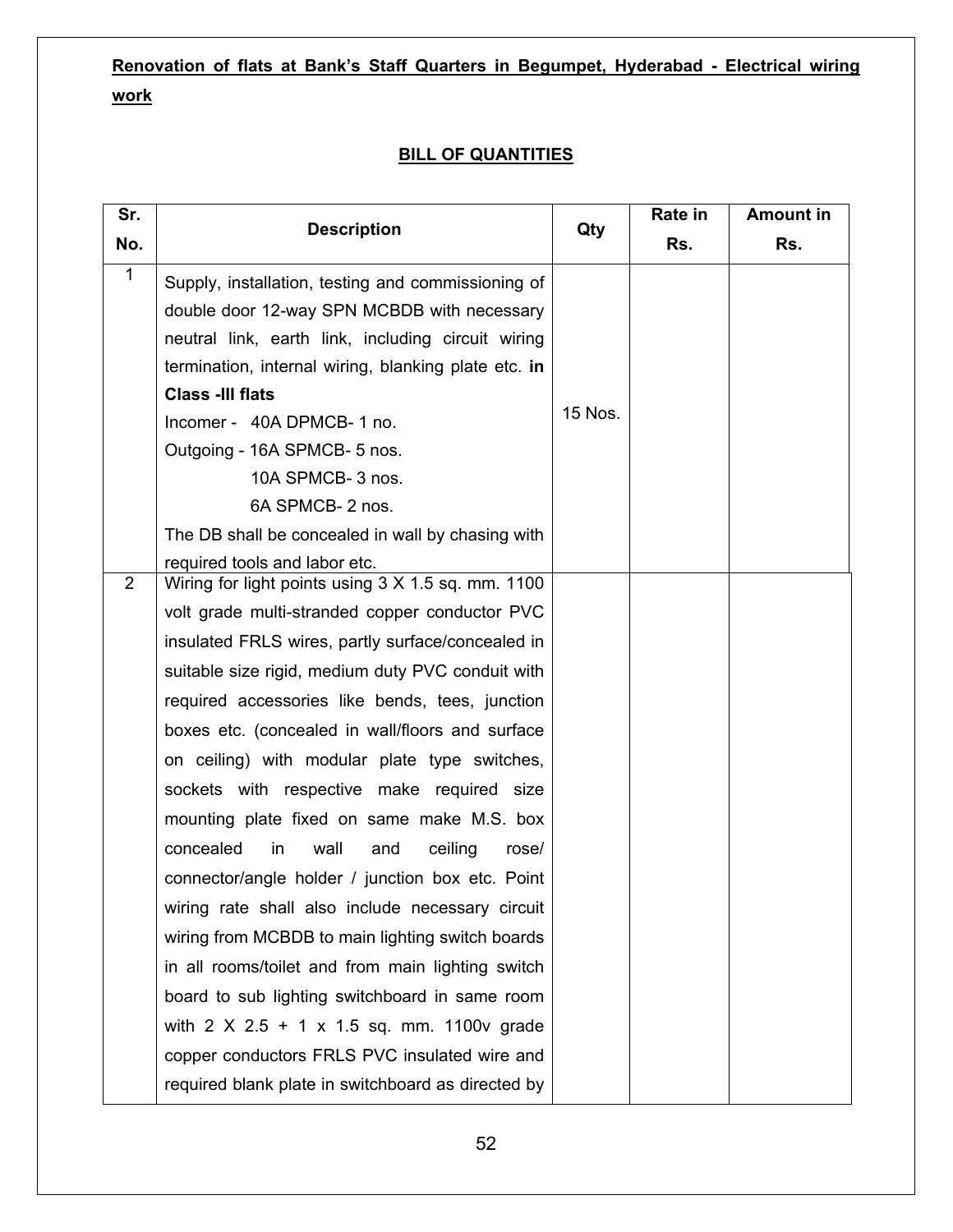|     | Bank's Engineer. Sand-cement plaster after wall          |           |
|-----|----------------------------------------------------------|-----------|
|     | chasing is not in the scope of work.                     |           |
| 2.1 | Wiring as above but for one light point controlled       | 195       |
|     | by one 6 amp. plate type switch.                         | pts.      |
| 2.2 | Wiring as above but for ceiling fan point controlled     |           |
|     | by one 6 amp. plate type switch with electronic          | 45 pts    |
|     | step regulator socket type suitable for 48" ceiling      |           |
|     | fan                                                      |           |
| 2.3 | Wiring as above but for exhaust fan point                | 30 pts    |
|     | controlled by one 6 amp. plate type switch.              |           |
| 2.4 | Wiring same as above but for 6 Amp 5 pin                 |           |
|     | independent plug point with $3 \times 1.5$ sq mm copper  | $100$ pts |
|     | wire.                                                    |           |
| 2.5 | Wiring for half point on lighting switch board with      | 195       |
|     | 6-amp switch and 6 amp 5 pin socket including            |           |
|     | internal wiring etc.                                     | nos.      |
| 2.6 | Wiring same as above but for call bell point with        |           |
|     | bell push and buzzer                                     | 15 nos.   |
| 3   | Wiring for power point using $2 \times 2.5$ sq. mm $+1x$ |           |
|     | 1.5 sq. mm 1100-volt grade multi-stranded copper         |           |
|     | conductor PVC insulated FRLS wire partly                 |           |
|     | surface/concealed in suitable size rigid medium          |           |
|     | duty PVC conduit with required accessories like          |           |
|     | bends, tees, junction boxes etc. in concealed            |           |
|     | manner by chasing the wall/floor with modular            |           |
|     | plate type switches, sockets with respective make        |           |
|     | required size mounting plate fixed on G.I. box           |           |
|     | concealed in wall. The independent wiring shall          |           |
|     | be done from MCBDB to AC power point etc. as             |           |
|     | directed.                                                |           |
| 3.1 | As above for 6/16Amp socket plug<br>point                |           |
|     | controlled by one 16 Amp type plate switch.              | $100$ pts |
| 4   | Supply & Providing wiring for telephone point from       |           |
|     | Telephone tag Block at the entrance of block with        |           |
|     | two pair 0.5 mm. dia copper conductor PVC                | 15 pts    |
|     |                                                          |           |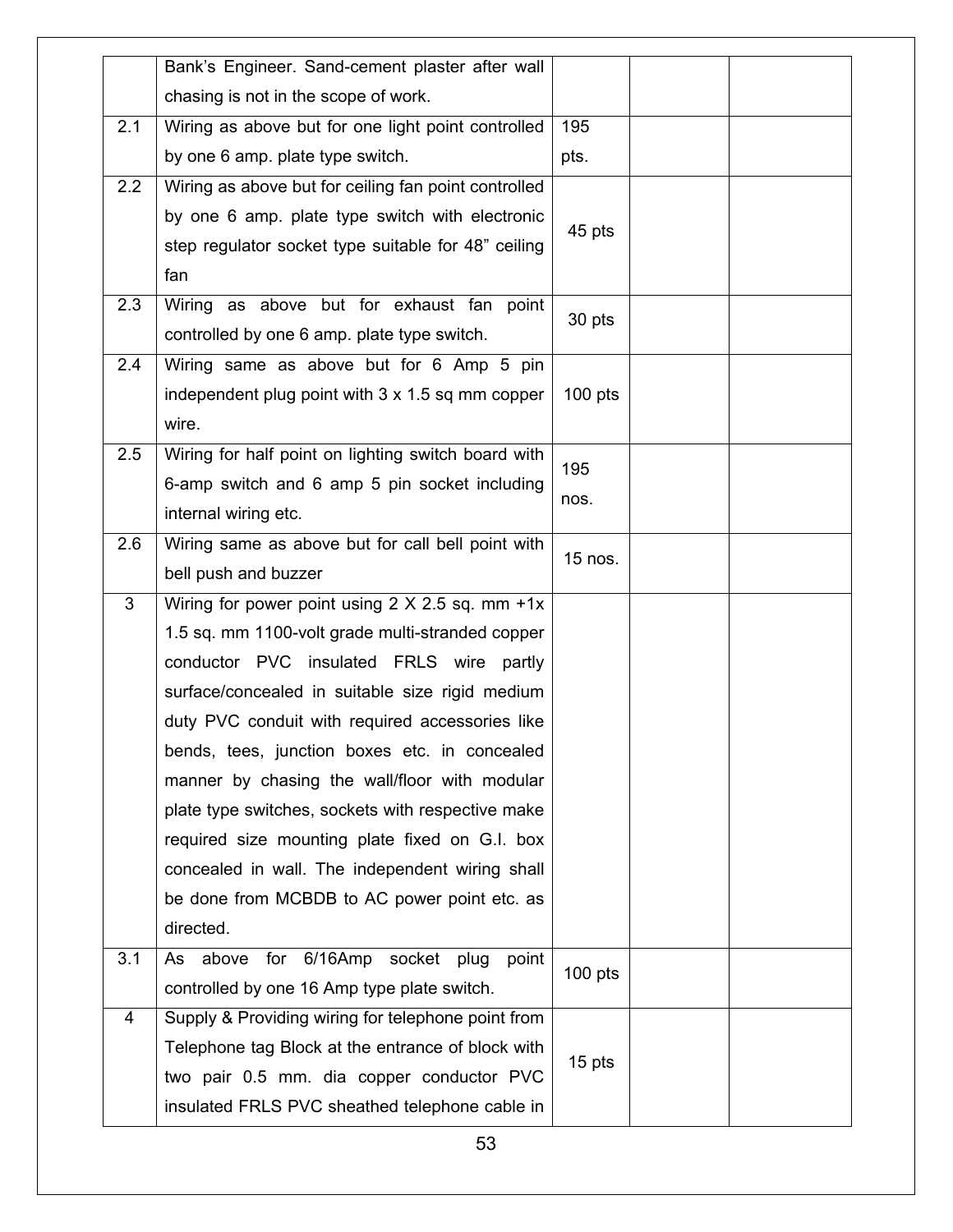|     | suitable size rigid, medium duty PVC conduit with       |            |
|-----|---------------------------------------------------------|------------|
|     | required accessories like bends, tees, junction         |            |
|     | boxes etc. in concealed manner by chasing the           |            |
|     | wall/floor inside flat and in surface manner on wall    |            |
|     | inside the duct with required scaffolding / zula.       |            |
|     | Rate shall include for providing of modular RJ-11       |            |
|     | telephone jack (single) with respective make            |            |
|     | required size mounting plate fixed on respective        |            |
|     | make GI box concealed in wall including                 |            |
|     | termination of the telephone wire.                      |            |
| 4.1 | Same as item no. 4 but with looping of above            | 15 pts     |
|     | point to be provided in bedroom                         |            |
| 5   | Supply & Providing wiring for TV cable point with       |            |
|     | RG-6, co-axial cable in suitable size rigid, medium     |            |
|     | duty FRLS PVC conduit with required accessories         |            |
|     | like Bends, Tees, Junction boxes etc. in                |            |
|     | concealed manner by chasing the wall/floor inside       |            |
|     | the flat. TV cable splitter to be installed in the duct |            |
|     | outside the flat in pvc box and wiring shall be         |            |
|     | done for hall, living room and bedroom including        |            |
|     | taking of one RG-6 cable from splitter inside the       |            |
|     | pvc box to the Gr. Floor of the building through        | $15$ sets. |
|     | rigid FRLS PVC conduit at accessible level with         |            |
|     | ferules mentioning flat numbers in Class -III flats.    |            |
|     | The rate shall include for providing modular TV         |            |
|     | sockets with respective make required size              |            |
|     | mounting plate fixed on same make G.I. box              |            |
|     | concealed in wall. The rate shall also include for      |            |
|     | terminating the TV cable at both ends with              |            |
|     | required cable connectors etc. The rate shall also      |            |
|     | include the cost of scaffolding / zula required for     |            |
|     | cabling inside the duct.                                |            |
| 5.1 | Same as item no. 5 but with looping of above            | 15 sets    |
|     | point to be provided in bedroom                         |            |
| 6   | Installation of lighting fixtures, fans (will be        |            |
|     | supplied by Bank)                                       |            |
|     |                                                         |            |